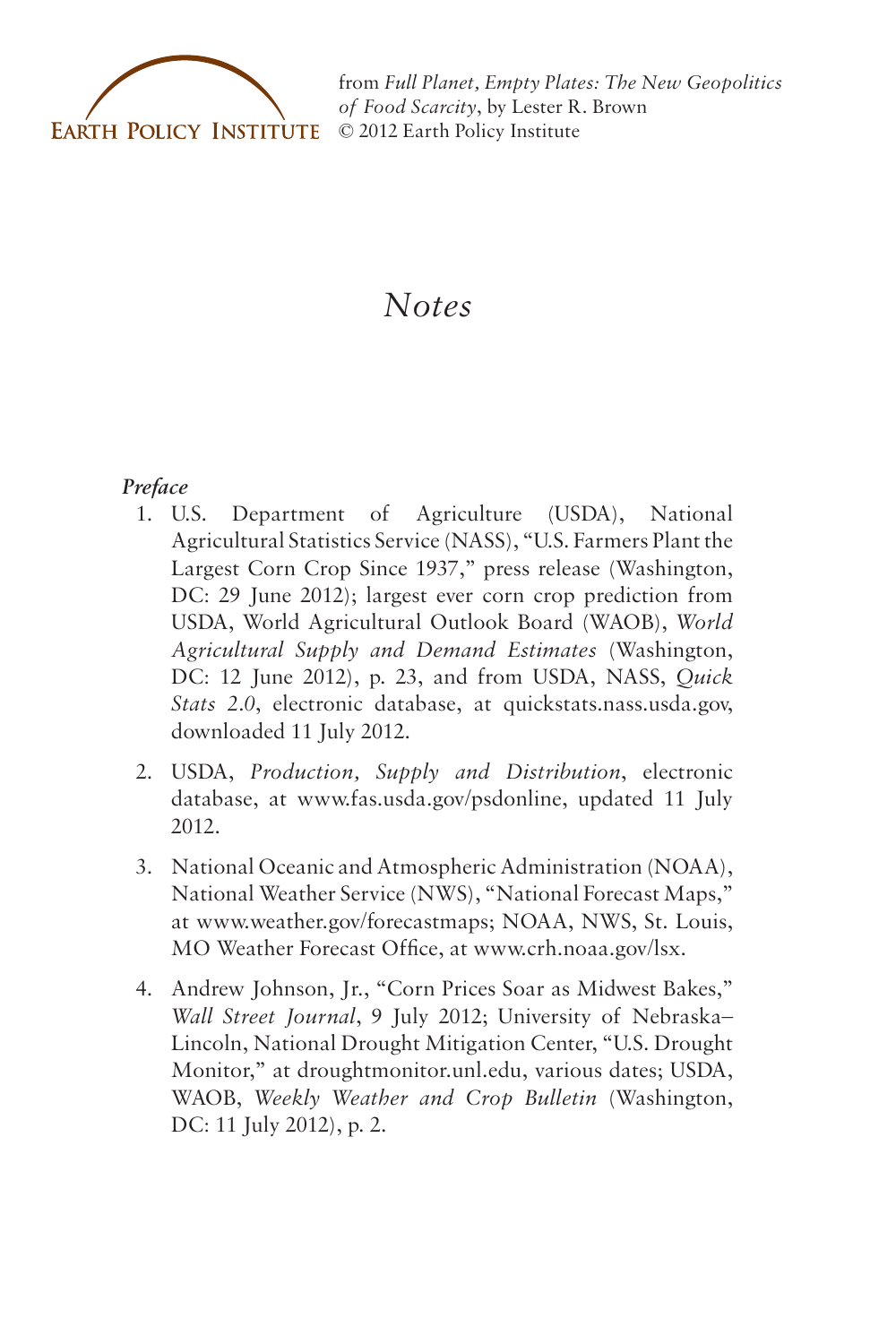- 5. USDA, NASS, *Crop Progress* (Washington, DC: various dates); Emiko Terazono and Javier Blas, "US Slashes Corn Production Forecast," *Financial Times*, 11 July 2012.
- 6. Chicago Board of Trade (CBOT) futures data from CME Group, "Market Commentary and Analysis: Agriculture," various dates, at www.cmegroup.com/education/marketcommentary/ag/index.html; USDA, op. cit. note 2.
- 7. CBOT futures data from TradingCharts.com, Inc., "Oilseed & Grain Futures/Commodities Charts/Quotes," at futures. tradingcharts.com/grains\_oilseeds.html, viewed 5 June 2012; International Monetary Fund, "IMF Primary Commodity Prices," at www.imf.org/external/np/res/commod/index. aspx, updated 6 July 2012.

# *Chapter 1. Food: The Weak Link*

- 1. U.S. Department of Agriculture (USDA), *Production, Supply and Distribution*, electronic database, at www.fas.usda.gov/ psdonline, updated 12 June 2012; U.N. Food and Agriculture Organization (FAO), "FAO Food Price Index," at www. fao.org/worldfoodsituation/wfs-home/foodpricesindex/en, updated 5 July 2012.
- 2. Chicago Board of Trade (CBOT) futures data from TradingCharts.com, Inc., "Oilseed & Grain Futures/ Commodities Charts/Quotes," at futures.tradingcharts. com/grains\_oilseeds.html, viewed 5 June 2012; International Monetary Fund (IMF), "IMF Primary Commodity Prices," at www.imf.org/external/np/res/commod/index.aspx, updated 6 July 2012; FAO, *The State of Food Insecurity in the World 2011: How Does International Price Volatility Affect Domestic Economies and Food Security?* (Rome: 2011), pp. 44–47; Ian MacKinnon, "Farmers Fall Prey to Rice Rustlers as Price of Staple Crop Rockets," (London) *Guardian*, 31 March 2008; Ellen Knickermeyer, "In Egypt, Upper Crust Gets the Bread," *Washington Post*, 5 April 2008; James Bone, "UN Peacekeeper Killed in Haiti Riots Over Food Prices," (London) *The Times*, 14 April 2008; Ronald Buchanan, "Mexico Protest Prompts Food Price Assurance," *Financial Times*, 1 February 2007.
- 3. CBOT futures data from TradingCharts.com, Inc., op. cit. note 2; IMF, op. cit. note 2; Christian Parenti, "The Price of Bread: A Measure of Political Stability," *Mother Jones*, 19 July 2011.
- 4. Douglas E. Bowers, Wayne D. Rasmussen, and Gladys L. Baker, *History of Agricultural Price-Support and Adjustment Program, 1933–1985* (Washington, DC: USDA, 1984); Lester R. Brown, *Eco-Economy: Building an Economy for the Earth* (New York: W. W. Norton & Company, 2001), pp. 145–46; historical grain prices from IMF, *International Financial Statistics*, electronic database, at www.imfstatistics.org/imf, various years.
- 5. U.N. Population Division, *World Population Prospects: The 2010 Revision,* electronic database, at esa.un.org/unpd/wpp/index. htm, updated 3 May 2011; historical grain prices from IMF, op. cit. note 4; USDA, op. cit. note 1; Bowers, Rasmussen, and Baker, op. cit. note 4.
- 6. Tadlock Cowan, *Conservation Reserve Program: Status and Current Issues* (Washington, DC: Congressional Research Service, 22 January 2010), p. 1.
- 7. USDA, op. cit. note 1.
- 8. Ibid.
- 9. Sandra Postel, *Pillar of Sand* (New York: W. W. Norton & Company, 1999), pp. 13–21; Michon Scott, "Mayan Mysteries," in National Aeronautics and Space Administration (NASA), Earth Science Data and Information Systems Project, *Supporting Earth Observing Science 2004* (Washington, DC: 2004), pp. 37–43; Jared Diamond, *Collapse: How Societies Choose to Fail or Succeed* (New York: Penguin Group, 2005).
- 10. Figure 1–1 from FAO, op. cit. note 1; food expenditures from USDA, "Table 7: Food Expenditures by Families and Individuals as a Share of Disposable Personal Income," at www.ers.usda.gov/briefing/cpifoodandexpenditures/data/ Expenditures tables/table7.htm, updated 13 July 2011, from International Food Policy Research Institute (IFPRI),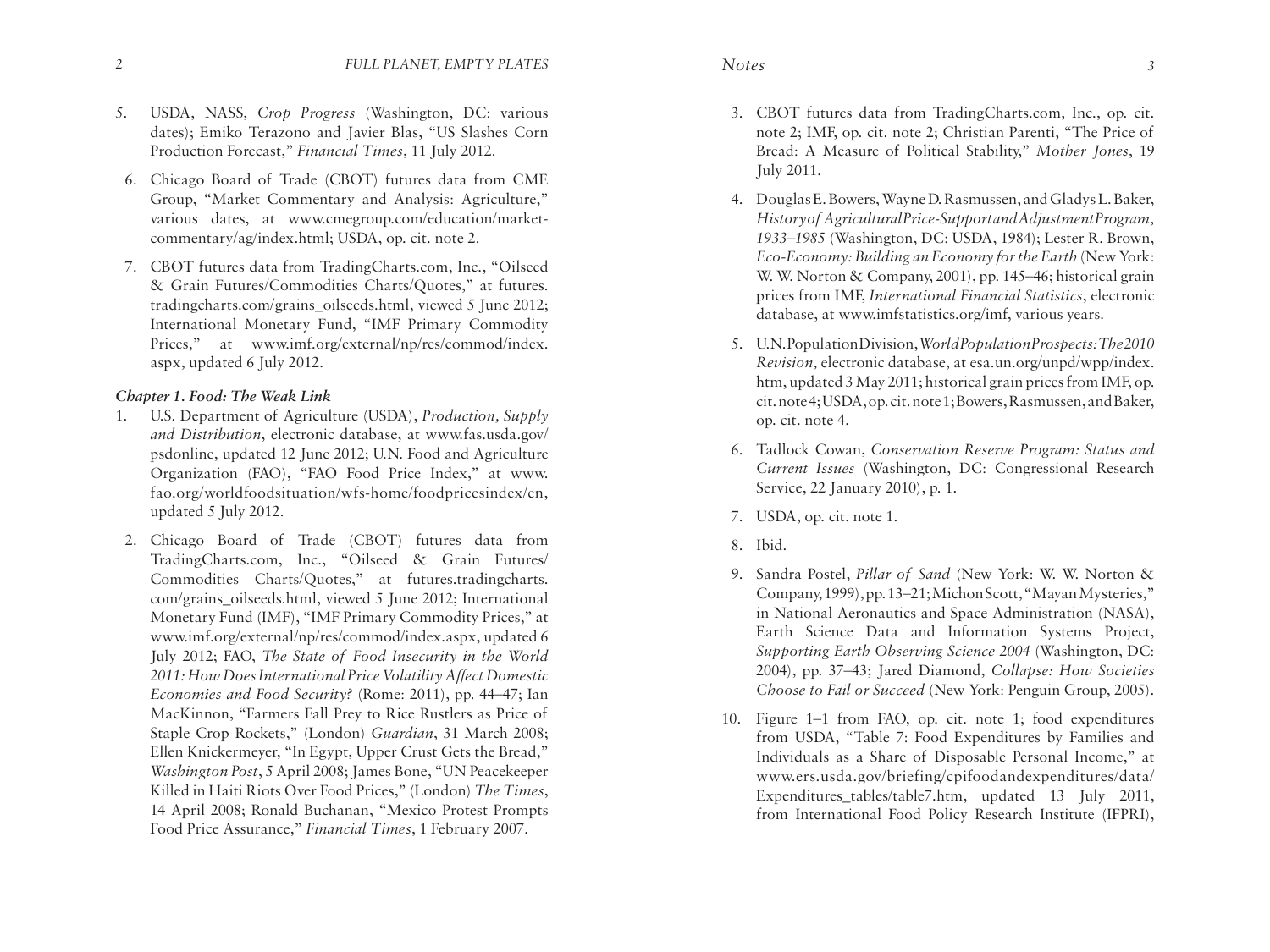"Food Price Crisis and Financial Crisis Present Double Threat for Poor People," press release (Washington, DC: 1 December 2008), and from Joachim von Braun, *Food and Financial Crises: Implications for Agriculture and the Poor* (Washington, DC: IFPRI, 2008), p. 5.

- 11. FAO, op. cit. note 2, pp. 44–47.
- 12. Ibid.; Organisation for Economic Co-operation and Development, *OECD Economic Surveys: India 2011* (Paris: 2011).
- 13. Save the Children, *A Life Free from Hunger: Tackling Child Malnutrition* (London: 2012).
- 14. Ibid., p. iv; International Institute for Population Sciences (IIPS) and Macro International, *National Family Health Survey (NFHS-3), 2005–06: India: Volume I* (Mumbai, India: IIPS, 2007), p. 269; Susan Horton, "Opportunities for Investments in Nutrition in Low-income Asia," *Asian Development Review*, vol. 17, nos. 1, 2 (1999), pp. 246–73.
- 15. Adam Nossiter, "For Congo Children, Food Today Means None Tomorrow," *New York Times*, 2 January 2012; Deutsche Welthungerhilfe, IFPRI, and Concern Worldwide, *2011 Global Hunger Index: The Challenge of Hunger: Taming Price Spikes and Excessive Food Price Volatility* (Bonn, Washington, DC; and Dublin: 2011), p. 17.
- 16. GlobeScan Inc., "Multi-country Nutrition Poll 2011 Topline Report," as commissioned by Save the Children (London: 17 February 2012), pp. 5, 11, 12.
- 17. U.N. Population Division, op. cit. note 5.
- 18. FAO, *The State of Food and Agriculture 2009* (Rome: 2009), p. 12; USDA, op. cit. note 1.
- 19. Lester R. Brown, "Exploding U.S. Grain Demand for Automotive Fuel Threatens World Food Security and Political Stability," *Plan B Update* (Washington, DC: Earth Policy Institute, 3 November 2006); Lester R. Brown, "Distillery Demand for Grain to Fuel Cars Vastly Understated: World

May Be Facing Highest Grain Prices in History," *Plan B Update* (Washington, DC: Earth Policy Institute, 4 January 2007); F.O. Licht, *World Ethanol and Biofuels Report*, vol. 10, no. 16 (24 April 2012), p. 323; USDA, op. cit. note 1; USDA, *Feed Grains Database*, electronic database, at www.ers.usda. gov/data-products/feed-grains-database.aspx, downloaded 16 May 2012.

- 20. Ward's Automotive Group, *World Motor Vehicle Data 2011* (Southfield, MI: 2011).
- 21. USDA, op. cit. note 1.
- 22. Countries with water bubbles from Lester R. Brown, *Plan B 2.0: Rescuing a Planet Under Stress and a Civilization in Trouble* (New York: W. W. Norton & Company, 2006), p. 43; from Isam E. Amin et al., "Major Problems Affecting the Principal Aquifers in Lebanon," in Geological Society of America, *Abstracts with Programs*, vol. 40, no. 6 (2008), p. 471; from Dale Lightfoot, *Survey of Infiltration Karez in Northern Iraq: History and Current Status of Underground Aqueducts* (Paris: UNESCO, September 2009); from "Afghanistan: Groundwater Overuse Could Cause Severe Water Shortage," *Integrated Regional Information Networks (IRIN) News*, 14 September 2008; and from U.N. Population Division, op. cit. note 5.
- 23. USDA, op. cit. note 1; John Briscoe and R. P. S. Malik, *India's Water Economy: Bracing for a Turbulent Future* (Washington, DC: World Bank, 2006); U.N. Population Division, op. cit. note 5; USDA, *Census of Agriculture: Farm and Ranch Irrigation Survey* (Washington, DC: various years).
- 24. Lester R. Brown, *Increasing World Food Output: Problems and Prospects* (Washington, DC: USDA, Economic Research Service (ERS), 1965), pp. 13–14; USDA, op. cit. note 1.
- 25. FAO, *FAOSTAT*, electronic database, at faostat.fao.org, updated 23 February 2012.
- 26. Intergovernmental Panel on Climate Change (IPCC), *Climate Change 2007: The Physical Science Basis. Contribution of*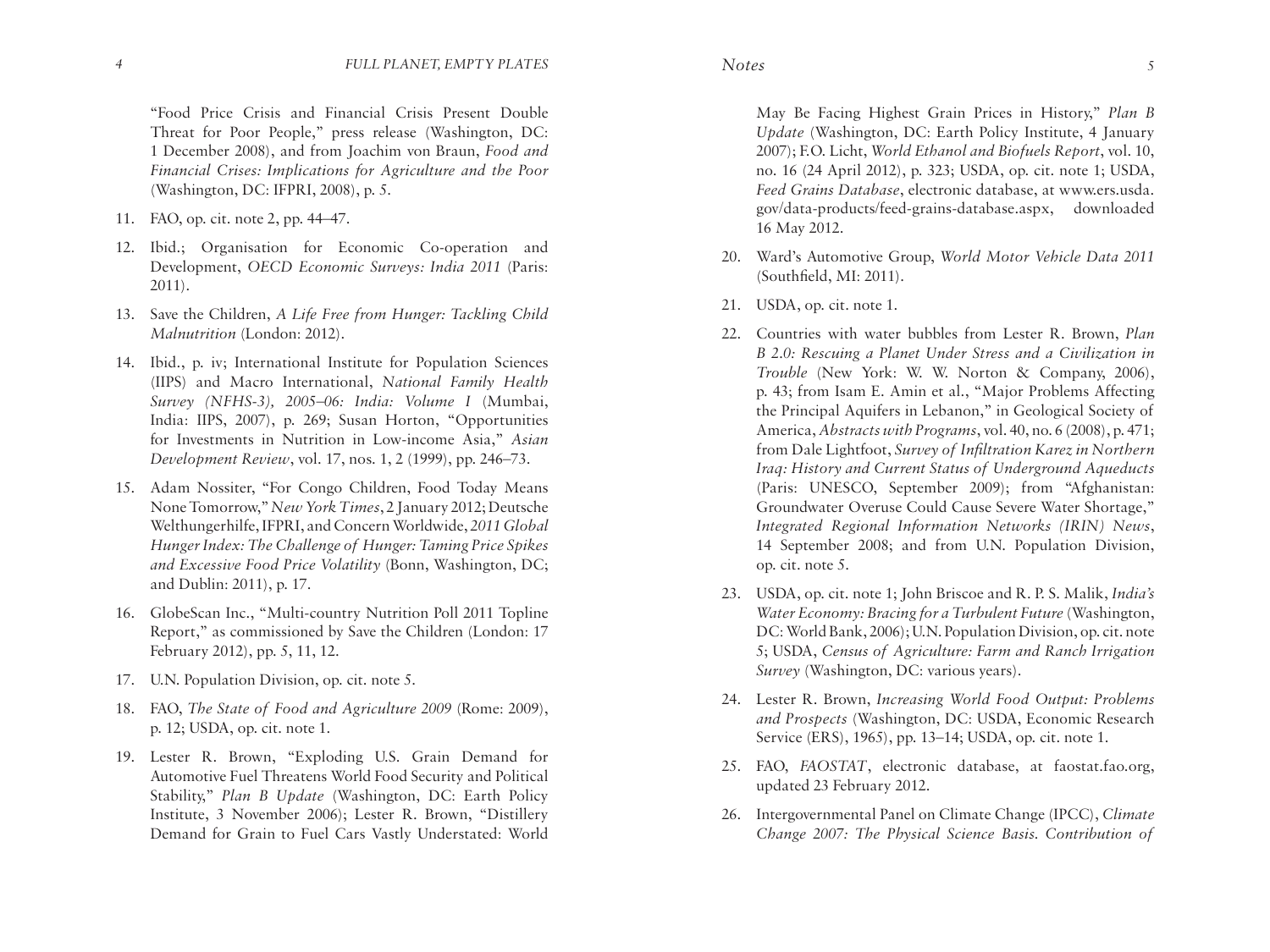*Working Group I to the Fourth Assessment Report of the Intergovernmental Panel on Climate Change* (Cambridge, U.K.: Cambridge University Press, 2007), p. 2; IPCC, *Managing the Risks of Extreme Events and Disasters to Advance Climate Change Adaptation. A Special Report of Working Groups I and II of the IPCC* (Cambridge, U.K.: Cambridge University Press, 2012), pp. 111–14.

- 27. John E. Sheehy, International Rice Research Institute, e-mail to Janet Larsen, Earth Policy Institute, 1 October 2002; David Lobell and Gregory Asner, "Climate and Management Contributions to Recent Trends in U.S. Agricultural Yields," *Science*, vol. 299, no. 5609 (14 February 2003), p. 1,032; IPCC, *Climate Change 2007*, op. cit. note 26, p. 749.
- 28. USDA, op. cit. note 1; Brian Wright, *International Grain Reserves and Other Instruments to Address Volatility in Grain Markets,* Working Paper presented at the World Grain Forum 2009, St. Petersburg , Russia, 6–7 June 2009, p. 22 .
- 29. USDA, op. cit. note 1; CBOT futures data from TradingCharts. com, Inc., op. cit. note 2; IMF, op. cit. note 2; *Financial Times*, "In Depth: The Global Food Crisis," at www.ft.com/ foodprices, updated 6 May 2008; USDA, ERS, "U.S. Rice Industry: Background Statistics and Information," at www. ers.usda.gov/news/ricecoverage.htm, updated 30 April 2008; FAO, "Soaring Food Prices: Facts, Perspectives, Impacts and Actions Required," paper presented at High-level Conference on World Food Security: The Challenges of Climate Change and Bioenergy, Rome, 3–5 June 2008.
- 30. Office of the President, Republic of the Philippines, "RP Assured of 1.5 Million Metric Tons of Rice Supply from Vietnam Annually," press release (Manila: 26 March 2008); USDA, op. cit. note 1; "Yemen to Seek Australian Food Cooperation," *WorldGrain.com*, 19 May 2008; "Bahrain to Own Rice Farms in Thailand," *TradeArabia News Service*, 30 May 2008; Javier Blas, "Nations Make Secret Deals Over Grain," *Financial Times*, 10 April 2008.
- 31. GRAIN, *Seized! The 2008 Land Grab for Food and Financial Security* (Barcelona: October 2008); Joachim von Braun and Ruth Meinzen-Dick, *"Land Grabbing" by Foreign Investors in Developing Countries*, Policy Brief No. 13 (Washington, DC: IFPRI, April 2009); Klaus Deininger and Derek Byerlee, *Rising Global Interest in Farmland: Can It Yield Sustainable and Equitable Benefits?* (Washington, DC: World Bank, January 2011); George C. Schoneveld, *The Anatomy of Largescale Farmland Acquisitions in Sub-Saharan Africa*, Working Paper 85 (Bogor, Indonesia: Center for International Forestry Research, 2011); Fred Pearce, *The Land Grabbers: The New Fight over Who Owns the Earth* (Boston: Beacon Press, 2012); U.N. World Food Programme, "Countries," at www.wfp.org/ countries, viewed 17 June 2012.
- 32. Deininger and Byerlee, op. cit. note 31, p. 51; USDA, op. cit. note 1; Karen Frenken and Jean-Marc Faurès, *Irrigation Potential in Africa: A Basin Approach* (Rome: FAO, 1997), at www.fao.org/docrep/w4347e/w4347e00.htm.
- 33. Deininger and Byerlee, op. cit. note 31, p. 49; John Vidal, "Fears for the World's Poor Countries as the Rich Grab Land to Grow Food," (London) *Guardian*, 3 July 2009.

# *Chapter 2. The Ecology of Population Growth*

- 1. U.N. Population Division, *World Population Prospects: The 2010 Revision,* electronic database, at esa.un.org/unpd/wpp/ index.htm, updated 3 May 2011; United Nations, *The World at Six Billion* (New York: October 1999), at www.un.org/esa/ population/publications/sixbillion/sixbillion.htm.
- 2. Lester R. Brown, *The Twenty-Ninth Day* (New York: W. W. Norton & Company, 1978).
- 3. U.N. Population Division, op. cit. note 1.
- 4. U.N. Population Division, op. cit. note 1; millions of women in Susheela Singh et al., *Adding It Up: The Costs and Benefits of Investing in Family Planning and Maternal and Newborn Health* (New York: Guttmacher Institute and U.N. Population Fund, 2009), pp. 16–20.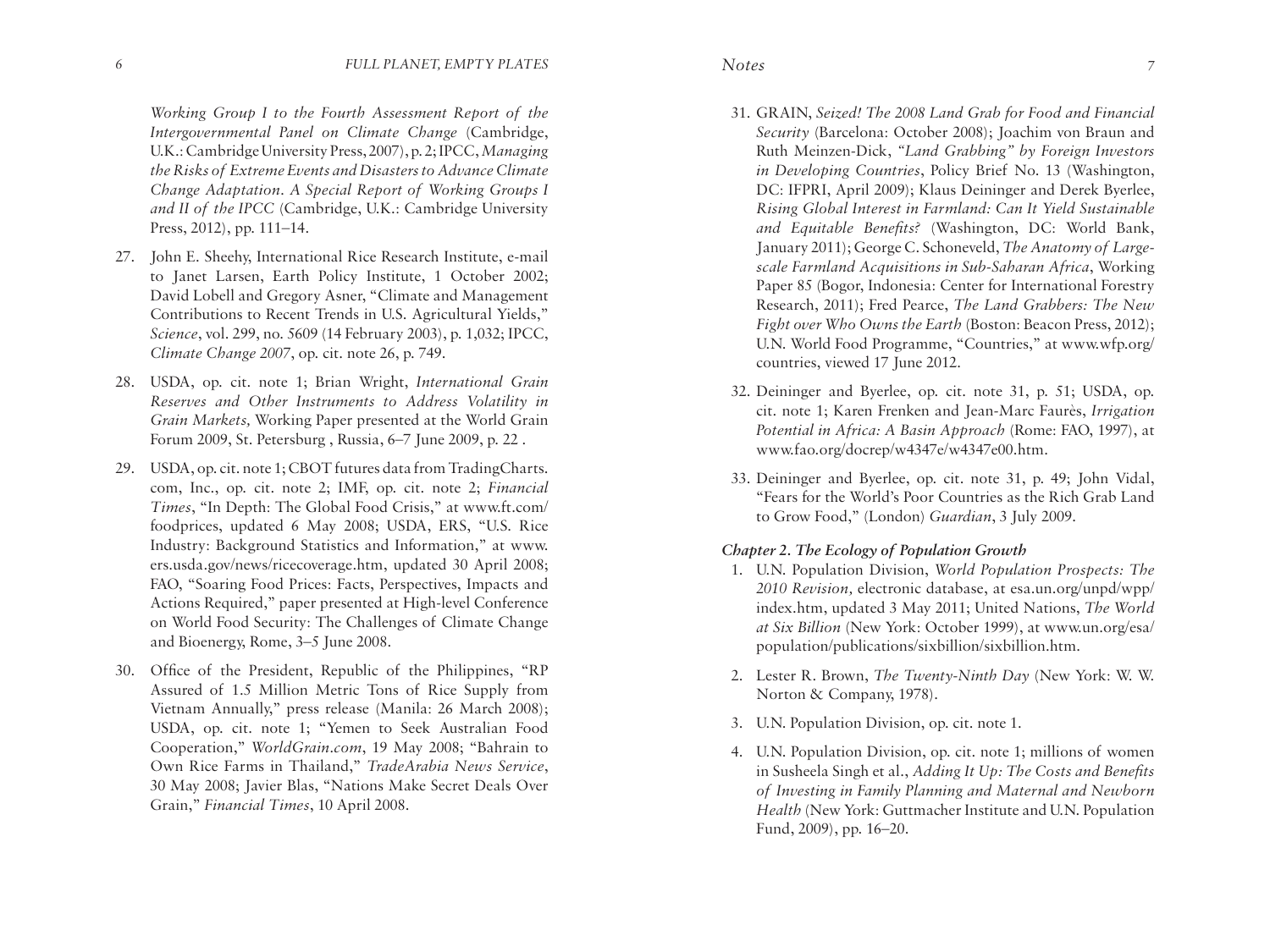- 5. U.N. Population Division, *Assumptions Underlying the 2010 Revision* (New York: 2011), at esa.un.org/wpp/ Documentation/pdf/WPP2010\_ASSUMPTIONS\_AND\_ VARIANTS.pdf.
- 6. Countries overpumping from Lester R. Brown, *Plan B 2.0: Rescuing a Planet Under Stress and a Civilization in Trouble*  (New York: W. W. Norton & Company, 2006), p. 43; from Isam E. Amin et al., "Major Problems Affecting the Principal Aquifers in Lebanon," in Geological Society of America, *Abstracts with Programs*, vol. 40, no. 6 (2008), p. 471; from Dale Lightfoot, *Survey of Infiltration Karez in Northern Iraq: History and Current Status of Underground Aqueducts*  (Paris: UNESCO, September 2009); from "Afghanistan: Groundwater Overuse Could Cause Severe Water Shortage," *Integrated Regional Information Networks (IRIN) News*, 14 September 2008; and from U.N. Population Division, op. cit. note 1.
- 7. U.N. Food and Agriculture Organization (FAO), *Review of the State of World Marine Fishery Resources* (Rome: 2011), pp. 12–13.
- 8. Albert G.J. Tacon, Mohammad R. Hasan, and Marc Metian, *Demand and Supply of Feed Ingredients for Farmed Fish and Crustaceans: Trends and Prospects*, FAO Fisheries and Aquaculture Technical Paper No. 564 (Rome: 2011).
- 9. U.N. Population Division, op. cit. note 1; FAO, *FAOSTAT*, electronic database, at faostat.fao.org, updated 23 February 2012.
- 10. U.N. Convention to Combat Desertification, Regions "Africa" and "Asia," at www.unccd.int/en/regional-access, viewed 21 June 2012.
- 11. "Trends in Extent of Forest, 1990-2010" in FAO, *Global Forest Resources Assessment 2010: Global Tables* (Rome: 2010); FAO, *FAOSTAT*, electronic database, at faostat.fao. org, updated 21 July 2011.
- 
- 12 U.N. Population Division, op. cit. note 1; population stability defined by a rate of natural increase of -0.4 to 0.4 percent, using data from Population Reference Bureau, *2011 World Population Data Sheet* (Washington, DC: 2011).
- 13. U.N. Population Division, op. cit. note 1; Population Reference Bureau, op. cit. note 12.
- 14. Jorge A. Brea, "Population Dynamics in Latin America," *Population Bulletin*, vol. 58, no. 1 (March 2003); U.N. Population Division, op. cit. note 1.
- 15. U.N. Population Division, op. cit. note 1.
- 16. Ibid.; FAO, *FAOSTAT*, op. cit. note 11.
- 17. Frank Notestein, "Population—The Long View," in P. W. Schultz, ed., *Food for the World* (University of Chicago Press: 1945); Population Action International (PAI), "How Demographic Transition Reduces Countries' Vulnerability to Civil Conflict," fact sheet (Washington, DC: updated 17 December 2004).
- 18. U.N. Population Division, op. cit. note 1; FAO, *FAOSTAT*, op. cit. note 11.
- 19. Fund for Peace and Foreign Policy, "Failed States," *Foreign Policy*, July/August 2012, pp. 85–99; U.N. Population Division, op. cit. note 1.
- 20. U.N. Population Division, op. cit. note 1; Fund for Peace and Foreign Policy, op. cit. note 19.
- 21. For a discussion of the "demographic bonus," see Richard P. Cincotta, Robert Engelman, and Daniele Anastasion, *The Security Demographic: Population and Civil Conflict After the Cold War* (Washington, DC: PAI, 2003), pp. 33–36.
- 22. Andrew Mason, "Population Change and Economic Development: What Have We Learned from the East Asia Experience?" *Applied Population and Policy,* vol. 1, no. 1 (2003), pp. 10–11; U.N. Population Division, op. cit. note 1; International Monetary Fund (IMF), *World Economic*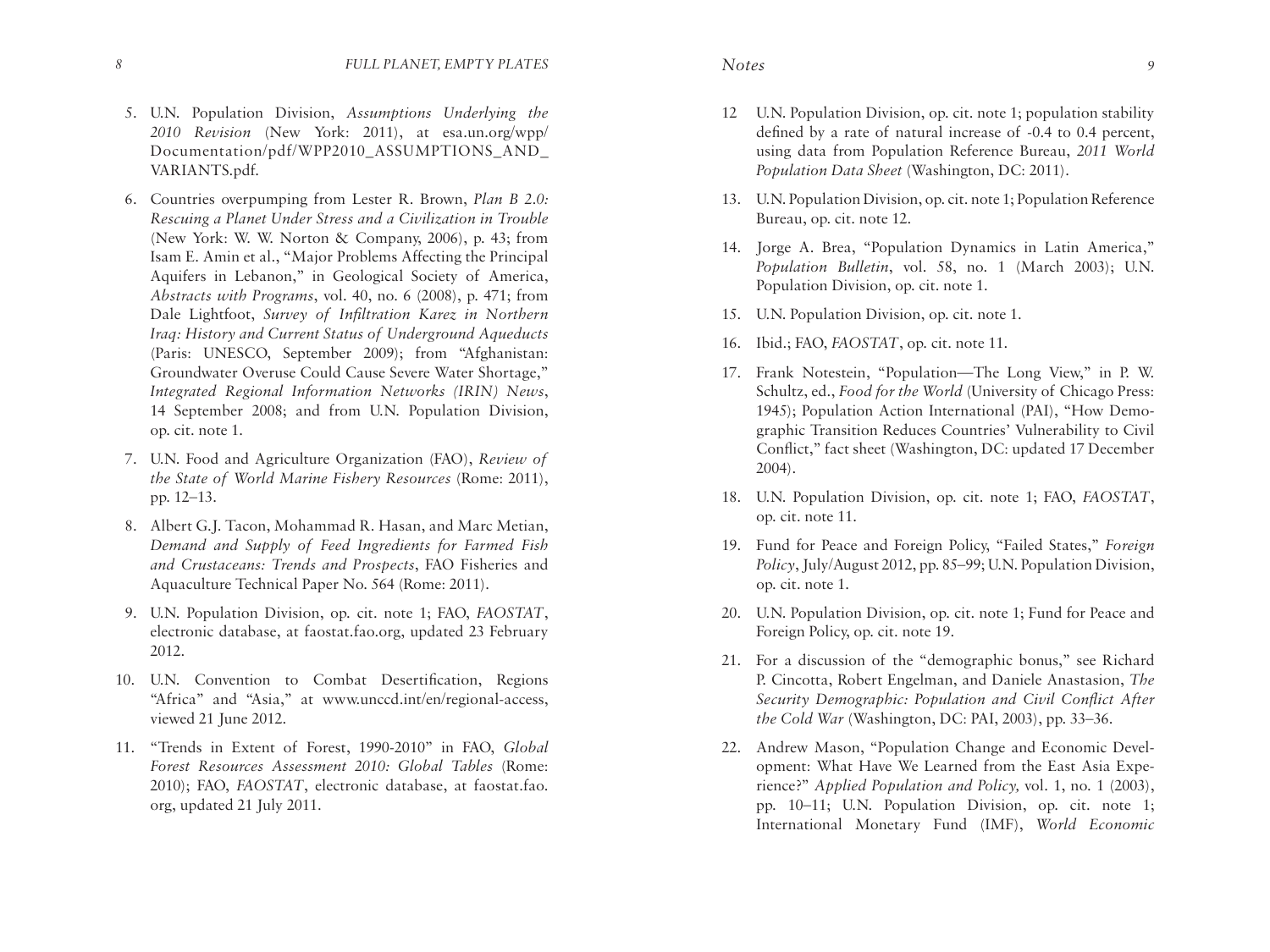*Outlook Database*, at www.imf.org/external/pubs/ft/weo/ 2012/01/weodata/index.aspx, updated April 2012; Kyung Lah, "Japan: Economy Slips to Third in World," *CNN*, 14 February 2011.

- 23. U.N. Population Division, op. cit. note 1; IMF, op. cit. note 22.
- 24. U.N. Population Division, op. cit. note 1; IMF, "China Economic Outlook*,*" at www.imf.org/external/country/CHN/ rr/2012/020612.pdf, 6 February 2012; IMF, op. cit. note 22; Economist Intelligence Unit, "China: Market Assessment," at country.eiu.com/China, fact sheet, 1 August 2011; other demographic bonus countries in Cincotta, Engelman, and Anastasion, op. cit. note 21, p. 36.
- 25. Cincotta, Engelman, and Anastasion, op. cit. note 21, pp. 27–31.

## *Chapter 3. Moving Up the Food Chain*

- 1. U.N. Food and Agriculture Organization (FAO), *FISHSTAT*, electronic database, at www.fao.org/fishery/statistics/en, updated 14 March 2012; U.N. Population Division, *World Population Prospects: The 2010 Revision*, electronic database, at esa.un.org/unpd/wpp/index.htm, updated 3 May 2011.
- 2. FAO, *Review of the State of World Marine Fishery Resources*  (Rome: 2011), pp. 12–14.
- 3. Land area estimate from Stanley Wood, Kate Sebastian, and Sara J. Scherr, *Pilot Analysis of Global Ecosystems: Agroecosystems* (Washington, DC: International Food Policy Research Institute and World Resources Institute, 2000), p. 3.
- 4. Calories from staple foods from FAO, *FAOSTAT*, electronic database, at faostat.fao.org, updated 2 June 2010; effect of income on demand for animal protein in FAO, *The State of Food and Agriculture 2009: Livestock in the Balance* (Rome: 2009), pp. 11–12.
- 5. Meat data from Worldwatch Institute, *Signposts 2002*, CD-ROM (Washington, DC: 2002), and from FAO, *FAOSTAT*,

electronic database, at faostat.fao.org, updated 23 February 2012; population data for per person calculations from U.N. Population Division, op. cit. note 1.

- 6. FAO, *State of Food and Agriculture 2009*, op. cit. note 4, pp. 11–12; FAO, op. cit. note 5.
- 7. Figure 3–1 data for 1950–60 from Worldwatch Institute, op. cit. note 5; data for 1961–2010 from FAO, op. cit. note 5; beef and grasslands from Henning Steinfeld et al., *Livestock's Long Shadow: Environmental Issues and Options* (Rome: FAO, 2006); conversion ratio of grain to beef based on Allen Baker, *Feed Situation and Outlook* staff, U.S. Department of Agriculture (USDA), Economic Research Service (ERS), discussion with author, 27 April 1992, on Linda Bailey, *Livestock and Poultry Situation* staff, USDA, ERS, discussion with author, 27 April 1992, and on data taken from various issues of *Feedstuffs*; poultry conversion factor derived from data in Robert V. Bishop et al., *The World Poultry Market— Government Intervention and Multilateral Policy Reform* (Washington, DC: USDA, 1990)*.*
- 8. Figure 3–2 data from USDA, *Production, Supply and Distribution*, electronic database, at www.fas.usda.gov/ psdonline, updated 12 June 2012.
- 9. Agriculture reform in China from Bryan Lohmar et al., *China's Ongoing Agricultural Modernization*, Economic Information Bulletin No. 51 (Washington, DC: USDA, ERS, 2009); number of pigs in China from FAO, op. cit. note 5; traditional pig production in Mindi Schneider, *Feeding China's Pigs* (Washington, DC: Institute for Agriculture and Trade Policy, 2011), p. 6; large-scale pig production from Fred Gale, Daniel Marti, and Dinghuan Hu, *China's Volatile Pork Industry* (Washington, DC: USDA, ERS, February 2012); pork consumption from USDA, op. cit. note 8; U.N. Population Division, *World Urbanization Prospects: The 2011 Revision Population Database*, electronic database, at esa.un.org/ unpd/wup/unup/index\_panel1.html, updated 2011.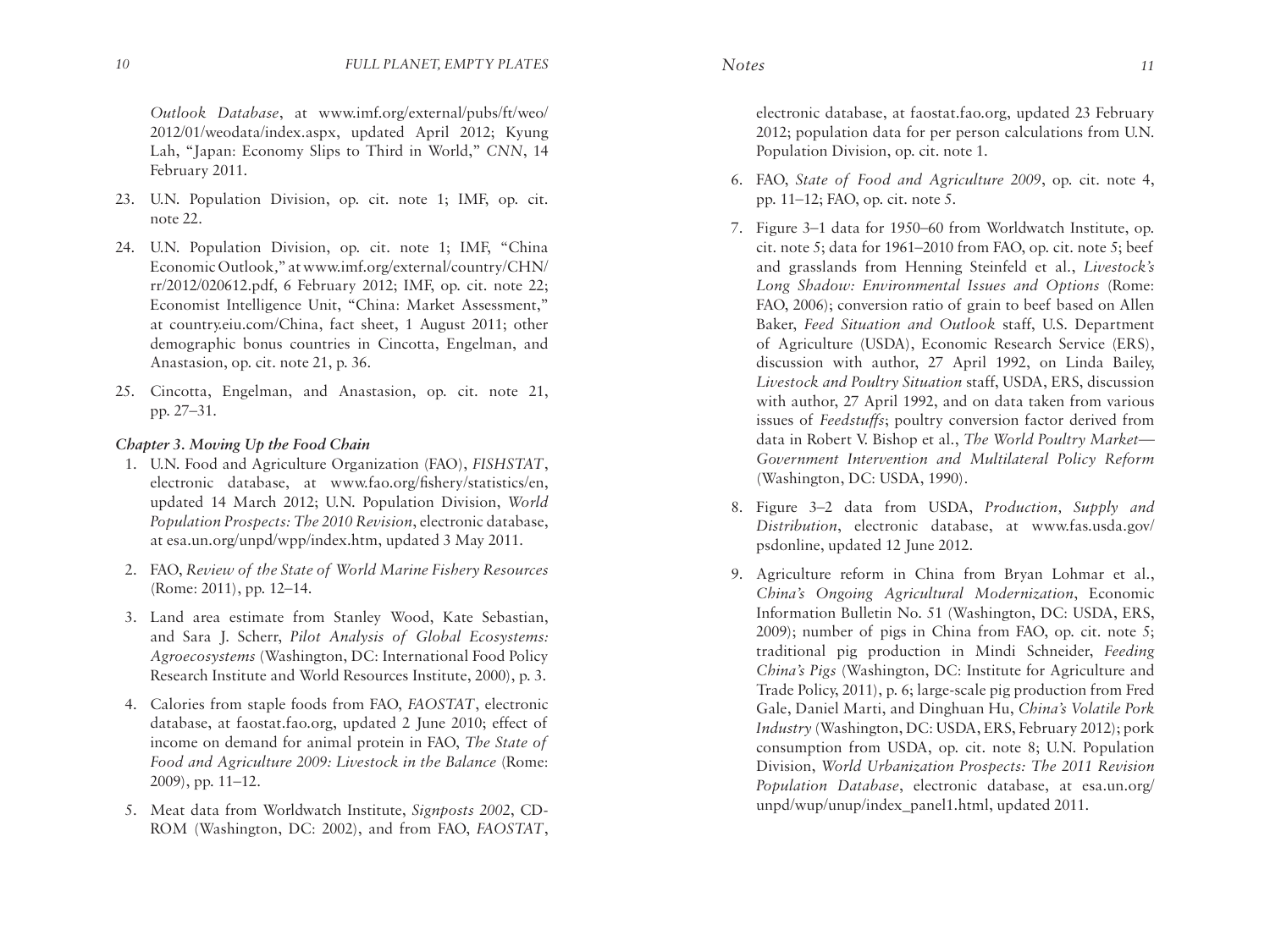- 10. U.N. Population Division, op. cit. note 1; USDA, op. cit. note 8.
- 11. FAO, op. cit. note 5; efficiency of poultry production from Mike Donohue, "How Breeding Companies Help Improve Broiler Industry Efficiency," *The Poultry Site*, 20 February 2009; USDA, ERS, "Food Availability: Spreadsheets," at www.ers. usda.gov/Data/FoodConsumption/FoodAvailSpreadsheets. htm, updated 1 February 2011; USDA, op. cit. note 8.
- 12. Lester R. Brown, *Outgrowing the Earth* (New York: W. W. Norton & Company, 2004), pp. 11–14.
- 13. FAO, op. cit. note 5; FAO, op. cit. note 1; U.N. Population Division, op. cit. note 1.
- 14. FAO, op. cit. note 1.
- 15. Figure 3–3 data and aquaculture production from FAO, op. cit. note 1; early estimates from Earth Policy Institute based on growth rates in FAO, op. cit. note 5, and in FAO, op. cit. note 1.
- 16. FAO, op. cit. note 1; Rebecca Goldburg and Rosamond Naylor, "Future Seascapes, Fishing, and Fish Farming," *Frontiers in Ecology and the Environment*, vol. 3, no. 1 (February 2005), pp. 21–28; Rosamond L. Naylor et al., "Effects of Aquaculture on World Fish Supplies," *Nature*, 29 June 2000, p. 1,022.
- 17. USDA, op. cit. note 8; U.N. Population Division, op. cit. note 1; Oliver Flake and Hui Jiang, *India and China: Divergent Markets for U.S. Agricultural Exports* (Washington, DC: USDA, Foreign Agricultural Service, 24 February 2012); Matt Andrejczak, "Tyson Makes Push into India's Chicken Market," *Market Watch*, 30 June 2008; FAO, op. cit. note 5.
- 18. USDA, op. cit. note 8; U.N. Population Division, op. cit. note 1.
- 19. FAO, op. cit. note 5; U.N. Population Division, op. cit. note 1.
- 20. FAO, op. cit. note 5.
- 21. FAO, op. cit. note 5; FAO, op. cit. note 1.
- 22. Danilo Domingues Millen et al., "Current Outlook and

Future Perspectives of Beef Production in Brazil," *Animal Frontiers*, vol. 1, no. 2 (October 2011), pp. 46–51; USDA, op. cit. note 8.

- 23. Conversion ratio of grain to beef based on Baker, op. cit. note 7, on Bailey, op. cit. note 7, and on data taken from various issues of *Feedstuffs*; pork conversion ratio from Leland Southard, *Livestock and Poultry Situation and Outlook* staff, USDA, ERS, discussion with author, 27 April 1992; eggs calculated from David Harvey, USDA, ERS, discussion with J. Matthew Roney, 9 July 2012; poultry derived from data in Bishop et al., op. cit. note 7; catfish and carp based on Naylor et al., op. cit. note 16.
- 24. Growth rates calculated from FAO, op. cit. note 5, and from FAO, op. cit. note 1.
- 25. USDA, op. cit. note 8; Jack Cook, *An Introduction to Hog Feeding Spreads* (Chicago: Chicago Mercantile Exchange, 2009), p. 3.
- 26. USDA, op. cit. note 8.
- 27. Meat producers from FAO, op. cit. note 5; soy use for feed from USDA, op. cit. note 8.
- 28. FAO, op. cit. note 5.
- 29. S. C. Dhall and Meena Dhall, "Dairy Industry—India's Strength in Its Livestock," *Business Line*, Internet Edition of *Financial Daily* from *The Hindu* group of publications, at www. indiaserver.com/businessline/1997/11/07/stories/03070311. htm, 7 November 1997; Surinder Sud, "India Is Now World's Largest Milk Producer," *India Perspectives*, May 1999, pp. 25– 26; A. Banerjee, "Dairying Systems in India," *World Animal Review*, vol. 79, no. 2 (1994).
- 30. FAO, op. cit. note 5; U.N. Population Division, op. cit. note 1.
- 31. Dhall and Dhall, op. cit. note 29; Banerjee, op. cit. note 29.
- 32. John Wade, Adam Branson, and Xiang Qing, *China Grain and Feed Annual Report 2002* (Beijing: USDA, March 2002);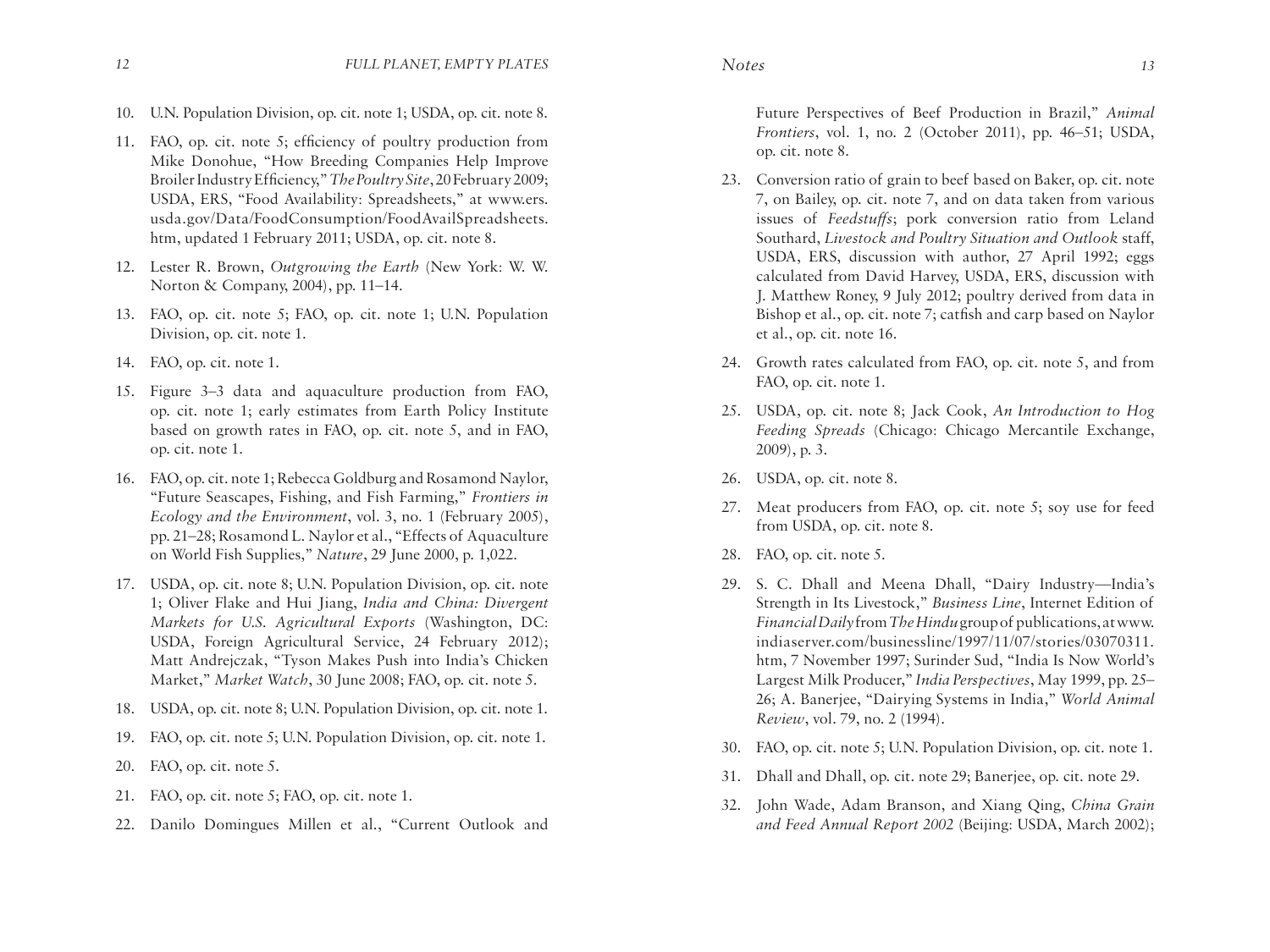China's crop residue production and use from Gao Tengyun, "Treatment and Utilization of Crop Straw and Stover in China," *Livestock Research for Rural Development*, vol. 12, no. 1 (February 2000).

- 33. USDA, ERS, "China's Beef Economy: Production, Marketing, Consumption, and Foreign Trade," *International Agriculture and Trade Reports: China* (Washington, DC: July 1998), p. 28.
- 34. S. F. Li, "Aquaculture Research and Its Relation to Development in China," in World Fish Center, *Agricultural Development and the Opportunities for Aquatic Resources Research in China* (Penang, Malaysia: 2001); FAO, op. cit. note 1.
- 35. Growth rates based on FAO, op. cit. note 5, and FAO, op. cit. note 1.
- 36. USDA, ERS, "Food Availability: Spreadsheets," at www.ers. usda.gov/Data/FoodConsumption/FoodAvailSpreadsheets. htm, updated 1 February 2011; FAO, *FAOSTAT*, op. cit. note 4; Janet Larsen, "Peak Meat: U.S. Meat Consumption Falling," *Data Highlight* (Washington, DC: Earth Policy Institute, 7 March 2012).
- 37. U.N. Population Division, op. cit. note 1; FAO, *FAOSTAT*, op. cit. note 4.
- 38. U.N. Population Division, op. cit. note 1; USDA, op. cit. note 8.
- 39. USDA, op. cit. note 8.

### *Chapter 4. Food or Fuel?*

- 1. Lester R. Brown, *Food or Fuel: New Competition for the World's Cropland*, Worldwatch Paper 35 (Washington, DC: Worldwatch Institute, March 1980); Constanza Valdes, *Brazil's Ethanol Industry: Looking Forward* (Washington, DC: U.S. Department of Agriculture (USDA), June 2011).
- 2. Valdes, op. cit. note 1; U.S. use of corn for ethanol production from USDA, *Feed Grains Database*, electronic database, at www.ers.usda.gov/data-products/feed-grains-database.aspx, downloaded 5 June 2012.
- 3. U.S. Department of Energy (DOE), Energy Information Administration (EIA), "U.S. All Grades All Formulations Retail Gasoline Prices," at www.eia.gov/petroleum/data.cfm#prices, viewed 6 June 2012; International Monetary Fund (IMF), "IMF Primary Commodity Prices," at www.imf.org/external/ np/res/commod/index.aspx, updated 6 July 2012; Chicago Board of Trade futures data from TradingCharts.com, Inc., "Oilseed & Grain Futures/Commodities Charts/Quotes," at futures.tradingcharts.com/grains\_oilseeds.html, viewed 11 June 2012; conversion of corn to ethanol from Renewable Fuels Association (RFA), "Ethanol Facts: Agriculture," at ethanolrfa.org/pages/ethanol-facts-agriculture, updated March 2012.
- 4. Pace of ethanol plant construction from Lester R. Brown, "Exploding U.S. Grain Demand for Automotive Fuel Threatens World Food Security and Political Stability," *Plan B Update* (Washington, DC: Earth Policy Institute, 3 November 2006).
- 5. Figure 4–1 from USDA, *Production, Supply, and Distribution*, electronic database, at www.fas.usda.gov/psdonline, updated 12 June 2012; USDA, op. cit. note 2.
- 6. IMF, op. cit. note 3; Chicago Board of Trade, op. cit. note 3.
- 7. Grain required to fill an SUV tank calculated from corn to ethanol conversion from RFA, op. cit. note 3, and minimum consumption level for survival from World Food Programme (WFP) and United Nations High Commissioner for Refugees, *WFP/UNHCR Guidelines for Estimating Food and Nutritional Needs in Emergencies* (Rome: 1997); potential ethanol production from entire U.S. grain harvest calculated using data from USDA, op. cit. note 5; U.S. gasoline consumption from DOE, EIA, *Annual Energy Outlook 2012 Early Release* (Washington, DC: February 2012), and from energy conversion factor from Oak Ridge National Laboratory, "Bioenergy Conversion Factors," at bioenergy.ornl.gov/papers/misc/ energy\_conv.html, viewed 12 June 2012; number of people who could be fed calculated from USDA, op. cit. note 2, and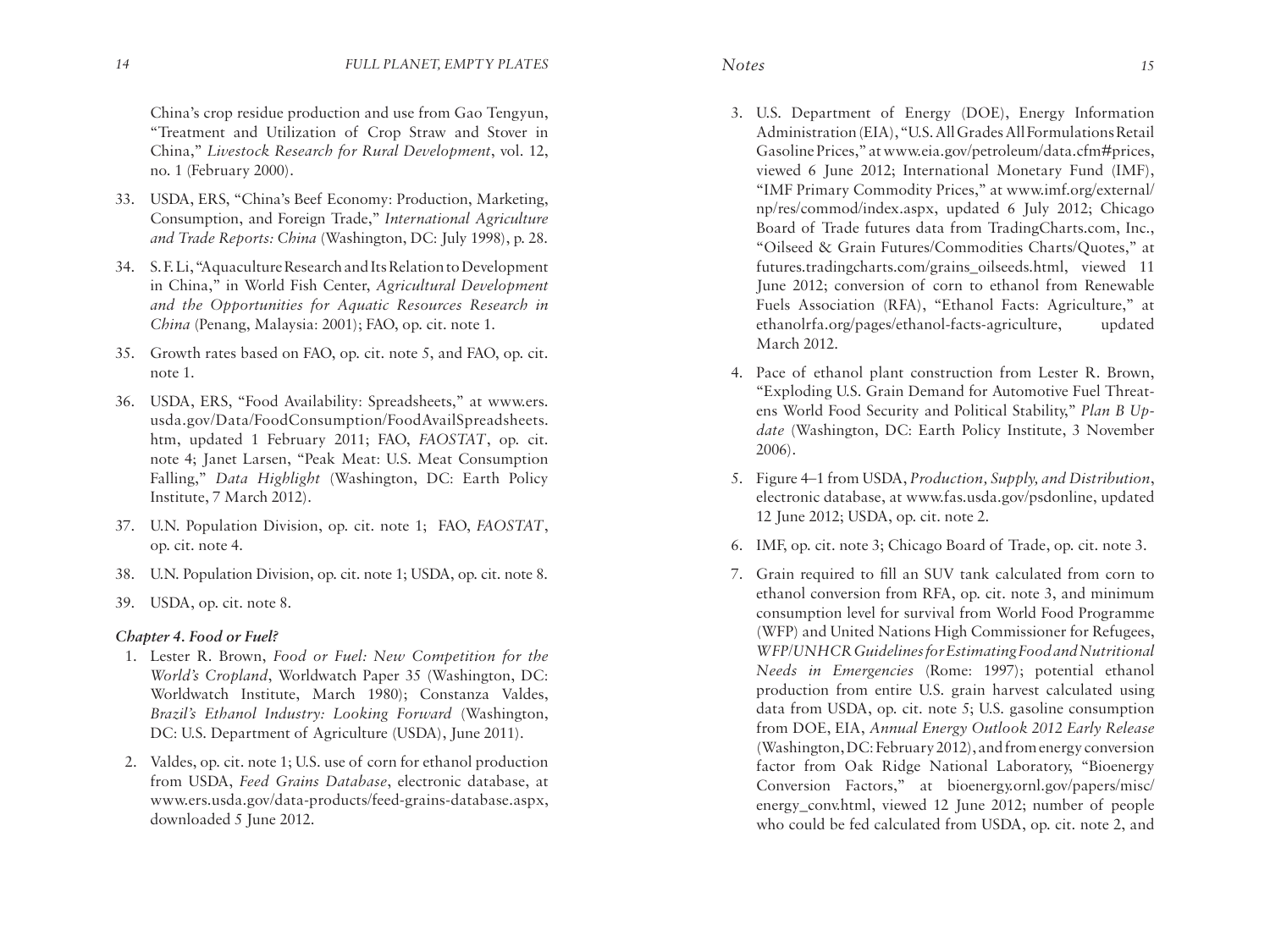from U.N. Population Division, *World Population Prospects: The 2010 Revision*, electronic database, at esa.un.org/unpd/ wpp/index.htm, updated 3 May 2011. Because the total grain consumption includes industrial use and seed, this is thought to be a conservative estimate.

- 8. Ethanol production from F.O. Licht, *World Ethanol and Biofuels Report*, vol. 10, no. 16 (24 April 2012), p. 323; share of gasoline demand from DOE, op. cit. note 7, with energy conversion factor from Oak Ridge National Laboratory, op. cit. note 7.
- 9. F.O. Licht, *World Ethanol and Biofuels Report*, vol. 6, no. 4 (23 October 2007), p. 63; F.O. Licht, *World Ethanol and Biofuels Report*, vol. 7, no. 18 (26 May 2009), p. 3; F.O. Licht, op. cit. note 8.
- 10. Biodiesel production data from F.O. Licht, cited in Suzanne Hunt and Peter Stair, "Biofuels Hit a Gusher," *Vital Signs 2006–2007* (Washington, DC: Worldwatch Institute, 2006), pp. 40–41; F.O. Licht, *World Ethanol and Biofuels Report*, vol. 7, no. 2 (23 September 2008), p. 29; F.O. Licht, *World Ethanol and Biofuels Report*, vol. 10, no. 14 (27 March 2012), p. 281; ethanol quantity from F.O. Licht, op. cit. note 8.
- 11. F.O. Licht, 27 March 2012, op. cit. note 10, p. 281.
- 12. Table oils from USDA, op. cit. note 5; Bob Flach et al., *EU-27 Annual Biofuels Report* (Washington, DC: USDA, 2011); European feedstocks from "Biofuel Blending Targets and Production in Selected Countries," in Keith L. Kline et al., *Biofuel Feedstock Assessment For Selected Countries* (Oak Ridge, TN: Oak Ridge National Laboratory, February 2008); U.S. feedstocks from DOE, EIA, *Monthly Biodiesel Production Report* (Washington, DC: 5 June 2012).
- 13. Yields per acre from D. J. Connor and C. G. Hernandez, "Crops for Biofuel: Current Status and Prospects for the Future," in R. W. Howarth and S. Bringezu, eds., *Biofuels: Environmental Consequences and Interactions with Changing Land Use* (Ithaca, NY: Scientific Committee on Problems of

the Environment, Cornell University, 2009), p. 68, and from U.N. Food and Agriculture Organization (FAO), *The State of Food and Agriculture 2008* (Rome: 2008), pp. 16, 57.

- 14. Yields per acre from FAO, op. cit. note 13, p. 16.
- 15. Net energy ratios from Connor and Hernandez, op. cit. note 13, p. 70.
- 16. Ibid.; gallons per acre from FAO, op. cit. note 13, p. 16.
- 17. Number of automobiles from Ward's Automotive Group, *World Motor Vehicle Data 2011* (Southfield, MI: 2011); global income distribution based on Isabel Ortiz and Matthew Cummins, *Global Inequality: Beyond the Bottom Billion—A Rapid Review of Income Distribution in 141 Countries* (New York: UNICEF, 2011), with gross domestic product from World Bank, *World DataBank*, electronic database, at databank.worldbank.org, downloaded 11 June 2012, and world population from op. cit. note 7.
- 18. Hillary Rodham Clinton, "Remarks at the Clinton Global Initiative Closing Plenary," speech, 25 September 2009; IMF, op. cit. note 3; Chicago Board of Trade, op. cit. note 3; examples of unrest from Lester R. Brown, "World Facing Huge New Challenge on Food Front: Business-as-Usual Not a Viable Option," *Plan B Update* (Washington, DC: Earth Policy Institute, 16 April 2008), and from Thomas L. Friedman, "The Other Arab Spring," *New York Times*, 7 April 2012.
- 19. Celia W. Dugger, "As Prices Soar, U.S. Food Aid Buys Less," *New York Times*, 29 September 2007; number of child deaths from malnutrition from Save the Children, *A Life Free from Hunger: Tackling Child Malnutrition* (London: 2012), p. iv; countries where the WFP supplies food aid include both Emergency Operations and Protracted Relief and Recovery Operations from WFP, "Operations," at www.wfp.org/ operations, viewed 12 June 2012.
- 20. Doug Koplow, *A Boon to Bad Biofuels: Federal Tax Credits and Mandates Underwrite Environmental Damage at*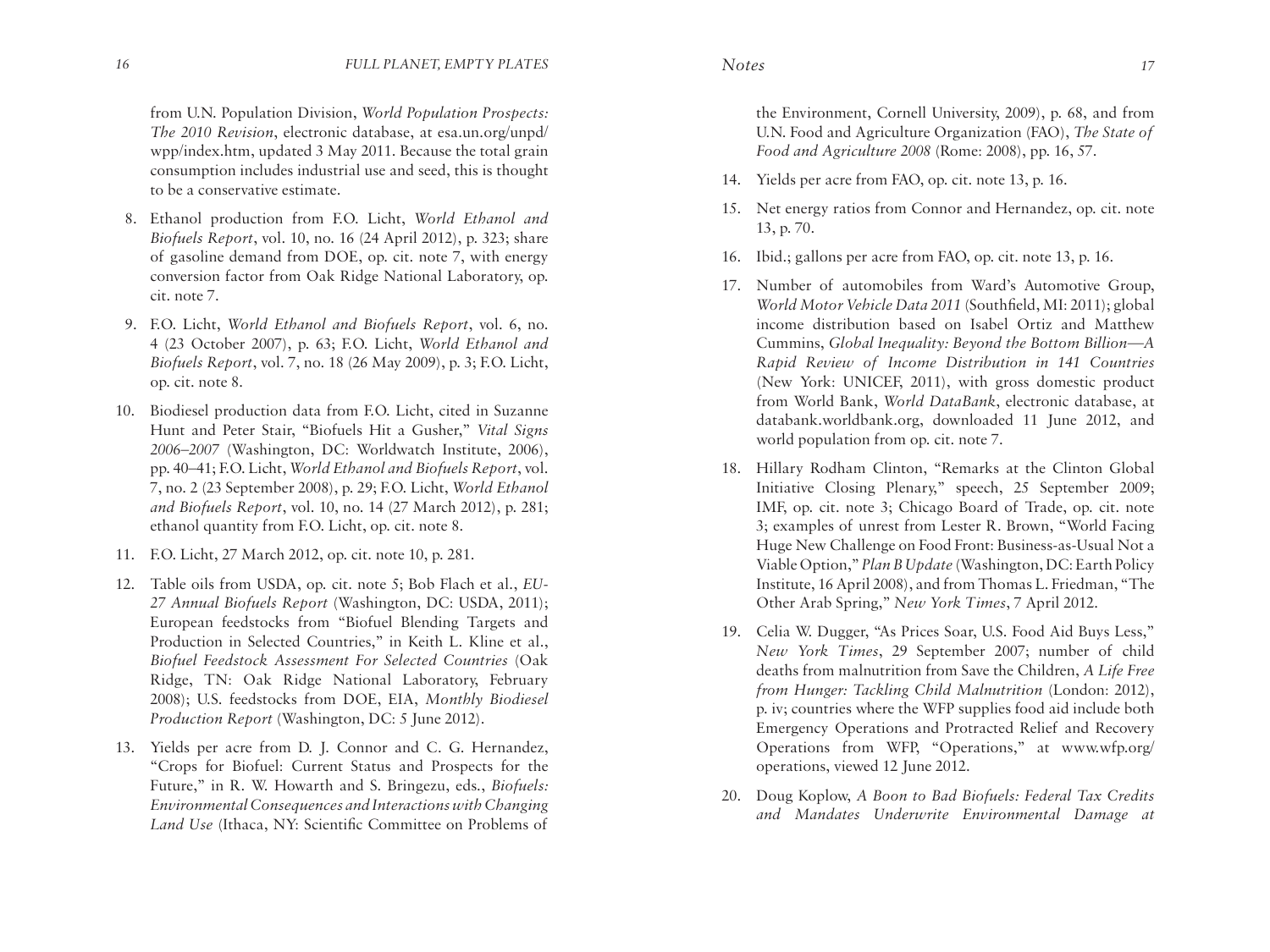*Taxpayer Expense* (Cambridge, MA: Earth Track and Friends of the Earth, 2009); Susan Reidy, "Biofuels Industry Post-Tax Breaks," *Biofuels Business Quarterly*, 20 March 2012.

- 21. U.S. Environmental Protection Agency (EPA), "EPA Finalizes Regulations for the National Renewable Fuel Standard Program for 2010 and Beyond," regulatory announcement (Washington, DC: February 2010); USDA, *A USDA Regional Roadmap to Meeting the Biofuels Goals of the Renewable Fuels Standard by 2022*, Strategic Production Report (Washington, DC: 23 June 2010).
- 22. David Biello, "The False Promise of Biofuels," *Scientific American*, vol. 305, no. 2 (August 2011), pp. 59–65; Robert Wisner, "Cellulosic Ethanol: Will the Mandates be Met?" *Ag Marketing Resource Center Energy Newsletter*, University of Iowa, September 2009.
- 23. Mario Parker, "Range Fuels Cellulosic Ethanol Plant Fails, U.S. Pulls Plug," *Bloomberg*, 2 December 2011; Robert F. Service, "Is There a Road Ahead for Cellulosic Ethanol?" *Science*, vol. 329, no. 5,993 (13 August 2010), pp. 784-85; F.O. Licht, *World Ethanol and Biofuels Report*, various issues.
- 24. European Commission, "Biofuels and Other Renewable Energy in the Transport Sector," at ec.europa.eu/energy/ renewables/biofuels/biofuels en.htm, viewed 19 June 2012; land acquisitions for biofuel production from George C. Schoneveld, *The Anatomy of Large-scale Farmland Acquisitions in Sub-Saharan Africa*, Working Paper 85 (Bogor, Indonesia: Center for International Forestry Research, 2011), pp. 1, 7–9; jatropha as a biofuel from Promode Kant and Shuirong Wu, "The Extraordinary Collapse of Jatropha as a Global Biofuel," *Environmental Science & Technology*, vol. 45 (August 2011), pp. 7,114–15.
- 25. Opposition to biofuels in Barbara Lewis, "EU Energy Chief Against Higher Biofuel Target for Now," *Reuters*, 7 February 2012, from Greenpeace, "Fueling the Flames: Biodiesels Tested: How Europe's Biofuels Policy Threatens the Climate,"

fact sheet (Vienna, Austria: 2011), and from WWF, "WWF Position on Biofuels in the EU," position paper (Brussels: July 2007); deforestation as a result of biofuel production from Catherine Bowyer, *Anticipated Indirect Land Use Change Associated with Expanded Use of Biofuels and Bioliquids in the EU—An Analysis of the National Renewable Energy Action Plans* (London: Institute for European Environmental Policy, 2010); "land grabbing" from Lorenzo Cotula, "The International Political Economy of the Global Land Rush: A Critical Appraisal of Trends, Scale, Geography and Drivers," *The Journal of Peasant Studies*, vol. 39, nos. 3–4 (July– October 2012), pp. 649–80.

- 26. Industry stance from RFA, *Accelerating Industry Innovation: Ethanol Industry Outlook 2012* (Washington, DC: 2012); emissions in National Research Council, *Renewable Fuel Standard: Potential Economic and Environmental Effects of U.S. Biofuel Policy* (Washington, DC: National Academies Press, 2011); Emanuela Menichetti and Martina Otto, "Energy Balance & Greenhouse Gas Emissions of Biofuels from a Life Cycle Perspective," in Howarth and Bringezu, op. cit. note 13; Timothy Searchinger et al., "Use of U.S. Croplands for Biofuels Increases Greenhouse Gases Through Emissions from Land-Use Change," *Nature*, vol. 319, (29 February 2008), pp. 1,238–40; Paul Crutzen et al., "N<sub>2</sub>O Release from Agro-Biofuel Production Negates Global Warming Reduction by Replacing Fossil Fuels," *Atmospheric Chemistry and Physics*, vol. 7, no. 4 (August 2007), pp. 11,191–205.
- 27. Pedro Alvarez et al., *Fundamentals of a Sustainable U.S. Biofuels Policy*, research paper (Houston, TX: James A. Baker III Institute for Public Policy, Rice University, 2010); National Research Council, op. cit. note 26.
- 28. F.O. Licht, op. cit. note 8, pp. 317, 323; David Shaffer, "Ethanol Makers Feel the Squeeze," *Minneapolis Star Tribune*, 5 June 2012; Roxana Hegeman, "Ethanol Makers Idle Plants Amid High Corn Prices," *Associated Press*, 29 June 2012.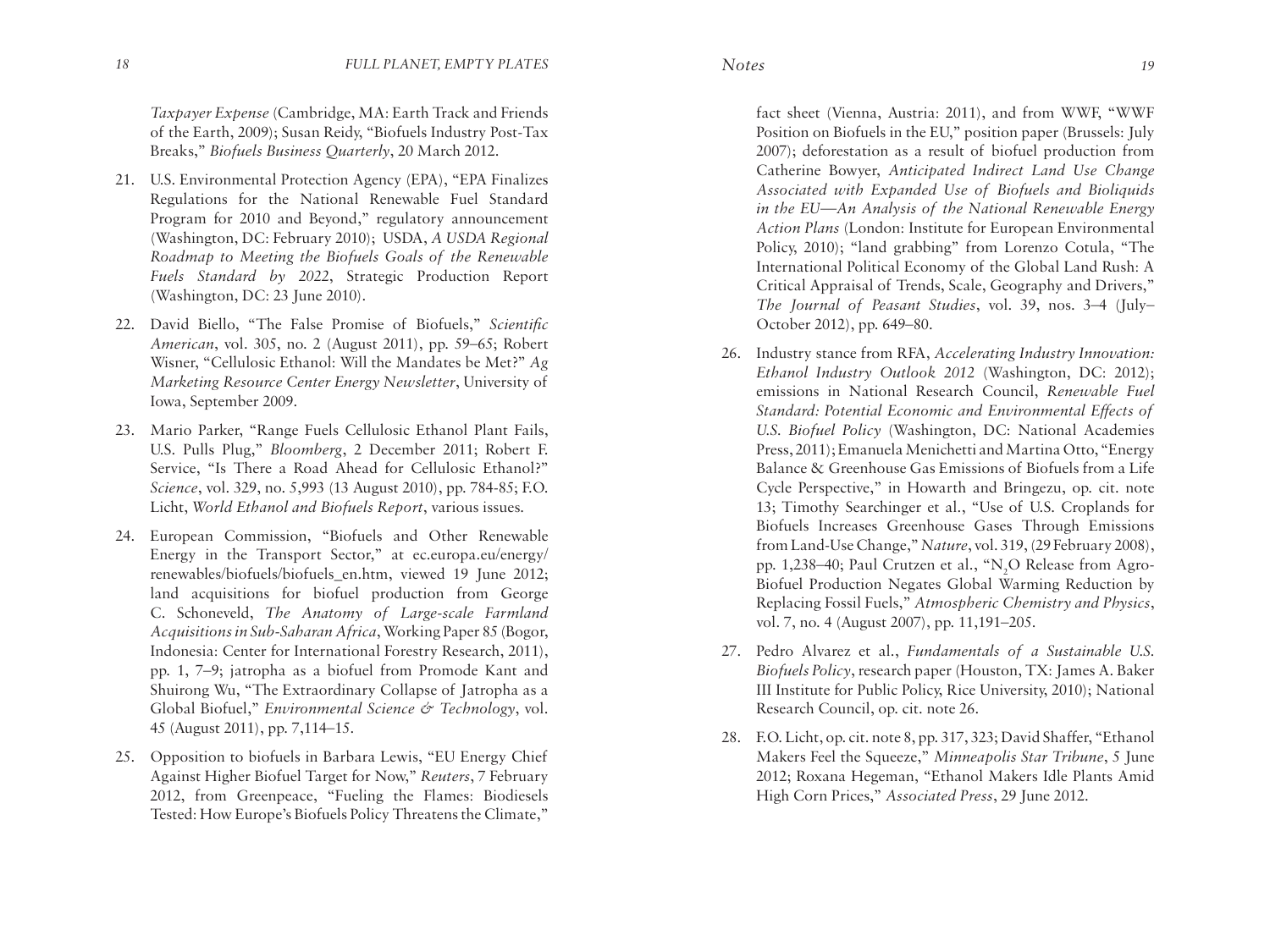- 29. U.S. automotive fuel from DOE, EIA, "U.S. Product Supplied of Finished Motor Gasoline (Thousand Barrels)," at eia. gov/petroleum/data.cfm, updated 28 July 2011; size of U.S. motor vehicle fleet based on Polk Company data cited in National Automobile Dealers Association, *NADA DATA 2012* (McLean, VA: 2012); Lester R. Brown, "U.S. Gasoline Use Declining: Keystone XL Pipeline Not Needed," *Plan B Update* (Washington, DC: Earth Policy Institute, 6 October 2011).
- 30. Corporate Average Fuel Economy (CAFE) standard in 2025 from U.S. Department of Transportation (DOT), National Highway Traffic Safety Administration (NHTSA), "President Obama Announces Historic 54.5 mpg Fuel Efficiency Standard," press release (Washington, DC: 29 July 2011); EPAestimated fuel efficiency for 2008–12 from DOT, NHTSA*, Summary of Fuel Economy Performance* (Washington, DC: 12 March 2012).
- 31. Cost of wind energy to power cars from Michael B. McElroy, "Time to Electrify: Reducing Our Dependence on Imported Oil—While Addressing the Threat of Climate Change," *Harvard Magazine* (July/August 2011), pp. 36–39.
- 32. For more information, see Lester R. Brown, "Paving the Planet: Cars and Crops Competing for Land," *Eco-Economy Update* (Washington, DC: Earth Policy Institute, 14 February 2001).
- 33. For more information, see Lester R. Brown, *World on the Edge* (New York: W. W. Norton & Company, 2011).

# *Chapter 5. Eroding Soils Darkening Our Future*

- 1. Walter C. Lowdermilk, *Conquest of the Land Through 7,000 Years*, USDA Bulletin No. 99 (Washington, DC: U.S. Department of Agriculture (USDA), Natural Resources Conservation Service, 1939).
- 2. Lowdermilk, op. cit. note 1, p. 10.
- 3. One third is author's estimate.

- 4. David R. Montgomery, *Dirt: The Erosion of Civilizations* (London: University of California Press, Ltd., 2007), p. 23.
- 5. U.N. Food and Agriculture Organization (FAO), *FAOSTAT*, electronic database, at faostat.fao.org, updated 23 February 2012.
- 6. USDA, *Summary Report: 2007 Natural Resources Inventory*  (Washington, DC: 2009).
- 7. Asmat Raza*, Pakistan Grain and Feed Annual Report 2011*  (Islamabad, Pakistan: USDA Foreign Agricultural Service, 2011), p. 3.
- 8. Yang Youlin, Victor Squires, and Lu Qi, eds., *Global Alarm: Dust and Sandstorms from the World's Drylands* (Bangkok: Secretariat of the U.N. Convention to Combat Desertification, 2002), pp. 15–45.
- 9. John Steinbeck, *The Grapes of Wrath* (New York: The Viking Press, 1939).
- 10. FAO, *The State of Food and Agriculture 1995* (Rome: 1995), p. 175.
- 11. Ibid.; USDA, *Production, Supply, and Distribution,* electronic database, at www.fas.usda.gov/psdonline/, updated 12 June 2012.
- 12. Laurie J. Schmidt, "From the Dust Bowl to the Sahel," *NASA Earth Observatory*, 18 May 2001; Reggie Royston, "China's Dust Storms Raise Fears of Impending Catastrophe," *National Geographic News,* 1 June 2001.
- 13. Organisation for Economic Co-Operation and Development (OECD), "Agricultural Policy Reform in China," policy brief (Paris: 2005); FAO, op. cit. note 5; FAO, "Country Pasture/ Forage Resource Profiles," at www.fao.org/countryprofiles/ index.asp?lang=en&iso3=CHN&subj=4, updated 2006*.*
- 14. Wang Tao et al., "A Study on Spatial-temporal Changes of Sandy Desertified Land During Last 5 Decades in North China," *Acta Geographica Sinica*, vol. 59 (2004), pp. 203–12.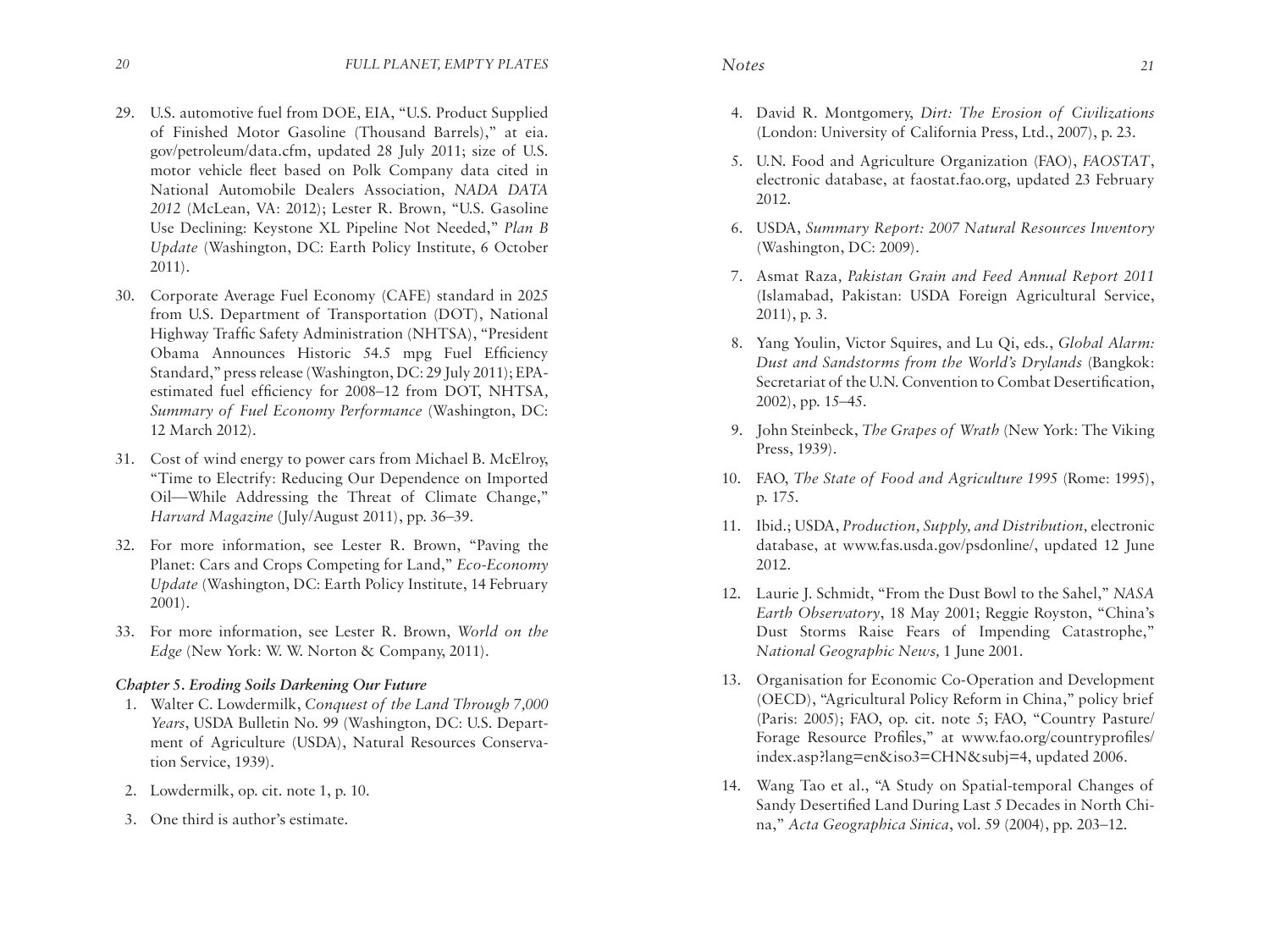- *22 FULL PLANET, EMPTY PLATES Notes 23*
- 15. U.S. Embassy in Beijing, "Desert Mergers and Acquisitions," *Beijing Environment, Science, and Technology Update* (Beijing: 19 July 2002), p. 2.
- 16. Cara Anna, "Huge Sandstorm Covers Beijing, Turns Sky Orange," *Associated Press*, 20 March 2010; Christopher Bodeen, "China's Sandstorms Blast Beijing with Dust, Sand," *Associated Press,* 22 March 2010.
- 17. Ibid.
- 18. Lee Eun-joo and Kang Chan-su, "Yellow Dust Season to be Longer, More Severe," *Korea JoongAng Daily*, 2 April 2012; Song Sang-ho, "Nation Hit by Worst-Ever Yellow Dust Storm," *Korea Herald*, 21 March 2010.
- 19. Howard W. French, "China's Growing Deserts Are Suffocating Korea," *New York Times*, 14 April 2002.
- 20. Lee and Kang, op. cit. note 18.
- 21. Ann Schrader, "Latest Import from China: Haze," *Denver Post*, 18 April 2001.
- 22. Economic impacts from Ning Ai, "Integrated Impact of Yellow-dust Storms: A Regional Case Study in China," *Massachusetts Institute of Technology Department of Urban Studies and Planning*, September 2003; dust in Caribbean from Paul Brown, "4x4s Replace the Desert Camel and Whip Up a Worldwide Dust Storm," (London) *Guardian*, 20 August 2004.
- 23. Brown, op. cit. note 22.
- 24. Ibid.
- 25. U.N. Population Division, *World Population Prospects: The 2010 Revision,* electronic database, at esa.un.org/unpd/wpp/ index.htm, updated 3 May 2011; Government of Nigeria, *Combating Desertification and Mitigating the Effects of Drought in Nigeria,* National Report on the Implementation of the United Nations Convention to Combat Desertification (Nigeria: November 1999).
- 
- 26. U.N. Population Division, op. cit. note 25; Figure 5–1 from FAO, op. cit. note 5.
- 27. FAO, "Nigeria Overview," *FAOSTAT,* electronic database, at faostat.fao.org, updated 21 July 2011.
- 28. FAO, op. cit. note 5.
- 29. Ibid.
- 30. African Development Bank and Organisation for Economic Co-operation and Development, *African Economic Outlook 2007* (Tunis and Paris: 2007), p. 386; Bouteflika in Kaci Racelma, "Algeria Worries over Desertification," *Africa News*, 3 January 2007; USDA, op. cit. note 11; "Algeria to Convert Large Cereal Land to Tree Planting," *Reuters*, 8 December 2000.
- 31. Land from U.N. Food and Agriculture Organization (FAO), *FAOSTAT*, electronic database, at faostat.fao.org, updated 21 July 2011; livestock from FAO, op. cit. note 5; U.N. Population Division, op. cit. note 25; A. S. Ajai et al., "Desertification/ Land Degradation Status Mapping of India," *Current Science*, vol. 97, no. 10 (25 November 2009), pp. 1,478–83.
- 32. U.N. Environment Programme, *Afghanistan: Post-Conflict Environmental Assessment* (Geneva: 2003), p. 52.
- 33. "Afghanistan: Environmental Crisis Looms as Conflict Goes On," *Integrated Regional Information Networks (IRIN) News*, 30 July 2007.
- 34. Liz Sly, "Iraq in Throes of Environmental Catastrophe, Experts Say," *Los Angeles Times*, 30 July 2009.
- 35. NASA, "Dust Storm Over Iraq," *Earth Observatory*, 7 July 2009; NASA, "Dust Storm Over Iran," *Earth Observatory*, 23 July 2009.
- 36. U.N. Population Division, op. cit. note 25; FAO, op. cit. note 5; Iranian News Agency, "Official Warns of Impending Desertification Catastrophe in Southeast Iran," *BBC International Reports*, 29 September 2002.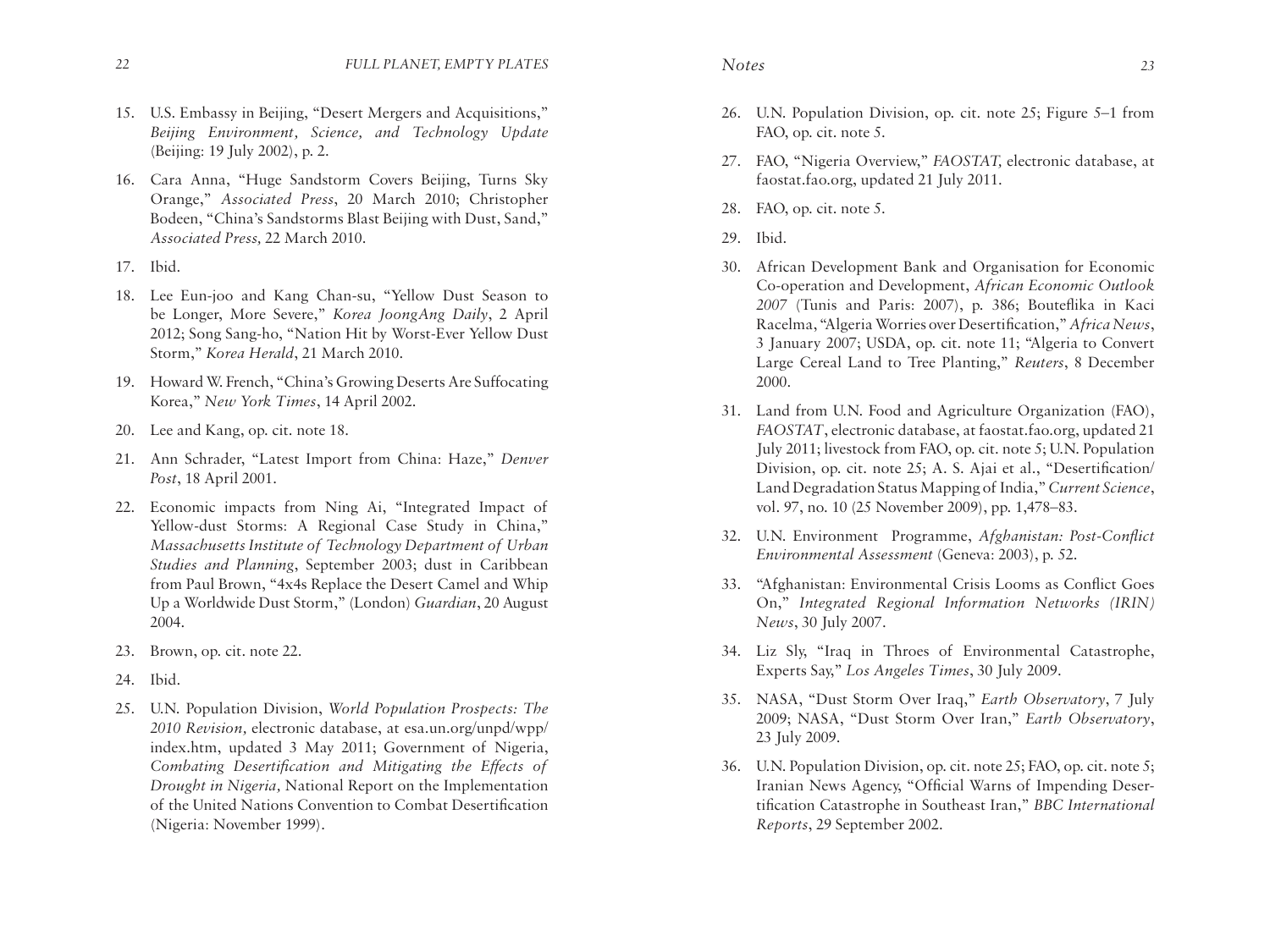- 37. FAO and U.N. World Food Programme (WFP), *Special Report: FAO/WFP Crop and Food Security Assessment Mission to Lesotho* (Rome: May 2002); U.N. Population Division, op. cit. note 25.
- 38. Michael Grunwald, "Bizarre Weather Ravages Africans' Crops," *Washington Post*, 7 January 2003; USDA, op. cit. note 11; WFP, "Lesotho," at www.wfp.org/countries, viewed 10 May 2012.
- 39. USDA, op. cit. note 11.
- 40. Ibid.; FAO, *Global Forest Resources Assessment 2005* (Rome: 2006), p. 193; WFP, "Haiti," at www.wfp.org/countries, viewed 10 May 2012.

# *Chapter 6. Peak Water and Food Scarcity*

- 1.Jacob W. Kijne, *Unlocking the Water Potential of Agriculture* (Rome: U.N. Food and Agriculture Organization (FAO), 2003), p. 26; calculation based on 1,000 tons of water for 1 ton of grain from FAO, *Yield Response to Water* (Rome: 1979).
- 2. Agricultural water use from I. A. Shiklomanov, "Assessment of Water Resources and Water Availability in the World," *Report for the Comprehensive Assessment of the Freshwater Resources of the World* (St. Petersburg, Russia: State Hydrological Institute, 1998), cited in Peter H. Gleick, *The World's Water 2000–2001* (Washington, DC: Island Press, 2000), p. 53; FAO, *AQUASTAT: Review of Agricultural Water Use per Country*, at www.fao.org/nr/water/aquastat/water use agr/index.stm, viewed 13 April 2012.
- 3. Agricultural timeline from Sandra Postel, *Pillar of Sand* (New York: W. W. Norton & Company, 1999), p. 5; civilizations from Mohamed El-Ashry, Najib Saab, and Bashar Zeitoon, eds., *Arab Environment: Water—Sustainable Management of a Scarce Resource* (Beirut, Lebanon: Arab Forum for Environment and Development, 2010), p. xi.
- 4. Irrigated area from FAO, *FAOSTAT*, electronic database, at faostat.fao.org, updated 21 July 2011, with 1950 estimate from Earth Policy Institute.
- 5. FAO, op. cit. note 4; U.N. Population Division, *World Population Prospects: The 2010 Revision*, electronic database, at esa.un.org/unpd/wpp/index.htm, updated 3 May 2011.
- 6. World grain from irrigation from Mark W. Rosegrant, Ximing Cai, and Sarah A. Cline, *Food Policy Report: Global Water Outlook to 2025: Averting an Impending Crisis* (Washington, DC: International Food Policy Research Institute, A 2020 Vision for Food, Agriculture, and the Environment Initiative, 2002), p. 24; China irrigation from Jian Xie et al., *Addressing China's Water Scarcity: Recommendations for Selected Water Resource Management Issues* (Washington, DC: World Bank, 2009), p. 21; India and United States irrigation figures are author's estimates.
- 7. World Commission on Dams, *Dams and Development: A New Framework for Decision-Making* (London: Earthscan, 2000), pp. xxix, 8–13.
- 8. John Opie, *Ogallala: Water for a Dry Land*, 2nd ed. (Lincoln, NE: University of Nebraska Press, 2000), p. 3; Michael Ma, "Northern Cities Sinking as Water Table Falls," *South China Morning Post*, 11 August 2001; Craig S. Smith, "Saudis Worry as They Waste Their Scarce Water," *New York Times*, 26 January 2003.
- 9. World Commission on Dams, op. cit. note 7, pp. 8–13; FAO, *Summary Report: State of the World's Land and Water Resources for Food and Agriculture* (Rome: 2011), p. 16; Tushaar Shah, *Taming the Anarchy: Groundwater Governance in South Asia* (Washington, DC: RFF Press, 2009); Sanjay Pahuja et al., *Deep Wells and Prudence: Towards Pragmatic Action for Addressing Groundwater Overexploitation in India*  (Washington, DC: World Bank, January 2010).
- 10. Table 6–1 from Lester R. Brown, *Plan B 2.0: Rescuing a Planet Under Stress and a Civilization in Trouble* (New York: W. W. Norton & Company, 2006), p. 43; from Isam E. Amin et al., "Major Problems Affecting the Principal Aquifers in Lebanon," in Geological Society of America, *Abstracts with Programs*, vol. 40, no. 6 (2008), p. 471; from Dale Lightfoot,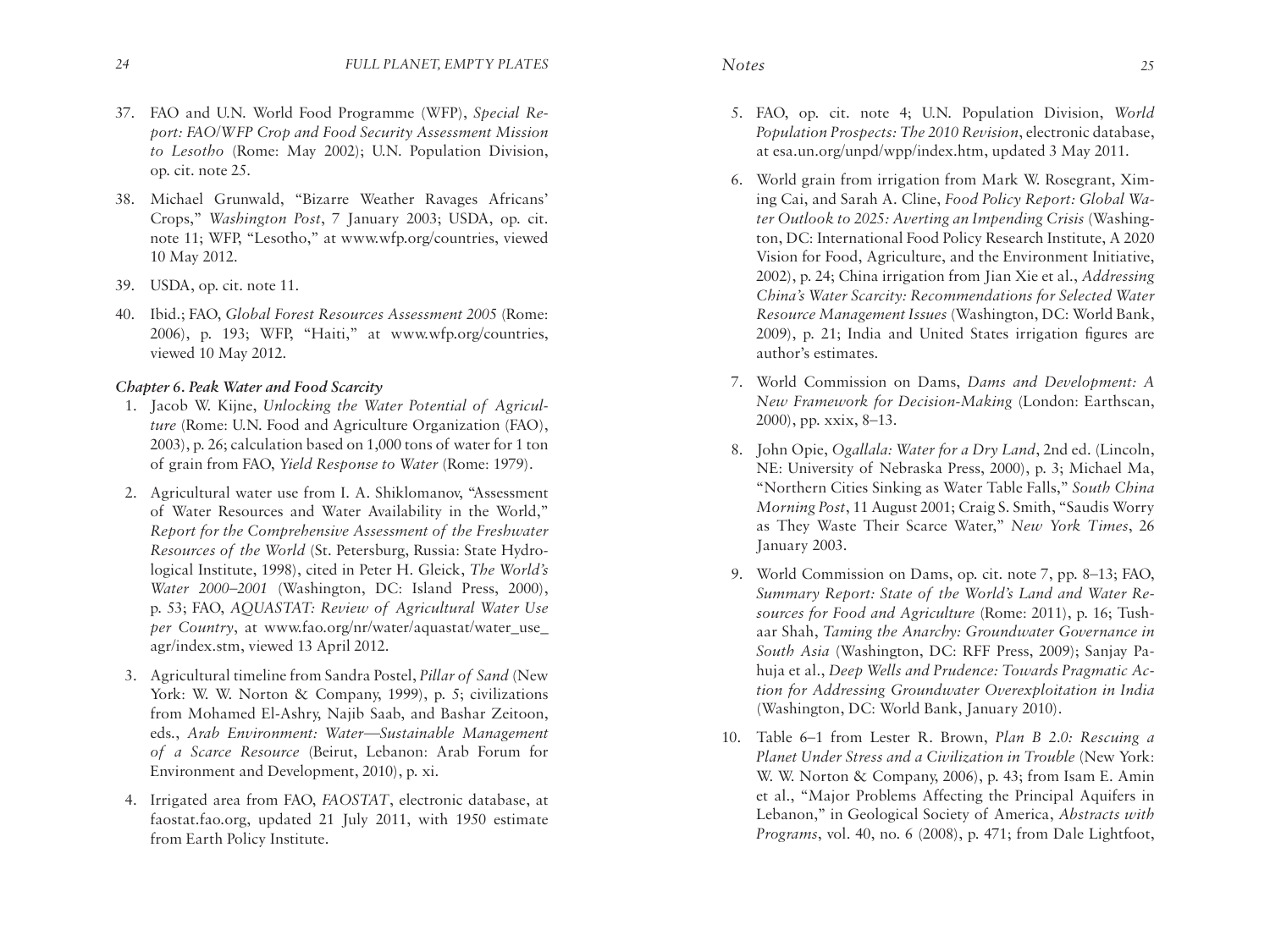*Survey of Infiltration Karez in Northern Iraq: History and Current Status of Underground Aqueducts* (Paris: UNESCO, September 2009); from "Afghanistan: Groundwater Overuse Could Cause Severe Water Shortage," *Integrated Regional Information Networks (IRIN) News*, 14 September 2008; and from U.N. Population Division, op. cit. note 5.

- 11. Postel, op. cit. note 3, pp. 77–78; Smith, op. cit. note 8; U.S. Department of Agriculture (USDA), *Production, Supply and Distribution*, electronic database, at www.fas.usda.gov/ psdonline, updated 12 June 2012.
- 12. Andrew England, "Saudis to Phase Out Wheat Production," *Financial Times*, 10 April 2008; Summer Said and Tim Falconer, "A Desert Kingdom's Quest for Food Security," *Wall Street Journal*, 16 May 2010; Souhail Karam, "Saudi Arabia Scraps Wheat Growing to Save Water," *Reuters*, 8 January 2008; USDA, op. cit. note 11; U.N. Population Division, op. cit. note 5.
- 13. Shawki Barghouti, "Water Sector Overview," in El-Ashry, Saab, and Zeitoon, op. cit. note 3, pp. 11–12; Javid Hassan, "Kingdom Leads in Desalination, But Needs More to Meet Demand," *Arab News* (Riyadh), 22 March 2006.
- 14. Javier Blas, "Saudis Get First Taste of Foreign Harvest," *Financial Times*, 4 March 2009; Said and Falconer, op. cit. note 12.
- 15. Aquifer depletion from FAO, "Yemen," *AQUASTAT Country Profile*, at www.fao.org/nr/water/aquastat/countries/ yemen/index.stm, updated 2009, and from Mario Zappacosta, Tayeb El Hassani, and Jan Delbaere, *Special Report: FAO/ WFP Crop and Food Security Assessment Mission to Yemen*  (Rome: FAO and U.N. World Food Programme, December 2009), p. 5; tap water availability from Keith Oblitas, *Project Performance Assessment Report: Yemen* (Washington, DC: World Bank, 22 February 2006), p. 1; Sana'a population from U.N. Population Division, *World Urbanization Prospects: The 2011 Revision Population Database*, at esa.un.org/unpd/wup/ unup, updated 5 April 2012.
- 16. USDA, op. cit. note 11; U.S. Department of Energy, Energy Information Administration, *Country Analysis Briefs: Yemen* (Washington, DC: February 2012); UNICEF, *Tracking Progress on Child and Maternal Nutrition: A Survival and Development Priority* (New York: November 2009), p. 10; International Monetary Fund, *World Economic Outlook Database*, at www.imf.org/external/data.htm, updated April 2012.
- 17. Fund for Peace and Foreign Policy, "Failed States," *Foreign Policy*, July/August 2012, pp. 85–99; Barak A. Salmoni, Bryce Loidolt, and Madeleine Wells, *Regime and Periphery in Northern Yemen: The Huthi Phenomenon* (Arlington, VA: RAND Corporation, 2010).
- 18. U.N. Population Division, op. cit. note 5; FAO, "Syrian Arab Republic," "Iraq," and "Turkey," *AQUASTAT Country Profile*s, at www.fao.org/nr/water/aquastat/countries/index.stm, updated 2009; Theib Oweis, "Rethinking Water Use," *Syria Today*, January 2010; Republic of Turkey, General Directorate of State Hydraulic Works, *Turkey Water Report 2009*  (Ankara: 2009), pp. 36–50; Missy Ryan, "Drought Takes Toll on Iraq Revival Effort," *Reuters*, 23 July 2009; Christina Leb, *SHARE Case Studies: The Tigris-Euphrates Joint Technical Committee–Deadlocked* (Gland, Switzerland: International Union for Conservation of Nature, Water Programme, 2008).
- 19. Harald D. Frederiksen, "The World Water Crisis and International Security," *Middle East Policy Council,* vol. 16, no. 4 (Winter 2009), pp. 76–89.
- 20. Syria well drilling from Oweis, op. cit. note 18; overpumping in Syria from Francesca de Châtel, "Mining the Deep," *Syria Today*, January 2010; Iraq well drilling from Lightfoot, op. cit. note 10, pp. 21–27, 30, and from NGO Coordination Committee for Iraq (NCCI), "Water Scarcity in the Land of Two Ancient Rivers," NCCI op-ed, at www.ncciraq.org, 3 August 2010; USDA, op. cit. note 11.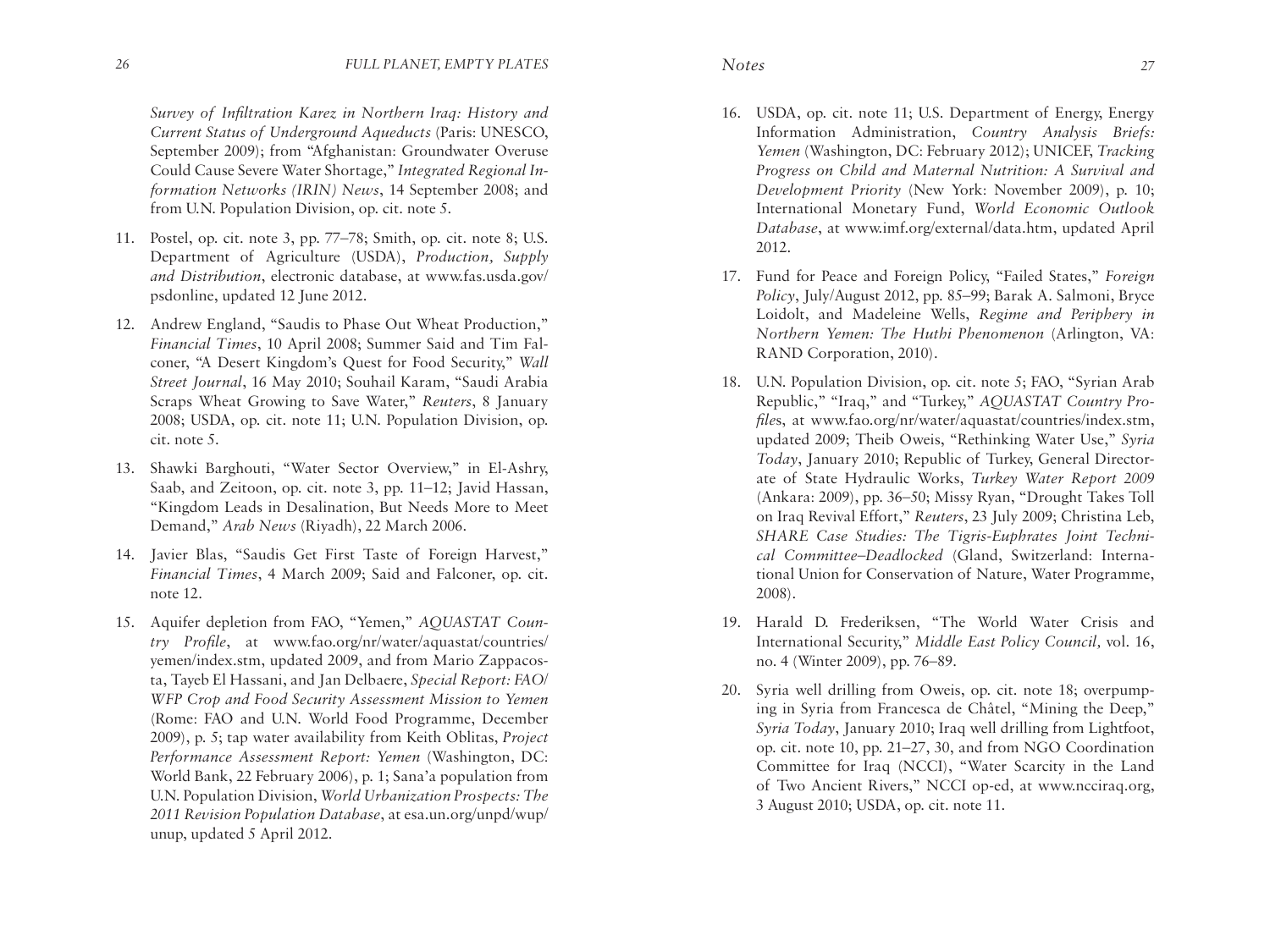- 21. U.N. Population Division, op. cit. note 5; USDA, op. cit. note 11; Hashemite Kingdom of Jordan, Ministry of Water and Irrigation, "Ground Water Policy," at mwi.gov.jo/sites/en-us/ SitePages/Water Policies/Ground Water Policy.aspx, viewed 7 May 2012; FAO, "Jordan," *AQUASTAT Country Profile*, at www.fao.org/nr/water/aquastat/countries/jordan/index.stm, updated 2009.
- 22. USDA, op. cit. note 11; U.N. Population Division, op. cit. note 5.
- 23. Michael Ma, op. cit. note 8; Jian Xie et al., op. cit. note 6, pp. xix–xxiii, 9; share of China's grain harvest from the North China Plain based on Hong Yang and Alexander Zehnder, "China's Regional Water Scarcity and Implications for Grain Supply and Trade," *Environment and Planning A*, vol. 33 (2001), p. 83, and on "Output of Major Farm Products," in National Bureau of Statistics of China, *China Statistical Yearbook 2011* (Beijing: China Statistics Press, 2011), at www.stats.gov.cn/english.
- 24. Figure of 130 million is author's estimate, based on World Bank, *China: Agenda for Water Sector Strategy for North China* (Washington, DC: April 2001), pp. vii, xi; U.N. Population Division, op. cit. note 5; USDA, op. cit. note 11; Ma, op. cit. note 8.
- 25. Ma, op. cit. note 8.
- 26. Steven Mufson, "As Economy Booms, China Faces Major Water Shortage," *Washington Post*, 16 March 2010; World Bank, op. cit. note 24, pp. vii, xi.
- 27. Fred Pearce, "Asian Farmers Sucking the Continent Dry," *New Scientist*, 25 August 2004; Indian wells from P. S. Thenkabail et al., "Irrigated Area Maps and Statistics for India Using Remote Sensing Techniques: A Significant Breakthrough," *Remote Sensing,* vol. 50 (2009) pp. 50–67; top stressed states and subsidized electricity from Somini Sengupta, "India Digs Deeper, but Wells Are Drying Up," *New York Times,* 30 September 2006.
- 28. Census of India, "Provisional Population Totals Paper 1 of 2011—Tamil Nadu," at censusindia.gov.in, updated 2011; Pearce, op. cit. note 27.
- 29. Pearce, op. cit. note 27; Sengupta, op. cit. note 27.
- 30. Historical U.S. irrigated area compiled by Earth Policy Institute from USDA, *1987 Census of Agriculture: Farm and Ranch Irrigation Survey (1988)* (Washington, DC: 1989), p. 1, and from USDA, *2007 Census of Agriculture: Farm and Ranch Irrigation Survey (2008)* (Washington, DC: November 2009), pp. 3–4.
- 31. Ibid.; Colorado area loss from Colorado Water Conservation Board, *Statewide Water Supply Initiative 2010 Report* (Denver, CO: January 2011), section 4, p. 26; Bridget R. Scanlon et al., "Groundwater Depletion and Sustainability of Irrigation in the U.S. High Plains and Central Valley," *Proceedings of the National Academy of Sciences,* vol. 109, no. 24 (12 June 2012), pp. 9,320–25.
- 32. U.N. Population Division, op. cit. note 5; Guanajuato groundwater from Tushaar Shah et al., *The Global Groundwater Situation: Overview of Opportunities and Challenges* (Colombo, Sri Lanka: International Water Management Institute (IWMI), 2000), pp. 1–2; Hermosillo aquifer from U.N. Development Programme, *Human Development Report 2006* (Gordonsville, VA: Palgrave Macmillan, 2006), p. 146; percent of aquifers overpumped from National Water Commission of Mexico, *Statistics on Water in Mexico, 2010 Edition*  (Coyoacán: June 2010); Mexico's grain situation from Benjamin Juarez and Erik Hansen, *Mexico Grain and Feed Annual Report Update* (Mexico City: USDA, Foreign Agricultural Service, 23 April 2012).
- 33. Nile as a source of conflict in National Intelligence Council, *Global Water Security: Intelligence Community Assessment* (Washington, DC: 2012); U.N. Population Division, op. cit. note 5; Egypt grain imports from USDA, op. cit. note 11; Egypt precipitation in FAO, "Egypt," *AQUASTAT Country*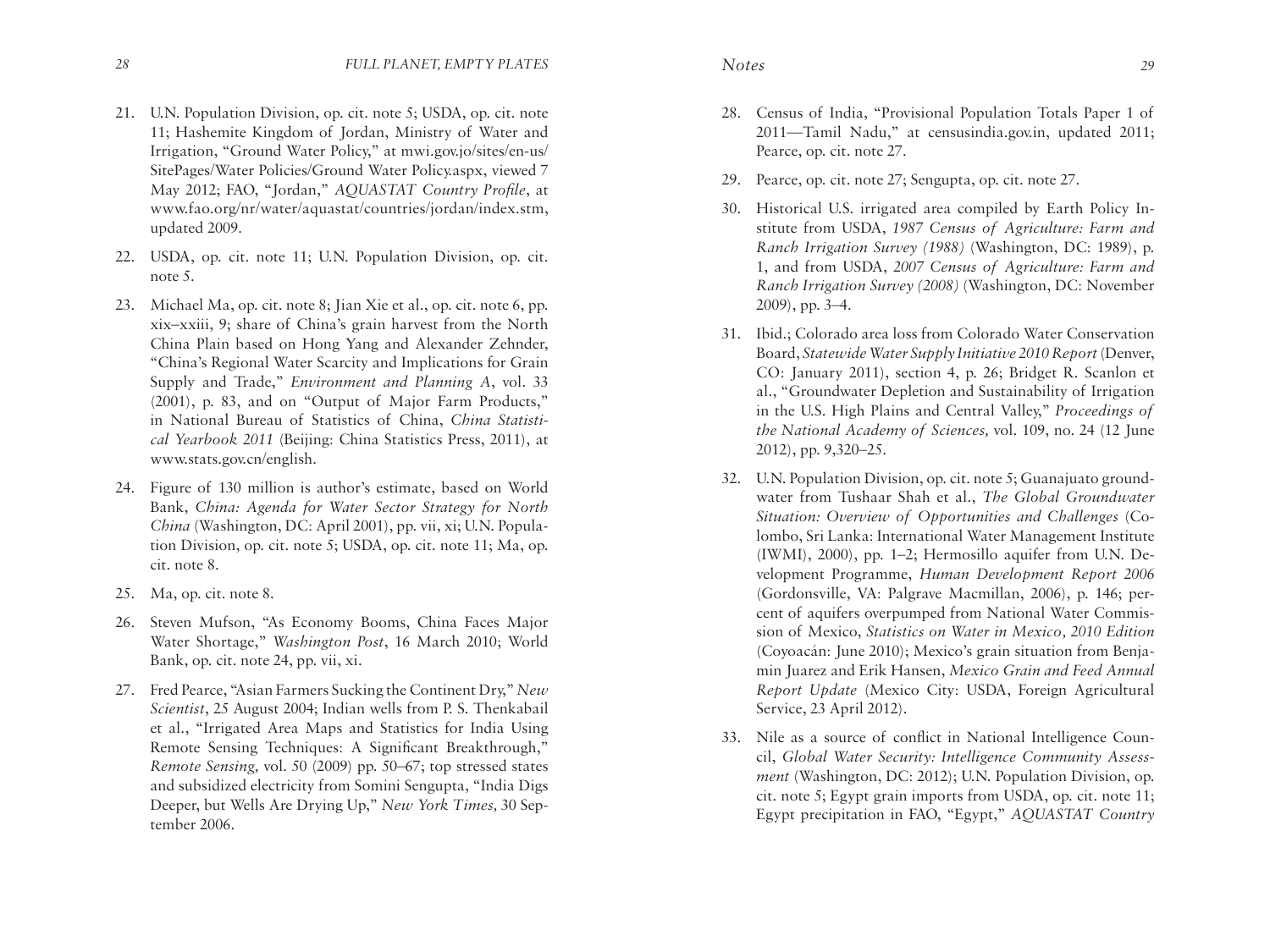*Profile*, at www.fao.org/nr/water/aquastat/countries/egypt/ index.stm, updated 2009.

- 34. Nile Waters Agreement from Postel, op. cit. note 3, pp. 141–49; entities acquiring land from GRAIN, *Seized! The 2008 Land Grab for Food and Financial Security* (Barcelona: October 2008), and from John Vidal, "How Food and Water are Driving a 21st-Century African Land Grab," (London) *Observer*, 7 March 2010.
- 35. Vidal, op. cit. note 34; South Sudan from David K. Deng, *The New Frontier: A Baseline Survey of Large-scale Landbased Investment in Southern Sudan* (New York: Norwegian People's Aid, March 2011); Nile flow from Postel, op. cit. note 3, pp. 71, 141–49.
- 36. "A Dam Nuisance: Egypt and Ethiopia Quarrel over Water," *Economist*, 20 April 2011; "Egypt: Water Challenges Forcing a Rethink on Usage," *IRIN News*, 18 October 2011.
- 37. USDA, op. cit. note 11; U.N. Population Division, op. cit. note 5.
- 38. Ibid.
- 39. Tom Yulsman and Brendon Bosworth, "Running Toward Empty?" *Climate Central*, 18 January 2011; Peter Gleick and Matthew Heberger, "The Coming Mega Drought," *Scientific American*, vol. 306, no. 1 (2 January 2012), p. 14.
- 40. Richard Stone, "Mayhem on the Mekong," *Science*, vol. 333 (12 August 2011), pp. 814–18; Tom Fawthrop, "Mekong River Hydroelectric Dam Threatens Livelihoods and Endangered Species in Landlocked Laos," (London) *Guardian*, 13 March 2009.
- 41. FAO, op. cit. note 2; Postel, op. cit. note 3, pp. 44, 57–58, 71– 73; Indus flow from Peter Bosshard, "The Forgotten Downstream Victims of Large Dams," *International Rivers Blog*, at www.internationalrivers.org/en/blog/peter-bosshard, 21 June 2010.
- 42. U.N. Population Division, op. cit. note 5; John Briscoe and

Usman Qamar, *Pakistan's Water Economy Running Dry* (Oxford: World Bank, 2009), p. xiv.

- 43. Noel Gollehon and William Quinby, "Irrigation in the American West: Area, Water and Economic Activity," *Water Resources Development*, vol. 16, no. 2 (2000), pp. 187–95; Patrick O'Driscoll, "Dry West Sends Out for Water," *USA Today*, 27 July 2004.
- 44. Zack Donohew and Gary Libecap, "Water Transfer Data: *Water Strategist* Transactions," *UCSB Bren School of Environmental Science and Management*, updated February 2010; Felicity Barringer, "Empty Fields Fill Urban Basins and Farmers' Pockets," *New York Times*, 23 October 2011.
- 45. Joey Bunch, "Cities' Water Needs Uprooting Colorado Farms," *Denver Post*, 11 July 2004; Bruce Finley, "Colorado Farmland Goes Dry as Suburbs Secure Water Supplies," *Denver Post*, updated 22 February 2012**.**
- 46. U.N. World Water Assessment Programme, *The United Nations World Water Development Report 3: Water in a Changing World* (Paris: UNESCO and Earthscan, 2009), p. 99; R. Srinivasan, "The Politics of Water," *Info Change Agenda*, issue 3 (October 2005); U.N. Population Division, op. cit. note 15.
- 47. Srinivasan, op. cit. note 46; Pearce, op. cit. note 27; Minister's quip from John Briscoe and R. P. S. Malik, *India's Water Economy: Bracing for a Turbulent Future* (Washington, DC: World Bank, 2006), p. xix.
- 48. Water to grain ratio from FAO, op. cit. note 1.

# *Chapter 7. Grain Yields Starting to Plateau*

1. World grain from U.S. Department of Agriculture (USDA), with data for 1950–59 from Worldwatch Institute, *Signposts 2002*, CD-ROM (Washington, DC: 2001), and data for 1960–2011 from USDA, *Production, Supply and Distribution*, electronic database, at www.fas.usda.gov/psdonline, updated 10 May 2012.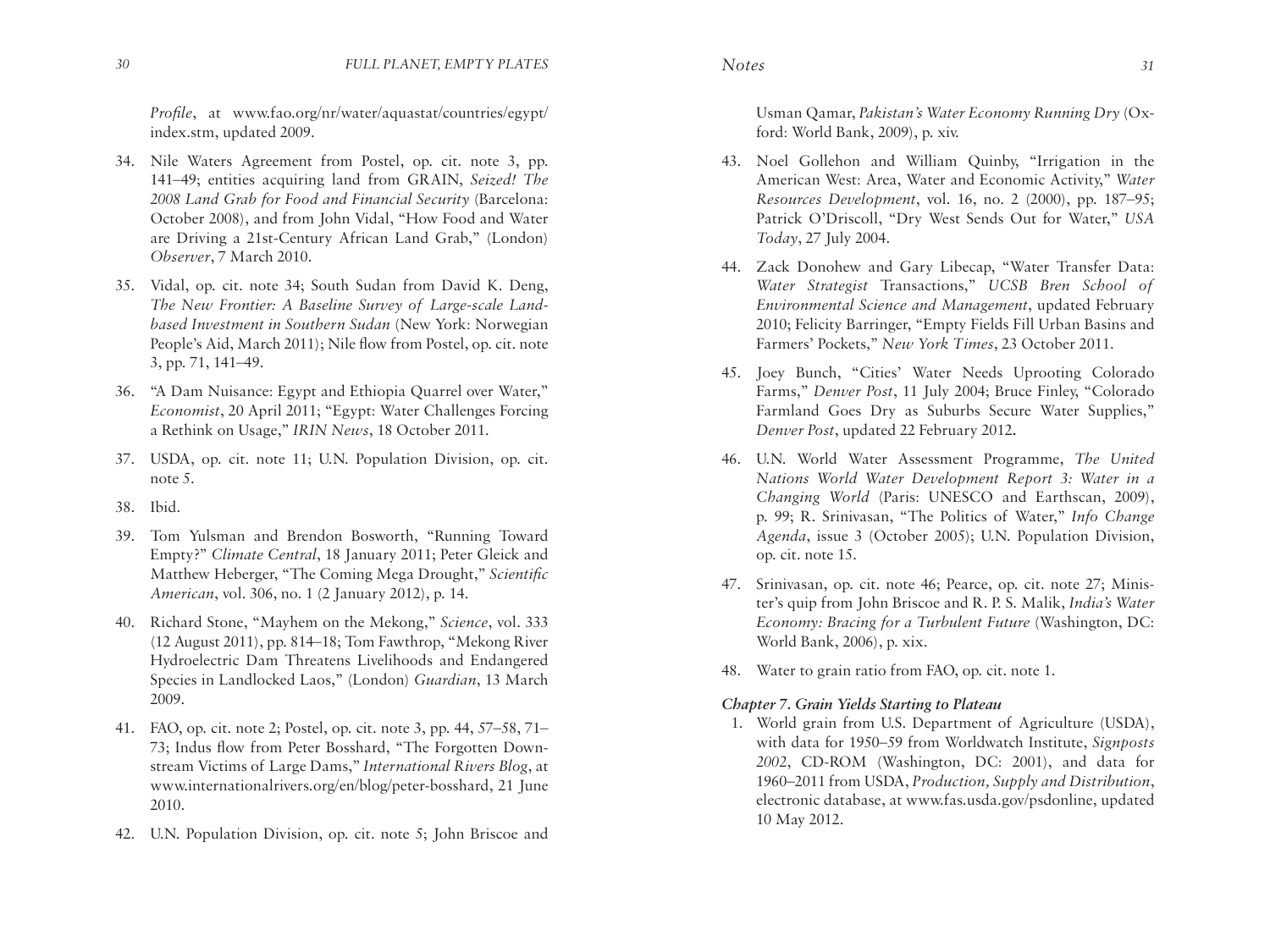- 
- 3. Lester R. Brown, *Increasing World Food Output: Problems and Prospects* (Washington, DC: USDA, Economic Research Service, 1965), pp. 13–16; USDA, op. cit. note 1.
- 4. USDA, with 1950 from Worldwatch Institute, op. cit. note 1; USDA, op. cit. note 1; USDA, National Agricultural Statistics Service (NASS), *Quick Stats 2.0*, electronic database, at quickstats.nass.usda.gov, downloaded 24 May 2012.
- 5. David B. Lobell, Kenneth G. Cassman, and Christopher B. Field, "Crop Yield Gaps: Their Importance, Magnitudes, and Causes," *Annual Review of Environment and Resources*, vol. 34 (2009), pp. 179–204; USDA, op. cit. note 1; Iowa from USDA, op. cit. note 4.
- 6. U.N. Food and Agriculture Organization (FAO), *FAOSTAT*, electronic database, available at faostat.fao.org, updated 26 September 2011.
- 7. North China Plain production based on Hong Yang and Alexander Zehnder, "China's Regional Water Scarcity and Implications for Grain Supply and Trade," *Environment and Planning A*, vol. 33 (2001).
- 8. USDA, "Common Wheat: Plant Profile," at plants.usda.gov, viewed 27 July 2012; USDA, op. cit. note 1; FAO, *FAOSTAT*, electronic database, available at faostat.fao.org, updated 23 February 2012.
- 9. Wheat yields from FAO, op. cit. note 8.
- 10.Mir B. Ali, Nora L. Brooks, and Robert G. McElroy, *Characteristics of U.S. Wheat Farming: A Snapshot* (Washington, DC: USDA, June 2000), pp. 3–9; S. P. Wani et al., "Rainfed Agriculture – Past Trends and Future Prospects," in Suhas P Wani, Johan Rockström, and Theib Oweis, eds., *Rainfed Agriculture: Unlocking the Potential* (Oxfordshire, U.K.: Centre for Agricultural Bioscience International, 2009), p. 3; USDA, op. cit. note 1; FAO, op. cit. note 8.
- 11. Surajit K. De Datta, *Principles and Practices of Rice Production* (Los Baños, Philippines: International Rice Research Institute, 1981).
- 12. Stefan Siebert et al., "Global Patterns of Cropland Use Intensity," *Remote Sensing*, vol. 2, no. 7 (24 June 2010), pp. 1,625–43; USDA, op. cit. note 1.
- 13. De Datta, op. cit. note 11, pp. 12–14; USDA, op. cit. note 1; USDA, op. cit. note 4.
- 14. Brown, op. cit. note 3, pp. 13–16; Dana G. Dalrymple, *Development and Spread of Semi-dwarf Varieties of Wheat and Rice in the United States: An International Perspective* (Washington, DC: USDA, 1980), pp. 2–3.
- 15. David Biello, "Norman Borlaug: Wheat Breeder Who Averted Famine with a 'Green Revolution,'" *Scientific American News Blog*, at www.scientificamerican.com/blog, 14 September 2009; Dalrymple, op. cit. note 14, p. 31; Louis P. Reitz, "New Wheats and Social Progress," *Science*, vol. 169, no. 3949 (4 September 1970), pp. 952–55; USDA, op. cit. note 1.
- 16. Robert Chandler, *An Adventure in Applied Science: A History of the International Rice Research Institute* (Manila, Philippines: International Rice Research Institute, 1992), pp. xv, 103, 145, 175.
- 17. Chandler, op. cit. note 16, pp. 103, 109, 113, 145; Reitz, op. cit. note 15.
- 18. Paul W. Heisey, "Science, Technology, and Prospects for Growth in U.S. Corn Yields," *Amber Waves* (Washington, DC: USDA, December 2009); USDA, op. cit. note 4.
- 19. History of corn hybrids from Heisey, op. cit. note 18; hybrids and crowding from Graeme L. Hammer, "Can Changes in Canopy and/or Root System Architecture Explain Historical Maize Yield Trends in the U.S. Corn Belt?" *Crop Science*, vol. 49, no. 1 (January/February 2009), pp. 299–312; plants per acre from USDA, *Crop Production: 1965 Annual Survey* (Washington, DC: 20 December 1965), p. 106, and from

2. Ibid.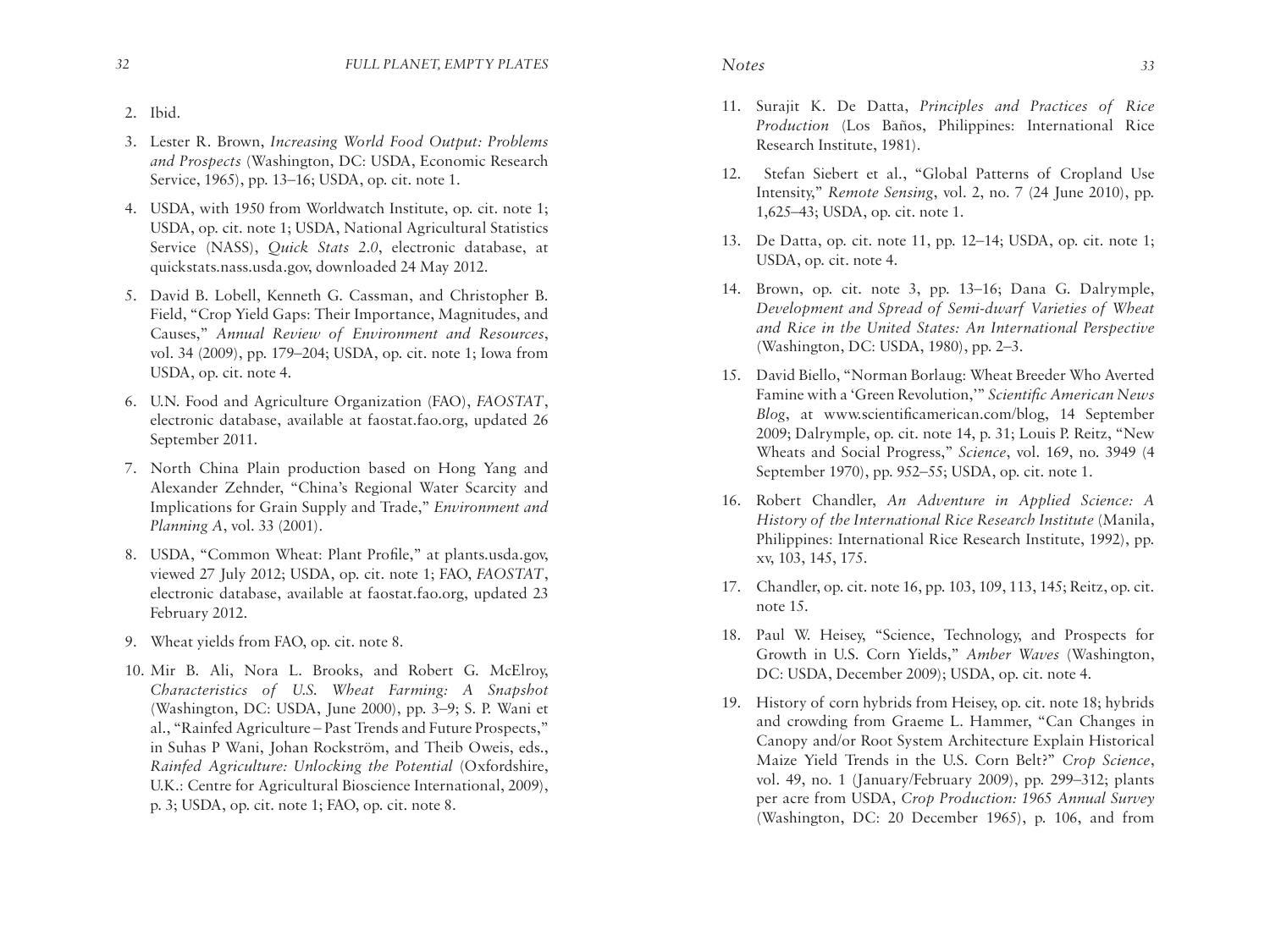USDA, *Crop Production: 2010 Annual Survey* (Washington, DC: 9 November 2010), p. 26.

- 20. Lobell, Cassman, and Field, op. cit. note 5.
- 21. Irrigation from Lester R. Brown, "Eradicating Hunger: A Growing Challenge," in *State of the World 2001* (New York: W. W. Norton & Company, 2001), pp. 52–53, and from FAO, *FAOSTAT*, electronic database, at faostat.fao.org, updated 21 July 2011.
- 22. Justus von Liebig from J. R. McNeill and Verena Winiwarter, "Breaking the Sod: Humankind, History, and Soil," *Science*, vol. 304, no. 5677 (11 June 2004), pp. 1,627–29; grain production from USDA, with data for 1950–59 from Worldwatch Institute, op. cit. note 1, and data for 1960– 2011 from USDA, op. cit. note 1; fertilizer data from FAO, *FAOSTAT*, electronic database, at faostat.fao.org, updated 26 July 2011, from FAO, *Fertilizer Yearbook* (Rome: various years), from International Fertilizer Industry Association (IFA), *IFADATA*, electronic database, at www.fertilizer.org/ ifa/ifadata/search, downloaded 18 August 2010, from Patrick Heffer and Michel Prud'homme, *Fertilizer Outlook 2010– 2014* (Paris: IFA, June 2010), p. 5, and from Patrick Heffer, *Medium-Term Outlook for World Agriculture and Fertilizer Demand 2011/12–2016/17* (Paris: IFA, June 2012), p. 4.
- 23. U.N. Population Division, *World Urbanization Prospects: The 2011 Revision Population Database*, electronic database, at esa.un.org/unpd/wup/unup/index\_panel1.html, updated 2011; fertilizer data from IFA, op. cit. note 22, from Heffer and Prud'homme, op. cit. note 22, p. 5, and from IFA, *Fertilizer Consumption 2009/10–2014/15 Country Reports* (Paris: June 2010), pp. 2, 3, 6, 7, 15–17, 26, 30, 31.
- 24. USDA, op. cit. note 1; fertilizer data from IFA, op. cit. note 22, from Heffer, op. cit. note 22, p. 28, from IFA, *Fertilizer Consumption 2010/11 – 2015/16 Country Reports* (Paris: June 2011), p.23, and from IFA, *Fertilizer Consumption 2011/12 – 2016/17 Country Reports* (Paris: June 2012), pp. 9, 21.
- 25. USDA, op. cit. note 1; IFA, *Fertilizer Consumption 2011/12 –2016/17*, op. cit. note 24, pp. 9, 21; Peter Vitousek et al., "Nutrient Imbalances in Agricultural Development," *Science*, vol. 324, no. 5934 (19 June 2009), pp. 1,519–20; crop rotation systems from Carmen Sandretto and James Payne, "Soil Management and Conservation," in Keith Wiebe and Noel Gollehon, eds., *Agricultural Resources and Environmental Indicators* (Washington, DC: USDA, 2006), pp. 97–100; W. C. Lindemann and C. R. Glover, "Nitrogen Fixation by Legumes," *New Mexico State University Cooperative Extension Service* (Las Cruces, NM: May 2003).
- 26. USDA, op. cit. note 1; agriculture in Africa from Marco A. Quifiones, Norman E. Borlaug, and Christopher R. Dowswell, "A Fertilizer-Based Green Revolution for Africa," in Roland J. Buresh, Pedro A. Sanchez, and Frank Calhoun, eds., *Replenishing Soil Fertility in Africa* (Madison, WI: Soil Science Society of America and American Society of Agronomy, 1997), pp. 81–95; soil quality in Africa from Natasha Gilbert, "Dirt Poor," *Nature*, vol. 483 (29 March 2012), pp. 525–27.
- 27. Celia W. Dugger, "Ending Famine, Simply by Ignoring the Experts," *New York Times*, 2 December 2007; United Nations Development Programme, Regional Bureau for Africa, *Africa Human Development Report 2012: Towards a Food Secure Future* (New York: May 2012); USDA, op. cit. note 1.
- 28. USDA, op. cit. note 1; Brown, op. cit. note 3, pp. 13–16.
- 29. Worldwatch Institute, op. cit. note 1; USDA, op. cit. note 1.
- 30. Growth rates calculated from 1950–59 data from Worldwatch Institute, op. cit. note 1, with 1960–2011 data from USDA, op. cit. note 1.
- 31. Brown, op. cit. note 3, pp. 13–16; USDA, op. cit. note 1; International Monetary Fund, *International Financial Statistics*, electronic database, at www.imfstatistics.org/imf, various years; and FAO, *FAOSTAT*, electronic database, available at faostat.fao.org, updated 5 August 2011.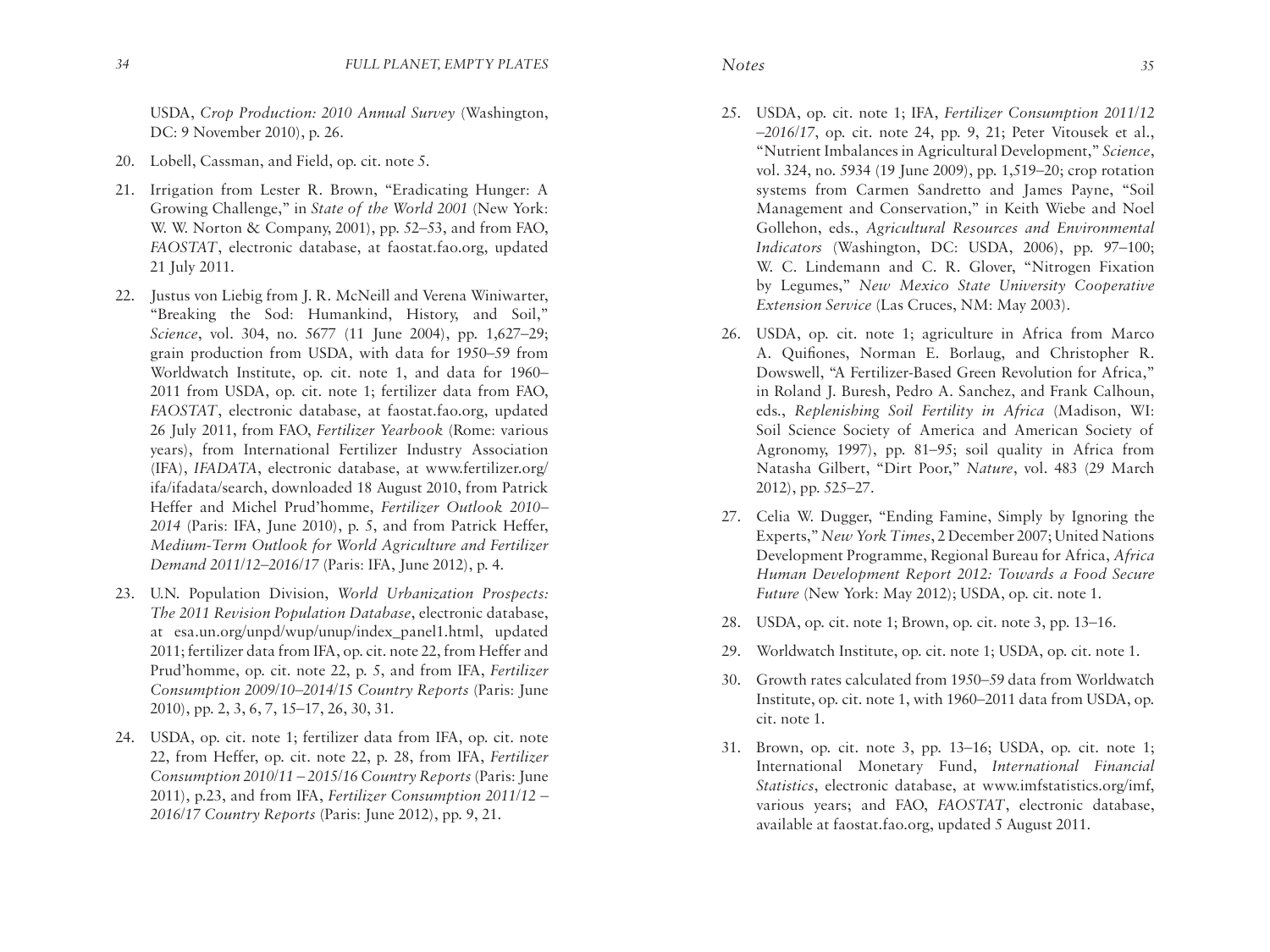- 32. USDA, op. cit. note 1.
- 33. Figure 7–1 data from FAO, op. cit. note 8.
- 34. Kenneth G. Cassman, "Meeting Cereal Demand While Protecting Natural Resources and Improving Environmental Quality," *Annual Review of Environmental Resources*, vol. 28 (2003), pp. 315–58.
- 35. USDA, op. cit. note 1.
- 36. Figure 7–2 data from ibid.
- 37. USDA, op. cit. note 1; IFA, *Fertilizer Consumption 2009/10– 2014/15*, op. cit. note 23, pp. 2, 3, 6, 7, 15–17, 26, 30, 31.
- 38. FAO, op. cit. note 8.
- 39. USDA, op. cit. note 1.

# *Chapter 8. Rising Temperature, Rising Food Prices*

- 1. Intergovernmental Panel on Climate Change (IPCC), *Climate Change 2007: The Physical Science Basis. Contribution of Working Group I to the Fourth Assessment Report of the Intergovernmental Panel on Climate Change* (Cambridge, U.K.: Cambridge University Press, 2007), p. 107.
- 2. IPCC, *Managing the Risks of Extreme Events and Disasters to Advance Climate Change Adaptation. A Special Report of Working Groups I and II of the IPCC* (Cambridge, U.K.: Cambridge University Press, 2012), pp. 111–14.
- 3. Figure 8–1 from National Aeronautics and Space Administration (NASA), Goddard Institute for Space Studies (GISS), "Global Land-Ocean Temperature Index in 0.01 Degrees Celsius," at data.giss.nasa.gov/gistemp/tabledata/ GLB.Ts+dSST.txt, updated May 2012; projections from James Hansen et al., "Global Surface Temperature Change," *Reviews of Geophysics*, vol. 48, no. RG4004 (14 December 2010); IPCC, op. cit. note 1, pp. 237, 749; Cecilia Bitz, "Polar Amplification," *Real Climate*, blog, at www.realclimate.org, 2 January 2006.
- 4. Pedro Sanchez, "The Climate Change–Soil Fertility–Food Security Nexus," speech, Sustainable Food Security for All by 2020, Bonn, Germany, 4–6 September 2002.
- 5. Mohan K. Wali et al., "Assessing Terrestrial Ecosystem Sustainability," *Nature & Resources*, vol. 35, part 4 (October– December 1999), pp. 21–33.
- 6. Shaobing Peng et al., "Rice Yields Decline with Higher Night Temperature from Global Warming," *Proceedings of the National Academy of Sciences*, vol. 101, no. 27 (6 July 2004), pp. 9,971–75; National Academy of Sciences, "Warmer Evening Temperatures Lower Rice Yields," press release (Washington, DC: 29 June 2004); U.N. Environment Programme (UNEP), "Climate Change: Billions Across the Tropics Face Hunger and Starvation as Big Drop in Crop Yields Forecast," press release (Nairobi: 8 November 2001); Wolfram Schlenker and Michael Roberts, "Nonlinear Temperature Effects Indicate Severe Damages to U.S. Crop Yields Under Climate Change," *Proceedings of the National Academy of Sciences*, vol. 106, no. 37 (15 September 2009), pp. 15,594–98; Liangzhi You et al., "Impact of Growing Season Temperature on Wheat Productivity in China," *Agricultural and Forest Meteorology*, vol. 146, no. 6–7 (15 June 2009), pp. 1,009–14
- 7. David Lobell and Gregory Asner, "Climate and Management Contributions to Recent Trends in U.S. Agricultural Yields," *Science*, vol. 299, no. 5609 (14 February 2003), p. 1,032; John E. Sheehy, International Rice Research Institute, e-mail to Janet Larsen, Earth Policy Institute, 1 October 2002.
- 8. World Glacier Monitoring Service, "Preliminary Glacier Mass Balance Data 2009/2010," at www.geo.uzh.ch/microsite/ wgms/mbb/sum10.html, updated 28 March 2012; World Glacier Monitoring Service, "Glacier Mass Balance Data 2006 and 2007," at www.geo.uzh.ch/wgms/mbb/mbb10/ sum07.html, updated 30 January 2009.
- 9. Lester R. Brown, "Melting Mountain Glaciers Will Shrink Grain Harvests in China and India," *Plan B Update*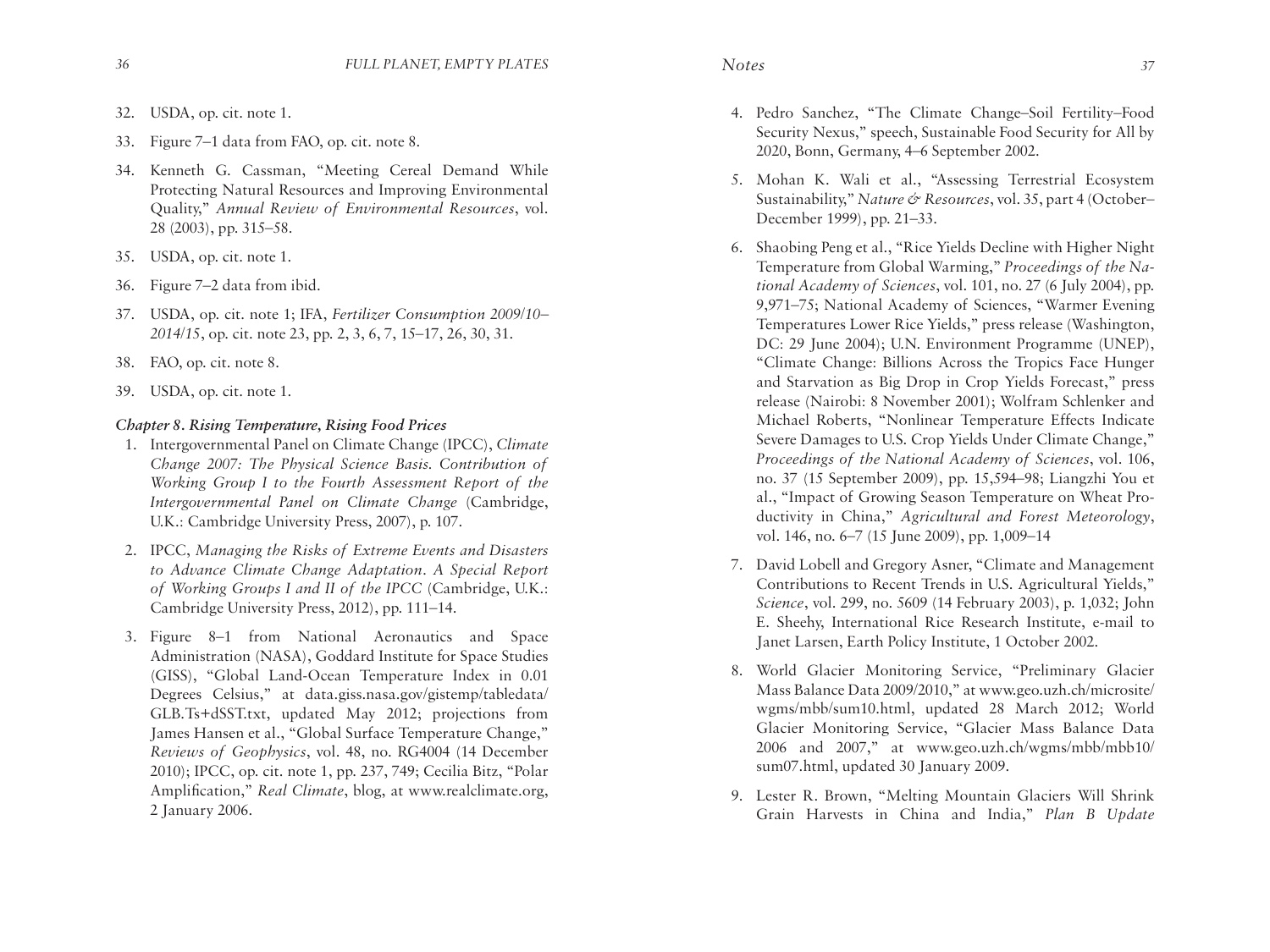(Washington, DC: Earth Policy Institute, 20 March 2008).

- 10. Clifford Coonan, "China's Water Supply Could be Cut Off as Tibet's Glaciers Melt," (London) *The Independent*, 31 May 2007; UNEP, *Global Outlook for Ice and Snow* (Nairobi: 2007), p. 131; population figures from Walter W. Immerzeel, Ludovicus P. H. van Beek, and Marc F. P. Bierkens, "Climate Change Will Affect the Asian Water Towers," *Science*, vol. 328, no. 5984 (11 June 2010), pp. 1,382–85.
- 11. Yao Tandong, Institute of Tibetan Plateau Research, Chinese Academy of Sciences, e-mail to Alexandra Giese, Earth Policy Institute, 8 September 2010; "Glacier Study Reveals Chilling Prediction," *China Daily*, 23 September 2004; "China Warns of 'Ecological Catastrophe' from Tibet's Melting Glaciers," *Agence France-Presse*, 5 October 2004.
- 12. U.S. Department of Agriculture (USDA), *Production, Supply and Distribution*, electronic database, at www.fas.usda.gov/ psdonline, updated 12 June 2012.
- 13. UNEP, op. cit. note 10, pp. 103–31; Mehrdad Khalili, "The Climate of Iran: North, South, Kavir (Desert), Mountains," *San'ate Hamlo Naql*, March 1997, pp. 48–53.
- 14. James Painter, "Huge Bolivian Glacier Disappears," *BBC News*, 12 May 2009; Walter Vergara et al., "The Potential Consequences of Rapid Glacier Retreat in the Northern Andes," *LCR Sustainable Development Working Paper No. 32* (Washington, DC: World Bank, 2009).
- 15. Leslie Josephs, "Global Warming Threatens Double-Trouble for Peru: Shrinking Glaciers and a Water Shortage," *Associated Press*, 12 February 2007; *Citation World Atlas* (Union, NJ: Hammond World Atlas Corporation, 2004); Lonnie Thompson, "Receding Glaciers Erase Records of Climate History," *Science News*, 14 February 2009.
- 16. Josephs, op. cit. note 15; U.N. Population Division, *World Population Prospects: The 2010 Revision*, electronic database, at esa.un.org/unpd/wpp, updated 3 May 2011.
- 17. Barbara Fraser, "Glaciers Go, Leaving Drought, Conflict, and Tension in Andes," *The Daily Climate*, 19 May 2009.
- 18. Michael Kiparsky and Peter Gleick, *Climate Change and California Water Resources: A Survey and Summary of the Literature* (Oakland, CA: Pacific Institute, 2003); Timothy Cavagnaro et al., *Climate Change: Challenges and Solutions for California Agricultural Landscapes* (Sacramento, CA: California Climate Change Center, 2006).
- 19. Pacific Northwest National Laboratory, "Global Warming to Squeeze Western Mountains Dry by 2050," press release (Richland, WA: 16 February 2004); L. Ruby Leung et al., "Mid-Century Ensemble Regional Climate Change Scenarios for the Western United States," *Climatic Change,* vol. 62, no. 1–3 (January 2004), pp. 75–113; Michael J. Scott et al., "Climate Change and Adaptation in Irrigated Agriculture—A Case Study of the Yakima River," in *UCOWR/NIWR Conference, Water Allocation: Economics and the Environment*  (Carbondale, IL: Universities Council on Water Resources, 2004)**.**
- 20. UNEP, op. cit. note 10, pp. 100, 103; Martin Vermeer and Stefan Rahmstorf, "Global Sea Level Linked to Global Temperature," *Proceedings of the National Academy of Sciences,* vol. 106, no. 51 (22 December 2009), pp. 21,527– 32; W. T. Pfeffer, J. T. Harper, and S. O'Neel, "Kinematic Constraints on Glacier Contributions to 21st-Century Sea-Level Rise," *Science*, vol. 321, no. 5894 (5 September 2008), pp. 1,340–43; U.N. Population Division, op. cit. note 16; World Bank, *World Development Report 1999/2000* (New York: Oxford University Press, 2000), p. 100; IPCC, *Climate Change 2007: Impacts, Adaptation and Vulnerability*. *Contribution of Working Group II to the Fourth Assessment Report of the Intergovernmental Panel on Climate Change*  (Cambridge, U.K.: Cambridge University Press, 2007), p. 485; U.N. Development Programme, *Human Development Report 2007/2008: Fighting Climate Change* (New York: 2007), p. 100; USDA, op. cit. note 12.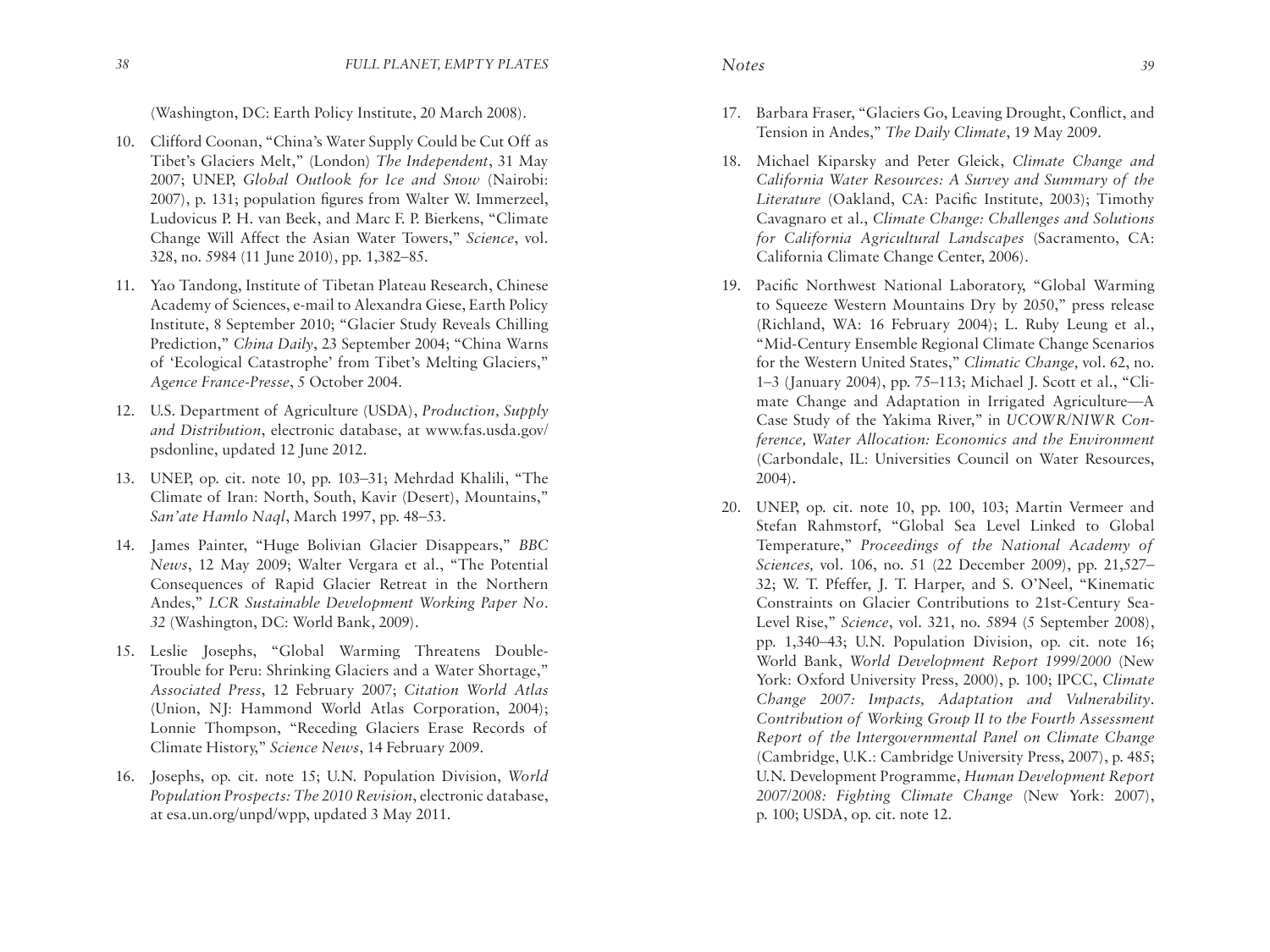- 21. IPCC, op. cit. note 20, p. 485.
- 22. Aiguo Dai, "Characteristics and Trends in Various Forms of the Palmer Drought Severity Index During 1900–2008," *Journal of Geophysical Research*, vol. 116, no. D12 (29 June 2011); Aiguo Dai, National Center for Atmospheric Research, e-mail to Emily Adams, Earth Policy Institute, 13 June 2012.
- 23. Susan Solomon et al., "Irreversible Climate Change Due to Carbon Dioxide Emissions," *Proceedings of the National Academy of Sciences*, vol. 106, no. 6 (10 February 2009), pp. 1,704–09; National Oceanic and Atmospheric Administration/ Earth System Research Laboratory, "Atmospheric Carbon Dioxide—Mauna Loa," at www.esrl.noaa.gov/gmd/ccgg/ trends/co2\_data\_mlo.html, updated 5 June 2012; Joseph Romm, "Desertification: The Next Dust Bowl," *Nature*, vol. 478, no. 7370 (27 October 2011), pp. 450–51; Richard Seager et al., "Model Projections of an Imminent Transition to a More Arid Climate in Southwestern North America," *Science*, vol. 316, no. 5828 (25 May 2007), pp. 1,181–84.
- 24. A. L. Westerling et al., "Warming and Earlier Spring Increase Western U.S. Forest Wildfire Activity," *Science*, vol. 313 (18 August 2006), pp. 940–43; Donald McKenzie et al., "Climate Change, Wildfire, and Conservation," C*onservation Biology*, vol. 18, no. 4 (August 2004), pp. 890–902.
- 25. USDA, op. cit. note 12.
- 26. Janet Larsen, "Setting the Record Straight**:** More than 52,000 Europeans Died from Heat in Summer," *Plan B Update* (Washington, DC: Earth Policy Institute, 28 July 2006); Peter Griffiths, "Record Heatwave Bakes Britain," *Reuters*, 12 August 2003; Peter Talks, *European Union Grain and Feed Semi-Annual 2003* (Washington, DC: USDA, Foreign Agricultural Service, 11 December 2003).
- 27. Jeff Masters, "Colin Takes Aim at Bermuda; the Great Russian Heat Wave of 2010: 102°F in Moscow," *Dr. Jeff Masters' WunderBlog, Weather Underground*, at www.wunderground. com/blog/JeffMasters, 6 August 2010; Anna Smolchenko,

"Fires Cost Russia '300 Billion Dollars' in Deforestation," *Agence France-Presse*, 26 August 2010; Debby Guha-Saspir et al., *Annual Disaster Statistical Review 2010: The Numbers and Trends* (Louvain-la-Neuve, Belgium: Center for Research on the Epidemiology of Disasters, 2011), p. 12; USDA, op. cit. note 12; Catherine Belton, Jack Farchy, and Javier Blas, "Russia Grain Export Ban Sparks Price Fears," *Financial Times,*5 August 2010; Yelena Vassilieva and Mary Ellen Smith, *Ban on Grain Exports from Russia Come to Force on August 15* (Moscow: USDA, Foreign Agricultural Service, 6 August 2010).

- 28. Heather Buchman, "Some 100-Degree Heat Streaks Still Going in Texas," *AccuWeather News*, 12 August 2011; Bill Zeeble, "Texas Ag Commissioner: 'Pray for Rain,'" *KERA News,* 10 August 2011; Blair Fannin, "Updated 2011 Texas Agricultural Drought Losses Total \$7.62 Billion," *AgriLife Today*, 21 March 2012; Kate Galbraith, "As Drought Intensifies, Texas Ranchers Sell Cattle," *Texas Tribune*, 19 July 2011; U.S. Department of Commerce, National Oceanic and Atmospheric Administration, National Climatic Data Center, "State of the Climate National Overview—Annual 2011," at www.ncdc.noaa.gov/sotc/national/2011/13, updated 19 January 2012.
- 29. IPCC, op. cit. note 2, p. 13.
- 30. Albert Keidel, *China's Looming Crisis—Inflation Returns*, Policy Brief 54 (Washington, DC: Carnegie Endowment for International Peace, September 2007).
- 31. USDA, op. cit. note 12; U.N. Population Division, op. cit. note 16.
- 32. "Cereal Offenders," *The Economist*, 27 May 2008; Fred H. Sanderson, "The Great Food Fumble," *Science*, vol. 188 (9 May 1975), pp. 503–09; U.S. Department of the Treasury, "Major Foreign Holders of Treasury Securities," current and historical data tables, at www.ustreas.gov/tic/mfh.txt, updated 30 April 2012.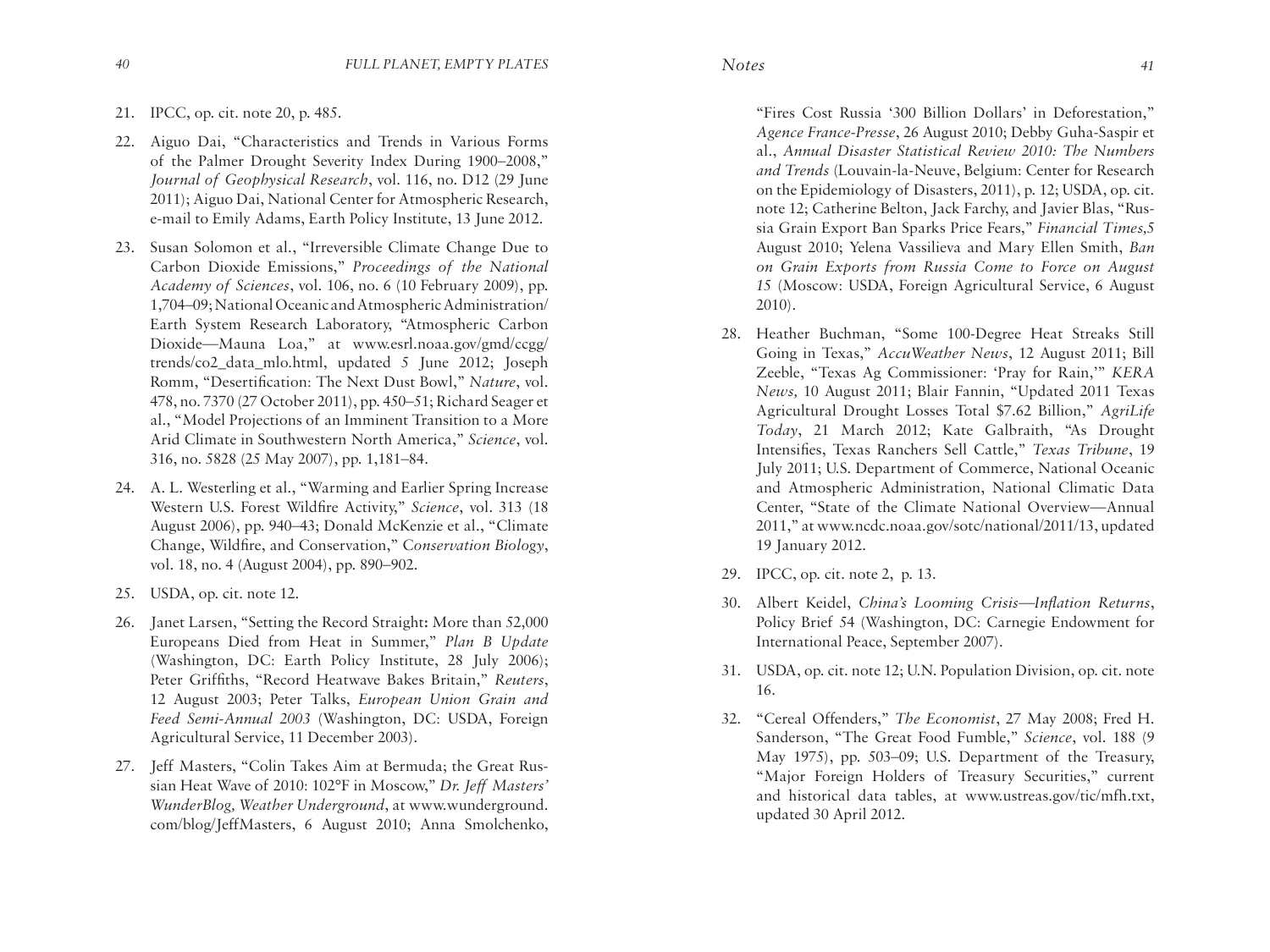## *Chapter 9. China and the Soybean Challenge*

- 1. T. Hymowitz and W. R. Shurtleff, "Debunking Soybean Myths and Legends in the Historical and Popular Literature," *Crop Science*, vol. 45 (2005), pp. 473–76; W. J. Morse et al., *Soybeans: Culture and Varieties,* Farmers' Bulletin 1520 (Washington, DC: U.S. Department of Agriculture (USDA), August 1949), p. 2.
- 2. Theodore Hymowitz, "Soybeans: The Success Story" in Jules Janick and James Simon, eds., *Advances in New Crops* (Portland, OR: Timber Press, 1990), pp. 159–63; production data from USDA, National Agricultural Statistics Service, *Quick Stats 2.0*, electronic database, at quickstats.nass.usda. gov, downloaded 29 March 2012.
- 3. Lester R. Brown, "Meat Production Rises," in Worldwatch Institute, *Vital Signs 2002* (New York: W. W. Norton & Company, 2002), pp. 28–29; H. J. Dutton, "History of the Development of Soy Oil for Edible Uses," *Journal of the American Oil Chemists Society*, vol. 58, no. 3 (1981), pp. 234–36; Ray Hansen, "Soyfood Profile*,*" Iowa State University Agricultural Marketing Resource Center, at agmrc.org, updated May 2011.
- 4. Figure 9–1 data from USDA, *Production, Supply, and Distribution*, electronic database, at www.fas.usda.gov/ psdonline, updated 10 May 2012; D. H. Baker, "D.E. (Gene) Becker and the Evolution of the Corn-Soybean Meal Diet for Pigs," *Illinois Swine Research Reports* (2003), pp. 101-04; Jack Cook, *An Introduction to Hog Feeding Spreads* (Chicago: Chicago Mercantile Exchange, 2009), p. 3.
- 5. Hymowitz and Shurtleff, op. cit. note 1.
- 6. USDA, op. cit. note 2; USDA, op. cit. note 4.
- 7. Grain and soybean prices from International Monetary Fund, *International Financial Statistics*, electronic database, at www. imfstatistics.org/imf, various years; Fred H. Sanderson, "The Great Food Fumble," *Science*, vol. 188 (9 May 1975), pp. 503– 09; Marty McVey, Phil Baumel, and Bob Wisner, "Brazilian

Soybeans—What is the Potential?" *AgDM Newsletter*, October 2000; USDA, op. cit. note 4.

- 8. USDA, op. cit. note 4.
- 9. Ibid.
- 10. Ibid.
- 11. U.N. Food and Agriculture Organization, *FAOSTAT*, electronic database, at faostat.fao.org, updated 21 December 2011; USDA, op. cit. note 4; "China Increasing Soybean Imports Due to Record Pig Numbers," *WATT AgNet*, 21 April 2011; Mindi Schneider, *Feeding China's Pigs* (Washington, DC: Institute for Agriculture and Trade Policy, 2011); Tony C. Dreibus, "China Soybean Imports Jump 6.3% as South America Shipments Rise," *Bloomberg News*, 17 January 2012; United Soybean Board, *Market View Database,*  electronic database, at usb.adayana.com:8080/usb/jsp/login. jsp, downloaded 14 June 2012.
- 12. Figure 9–2 data from USDA, op. cit note 4.
- 13. China's self-sufficiency goals discussed in Cheng Fang and John C. Beghin, *Food Self-Sufficiency, Comparative Advantage, and Agricultural Trade: A Policy Analysis Matrix for Chinese Agriculture*, working paper (Ames, IA: Center for Agricultural and Rural Development and Department of Economics, Iowa State University, October 2000); Lester R. Brown, *Who Will Feed China* (New York: W. W. Norton & Company, 1995).
- 14. USDA, op. cit. note 4; U.N. Population Division, *World Population Prospects: The 2010 Revision*, electronic database, at http://esa.un.org/unpd/wpp/index.htm, updated 3 May 2011.
- 15. USDA, op. cit. note 4.
- 16. Ibid.
- 17. Ibid.; U.N. Population Division, op. cit. note 14; "Biofuel Blending Targets and Production in Selected Countries,"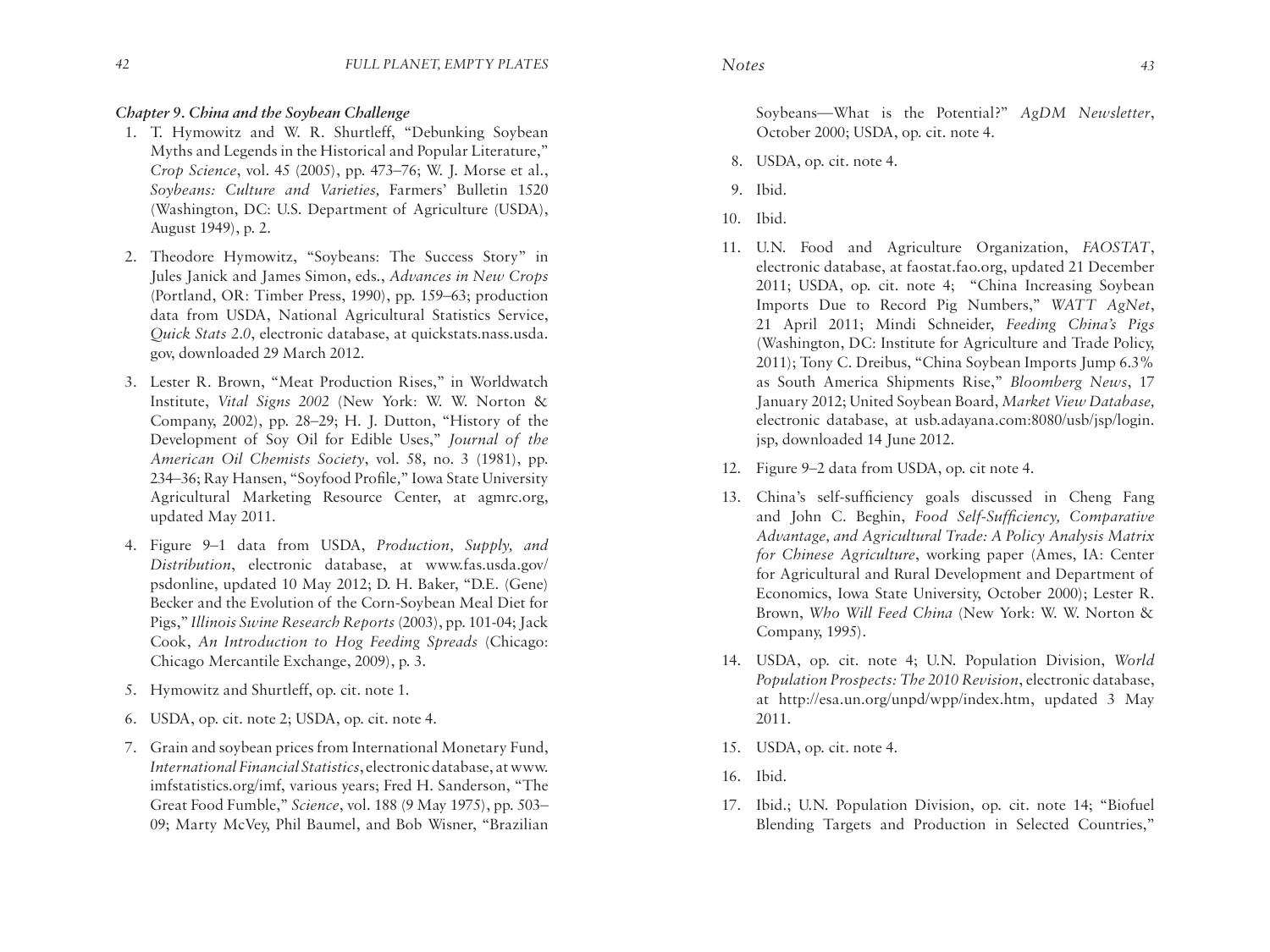in Keith L. Kline et al., *Biofuel Feedstock Assessment For Selected Countries* (Oak Ridge, TN: Oak Ridge National Laboratory, February 2008).

- 18. USDA, op. cit. note 4.
- 19. Figure 9–3 data from ibid.
- 20. W. C. Lindemann and C. R. Glover, "Nitrogen Fixation by Legumes," New Mexico State University Cooperative Extension Service Guide A-129 (Las Cruces, NM: May 2003).
- 21. USDA data from 1950–1963 in Worldwatch Institute, *Signposts 2001*, CD-ROM (Washington, DC: 2001); 1964–2011 from USDA, op. cit. note 4.
- 22. WWF-UK, *Soya and the Cerrado: Brazil's Forgotten Jewel* (Godalming, U.K.: 2011).
- 23. Rudi J. van der Ent, "Origin and Fate of Atmospheric Moisture over Continents," *Water Resources Research*, vol. 46 (2010); WWF-Brazil, "Cerrado: Birthplace of the Waters," fact sheet (Brasilia: 2012); Eneas Salati and Peter B. Vose, "Amazon Basin: A System in Equilibrium," *Science*, vol. 225 (13 July 1984), pp. 129–38.
- 24. WWF-UK, op. cit. note 22; WWF-Brazil, op. cit. note 23; Rhett A. Butler, "Calculating Deforestation Figures for the Amazon," Mongabay.com, viewed 27 June 2012; Brazil's National Institute for Space Research, "Projeto Prodes: Monitoramento Da Floresta Amazônica Brasileira Por Satélite," at obt.inpe.br/prodes, viewed 27 June 2012.
- 25. WWF-UK, op. cit. note 22; Lester R. Brown, "Growing Demand for Soybeans Threatens Amazon Rainforest," *Plan B Update* (Washington, DC: Earth Policy Institute, 30 December 2009).
- 26. Marcia N. Macedo et al., "Decoupling of Deforestation and Soy Production in the South Amazon During the Late 2000s," *Proceedings of the National Academy of Sciences*, vol.

109, no. 4 (24 January 2012), pp. 1,341–46; Rhett A. Butler, "As Amazon Deforestation Falls, Food Production Rises," Mongabay.com, 9 January 2012.

- 27. Butler, op. cit. note 26; Rhett A. Butler, "Monitoring Deforestation: an Interview with Gilberto Camara, Head of Brazil's Space Agency INPE," Mongabay.com, 8 February 2011.
- 28. USDA, Economic Research Service, "Food Availability: Spreadsheets," at www.ers.usda.gov/Data/FoodConsumption/FoodAvailSpreadsheets.htm, updated 1 February 2011; USDA, op. cit. note 4; Janet Larsen, "Peak Meat: U.S. Meat Consumption Falling," *Data Highlight* (Washington, DC: Earth Policy Institute, 7 March 2012).

# *Chapter 10. The Global Land Rush*

- 1. Chicago Board of Trade futures data from TradingCharts. com, Inc., "Oilseed & Grain Futures/Commodities Charts/ Quotes," at futures.tradingcharts.com/grains\_oilseeds.html, viewed 5 June 2012; International Monetary Fund, "IMF Primary Commodity Prices," at www.imf.org/external/np/ res/commod/index.aspx, updated 6 July 2012; U.N. Food and Agriculture Organization (FAO), "Soaring Food Prices: Facts, Perspectives, Impacts and Actions Required," paper presented at High-level Conference on World Food Security: The Challenges of Climate Change and Bioenergy, Rome, 3–5 June 2008; Javier Blas, "Nations Make Secret Deals Over Grain," *Financial Times*, 10 April 2008; GRAIN, *Seized! The 2008 Land Grab for Food and Financial Security* (Barcelona: October 2008).
- 2. Derek Byerlee, "Are We Learning from History?" in Michael Kugelman and Susan L. Levenstein, eds., *The Global Farms Race: Land Grabs, Agricultural Investment, and the Scramble for Food Security* (Washington, DC: Island Press, 2012).
- 3. "Buying Farmland Abroad: Outsourcing's Third Wave," *The Economist*, 21 May 2009; John Vidal, "How Food and Water are Driving a 21st-Century African Land Grab," (London)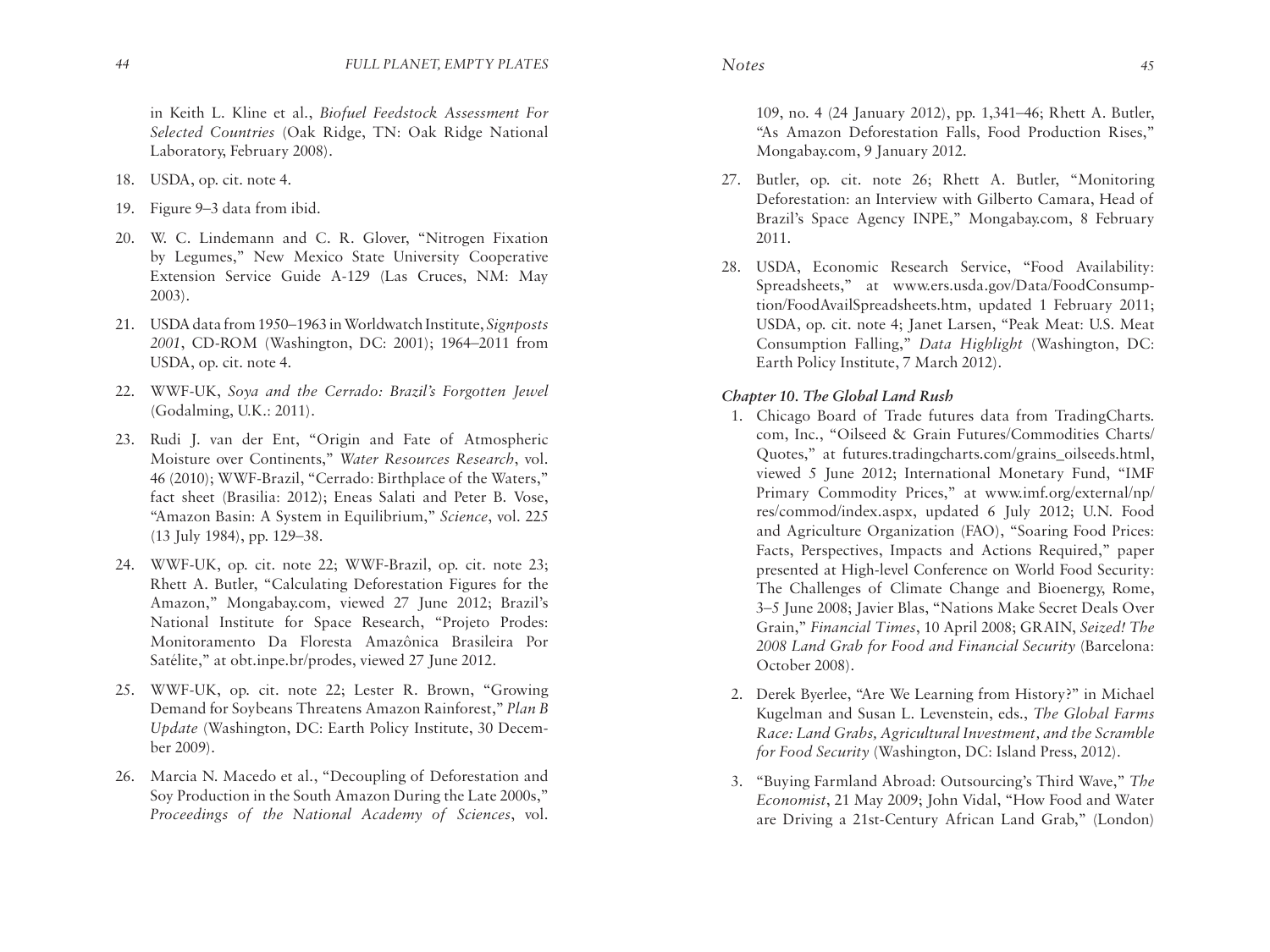*Observer*, 7 March 2010; George C. Schoneveld, *The Anatomy of Large-scale Farmland Acquisitions in Sub-Saharan Africa*, Working Paper 85 (Bogor, Indonesia: Center for International Forestry Research, 2011); Fred Pearce, *The Land Grabbers: The New Fight over Who Owns the Earth* (Boston: Beacon Press, 2012); FAO, "Saudi Arabia," *AQUASTAT Country Profile*, at www.fao.org/nr/water/aquastat/countries/saudi\_arabia/ index.stm, updated 2008; U.S. Department of Agriculture (USDA), *Production, Supply and Distribution*, electronic database, at www.fas.usda.gov/psdonline, updated 10 May 2012.

- 4. USDA, op. cit. note 3; Sungwoo Park, "South Korea to Expand Overseas Farming on Rising Food Costs," *Bloomberg*, 9 July 2011.
- 5. USDA, op. cit. note 3.
- 6. Schoneveld, op. cit. note 3, p. 6; Sanjay Pahuja et al., *Deep Wells and Prudence: Towards Pragmatic Action for Addressing Groundwater Overexploitation in India* (Washington, DC: World Bank, January 2010); U.N. Population Division, *World Population Prospects: The 2010 Revision*, electronic database, at esa.un.org/unpd/wpp/index.htm, updated 3 May 2011.
- 7. Vidal, op. cit. note 3; Shaimaa Fayed, "Sudan Eyes \$6 Bln \$7 Bln Investment in 2010," *Reuters*, 15 December 2009; Joanne Bladd, "ME's Farmland Buys in Africa Seen as 'a Win-Win Partnership,'" *Arabian Business*, 15 April 2010; Deena Kamel Yousef, "Al Ghurair to Seal 99-year Farmland Lease in Sudan," *Gulf News*, 20 February 2012.
- 8. GRAIN, op. cit. note 1; GRAIN, "About Us," at www.grain.org/ pages/about-us, viewed 29 May 2012; Joachim von Braun and Ruth Meinzen-Dick, *"Land Grabbing" by Foreign Investors in Developing Countries*, Policy Brief No. 13 (Washington, DC: International Food Policy Research Institute, April 2009); Shepard Daniel with Anuradha Mittal, *The Great Land Grab: Rush for World's Farmland Threatens Food Security for the Poor* (Oakland, CA: Oakland Institute, 2009); World Bank,

*Rising Global Interest in Farmland: Can It Yield Sustainable and Equitable Benefits?* (Washington, DC: September 2010), pp. 33–36; Klaus Deininger and Derek Byerlee, *Rising Global Interest in Farmland: Can It Yield Sustainable and Equitable Benefits?* (Washington, DC: World Bank, January 2011), pp. 49–53. Note: Another highly-anticipated effort to compile information on large-scale land acquisitions, called the Land Matrix, was launched in April 2012 (landportal.info/ landmatrix). This was a joint effort by the International Land Coalition, Centre de Coopération Internationale en Recherche Agronomique pour le Développement, Centre for Development and Environment, German Institute for Global and Area Studies, and Deutsche Gesellschaft für Internationale Zusammenarbeit to make data and descriptions of verified foreign land deals more accessible to research organizations, academics, and the general public. While the project launch generated heavy media coverage, it soon became clear that the database had some of the same drawbacks as previous attempts. For example, certain large deals known for some time to have been cancelled were still listed. The Land Matrix is an ongoing effort, accepting user feedback and submissions of new land acquisition examples, so it may prove a valuable tool as it is improved.

- 9. Deininger and Byerlee, op. cit. note 8, pp. xiv, 4, 50–52.
- 10. Ibid., p. 51; USDA, op. cit. note 3.
- 11. Deininger and Byerlee, op. cit. note 8, pp. 51–52; Schoneveld, op. cit. note 3, pp. 1, 4, 6, 9–12; lease costs from Lorenzo Cotula, "The International Political Economy of the Global Land Rush: A Critical Appraisal of Trends, Scale, Geography, and Drivers," *The Journal of Peasant Studies*, vol. 39, nos. 3–4 (July–October 2012), pp. 649–80, and from Jason McLure, "Ethiopian Farms Lure Investor Funds as Workers Live in Poverty," *Bloomberg*, 31 December 2009.
- 12. Deininger and Byerlee, op. cit. note 8, pp. 51–52; Zhong Nan, "Growing in Greener Pastures," *China Daily*, 8 June 2012; "Grupo Chongqing Assina Protocolo de Intenções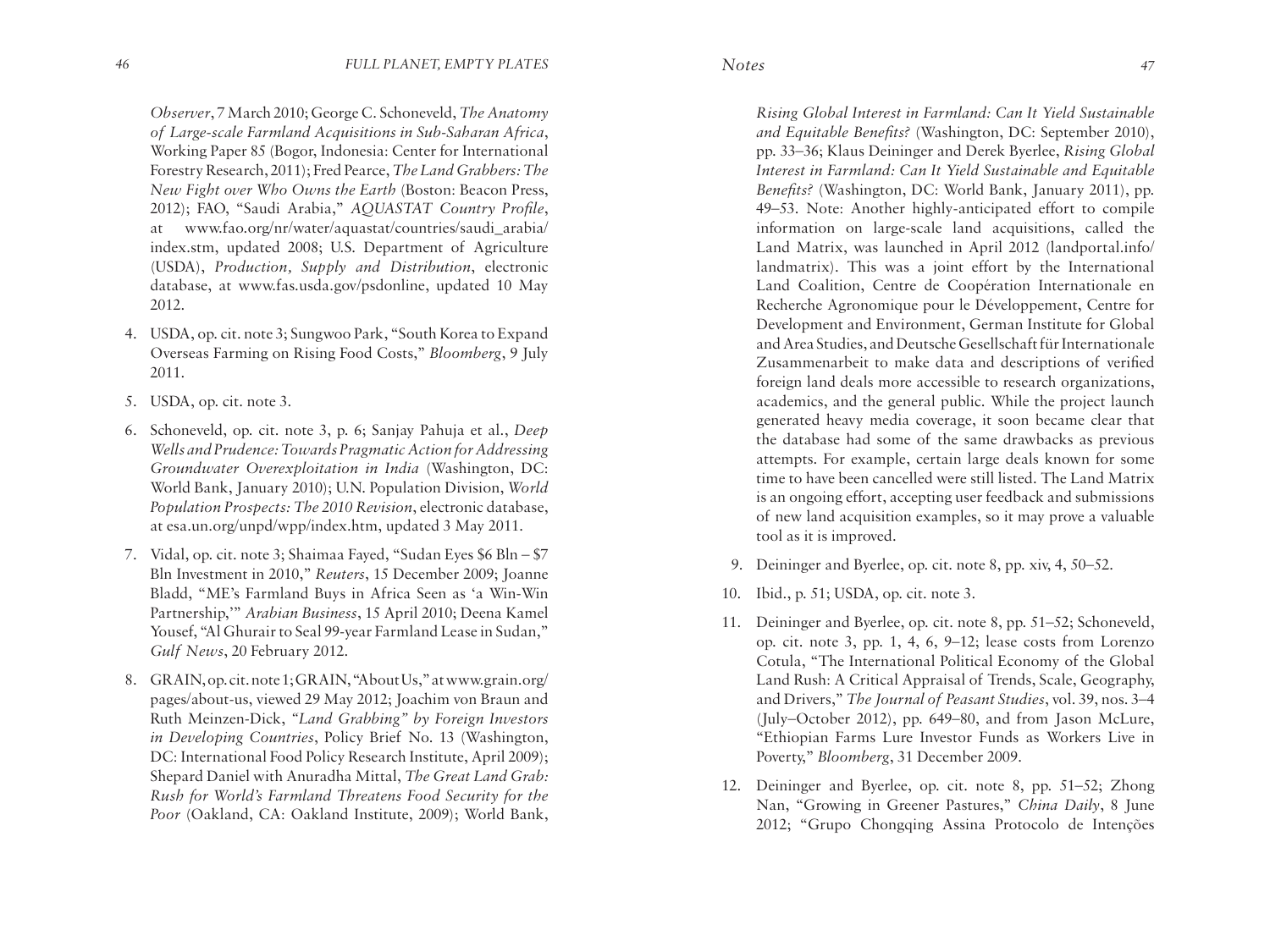com Governo Baiano para Investir R\$ 4 Bilhões na Bahia," *Imprensa Seagri*, 12 April 2011; currency conversion from www.bloomberg.com/personal-finance/calculators/currencyconverter, 11 June 2012.

- 13. Schoneveld, op. cit. note 3, pp. 5, 13–15; Cotula, op. cit. note 11, pp. 649–80; U.N. World Food Programme, "Countries," at www.wfp.org/countries, viewed 29 May 2012.
- 14. Schoneveld, op. cit. note 3, pp. 1, 7–9; European Commission, "Biofuels and Other Renewable Energy in the Transport Sector," at ec.europa.eu/energy/renewables/biofuels/biofuels\_ en.htm, viewed 23 May 2012.
- 15. Schoneveld, op. cit. note 3, p. 10; GEM BioFuels Plc, "Investors Update," press release (Douglas, Isle of Man: 12 April 2012); Carol Matlack, "Jatropha: A Green Fuel Awash in Red Ink," *BusinessWeek*, 15 March 2012; Promode Kant and Shuirong Wu, "The Extraordinary Collapse of Jatropha as a Global Biofuel," *Environmental Science & Technology*, vol. 45 (August 2011), pp. 7,114–15.
- 16. Schoneveld, op. cit. note 3, p. 11; Tamasin Ford, "Liberia Land Deals with Foreign Firms 'Could Sow Seeds of Conflict,'" (London) *Guardian*, 29 February 2012; Sime Darby Plantation, "Sime Darby Plantation in Liberia," at www.simedarbyplantation.com/Sime\_Darby\_Plantation\_in\_ Liberia.aspx, viewed 5 June 2012; Sime Darby, "Sime Darby to Set Roots in Liberia," press release, at www.simedarby. com/Sime\_Darby\_To\_Set\_Roots\_In\_Liberia.aspx, 19 May 2011.
- 17. GRAIN, op. cit. note 1; John Vidal, "Fears for the World's Poor Countries as the Rich Grab Land to Grow Food," (London) *Guardian*, 3 July 2009; ActionAid, "Biofuel Land Grabs Spell Disaster for Poor, Says ActionAid," at www.actionaid.org, 1 April 2010.
- 18. Oakland Institute, "Understanding Land Investment Deals in Africa: FAQs on Food Security & Western Investors," fact sheet (Oakland, CA: 8 June 2011); Abbi Buxton, Mark Campanale,

and Lorenzo Cotula, "Farms and Funds: Investment Funds in the Global Land Rush," briefing (London: International Institute for Environment and Development, January 2012); Black Sea Agriculture, "Charts & Data," at www. blackseaagriculture.com/charts\_data.html, viewed 5 June 2012.

- 19. Deininger and Byerlee, op. cit. note 8, p. 4; Organisation for Economic Co-operation and Development and FAO, *OECD-FAO Agricultural Outlook 2011–2020* (Paris and Rome: 2011); InvestAg Savills, *International Farmland Market Bulletin 2011* (London: 2011).
- 20. Deborah Bossio et al., "Water Implications of Foreign Direct Investment in Ethiopia's Agricultural Sector," *Water Alternatives*, vol. 5, no. 2 (June 2012), pp. 223–42.
- 21. FAO, *Irrigation Potential in Africa: A Basin Approach* (Rome: 1997), at www.fao.org/docrep/w4347e/w4347e00.htm; USDA, op. cit. note 3; see also Lester R. Brown, "When the Nile Runs Dry," *Plan B Update* (Washington, DC: Earth Policy Institute, 7 June 2011).
- 22. Von Braun and Meinzen-Dick, op. cit. note 8.
- 23. William Davison, "Ethiopia to Accelerate Land Commercialization Amid Opposition," *Bloomberg*, 23 March 2012; Oakland Institute, *Understanding Land Investment Deals in Africa–Country Report: Ethiopia* (Oakland, CA: 2011).
- 24. Vidal, op. cit. note 3.
- 25. "Memorandum of Understanding on Construction of Agriculture Technology Transfer Center and Grain Production and Processing Base in the Philippines," at www. newsbreak.com.ph, signed 15 January 2007; "China: 'Going Outward' for Food Security," *Stratfor*, 30 April 2008; Luzi Ann Javier, "China's Appetite for Filipino Paddies Breeds Farmer Opposition," *Bloomberg*, 21 February 2008; Tom Burgis and Javier Blas, "Madagascar Scraps Daewoo Farm Deal," *Financial Times*, 18 March 2009.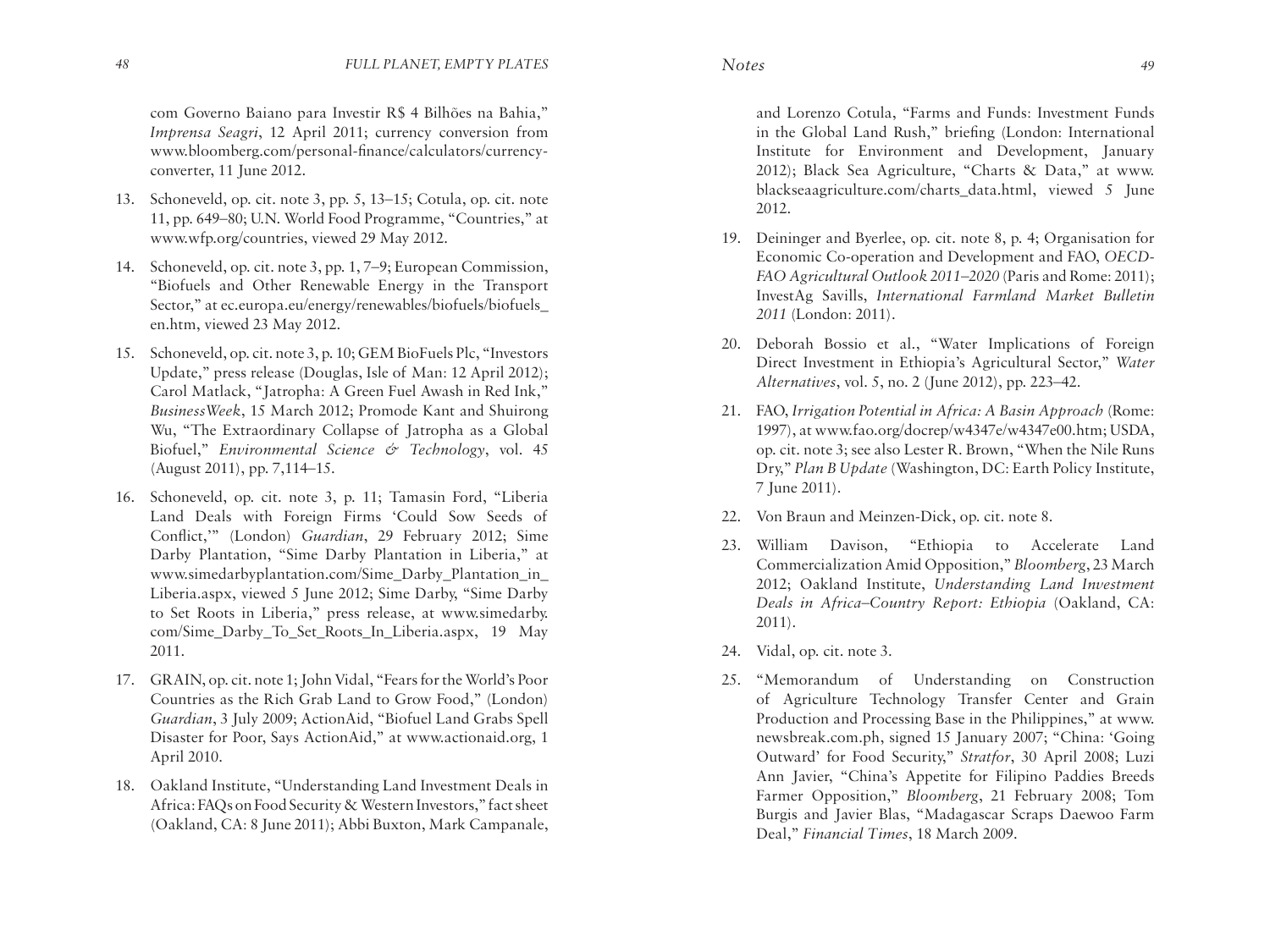- 26. Celia W. Dugger, "Ending Famine, Simply by Ignoring the Experts," *New York Times*, 2 December 2007; Marco A. Quifiones, Norman E. Borlaug, and Christopher R. Dowswell, "A Fertilizer-Based Green Revolution for Africa," in Roland J. Buresh, Pedro A. Sanchez, and Frank Calhoun, eds., *Replenishing Soil Fertility in Africa*, SSSA Special Publication Number 51 (Madison, WI: Soil Science Society of America and American Society of Agronomy, 1997), pp. 81–95.
- 27. Deininger and Byerlee, op. cit. note 8; Saleh Al-Zahrani, "Report Plays up Challenges in Agriculture Investment Abroad," *Saudi Gazette*, 5 October 2011.
- 28. Al-Zahrani, op. cit. note 27; Rajeev Dubey, "Indian Farmer's African Safari," *Businessworld* (New Delhi), 2 June 2012.
- 29. Hussein Mousa, *Saudi Arabia Grain and Feed Annual 2012* (Riyadh: USDA, Foreign Agricultural Service, 26 March 2012); Abdullah A. Al-Obaid, "King Abdullah's Initiative for Saudi Agricultural Investment Abroad: A Way of Enhancing Saudi Food Security," presentation at Islamic Development Bank Expert Group Meeting on Achieving Food Security in Member Countries in Post-crisis World, Jeddah, 2–3 May 2010; Al-Zahrani, op. cit. note 27.
- 30. Karuturi Global Limited, "Welcome to Karuturi Global Limited," at www.karuturi.com, viewed 12 June 2012; Nilav Bose and Sanjeev Mehra, "Largest Cut Flower Exporter Karuturi Global Ventures into Food Business," *Business Today*  (New Delhi), 28 March 2012; Pearce, op. cit. note 3, p. 8.
- 31. Deininger and Byerlee, op. cit. note 8; Kingdom of Saudi Arabia, Ministry of Foreign Affairs, "Custodian of the Two Holy Mosques Receives Minister of Commerce and Industry," press release (Riyadh: 27 January 2009).
- 32. "Hyundai Heavy Reaps Corns, Soybeans at its Russian Farmland," *Yonhap News Agency*, 15 April 2010; Hyundai Heavy Industries Co., Ltd., "Hyundai Heavy Harvests Beans and Corns from its Russian Farm," press release (Ulsan, Republic of Korea: 16 April 2010); Hyundai Heavy Industries

Co., Ltd., "Hyundai Heavy to Set up New Russian Farmland Project," press release (Ulsan, Republic of Korea: 20 September 2011); USDA, op. cit. note 3.

- 33. Katrina Manson, "South Sudanese Fear Impact of Farming Deals," *Financial Times*, 6 November 2011.
- 34. Fund for Peace and *Foreign Policy*, "Failed States," *Foreign Policy*, July/August 2012, pp. 85–99; Kendall Lawrence, "The Failed States Index: Welcome to South Sudan," at www. fundforpeace.org/global/?q=node/231, 18 June 2012.
- 35. William Davison, "Saudi Star Offers Jobs to Overcome Criticism of Ethiopia Project," *Bloomberg*, 30 May 2012; "Official: Gunmen Kill 5 Farmworkers in Ethiopia," *Associated Press*, 29 April 2012; "Land Rent Contractual Agreement Made between Ministry of Agriculture and Saudi Star Agricultural Development Plc," 25 October 2010, at www.moa.gov.et/node/150&hl=en&gl=us&prmd=imvns&s trip=1; Davison, op. cit. note 23.
- 36. FAO et al., *Principles for Responsible Agricultural Investment that Respects Rights, Livelihoods and Resources*, discussion note (Washington, DC: 25 January 2010); World Bank, FAO, U.N. Conference on Trade and Development, and International Fund for Agricultural Development, "Principles for Responsible Agricultural Investment (RAI) that Respects Rights, Livelihoods and Resources," at www. responsibleagroinvestment.org/rai/node/256, viewed 30 May 2012.
- 37. GRAIN, "Global Uprising Against Land Grabbing," at www. grain.org, 22 April 2010; GRAIN, "Stop Land Grabbing Now," at www.grain.org, 22 April 2010.

# *Chapter 11. Can We Prevent a Food Breakdown?*

- 1. U.S. Department of Agriculture (USDA), *Production, Supply and Distribution*, electronic database, at www.fas.usda.gov/ psdonline, updated 12 June 2012.
- 2. U.N. Food and Agriculture Organization (FAO), "FAO Food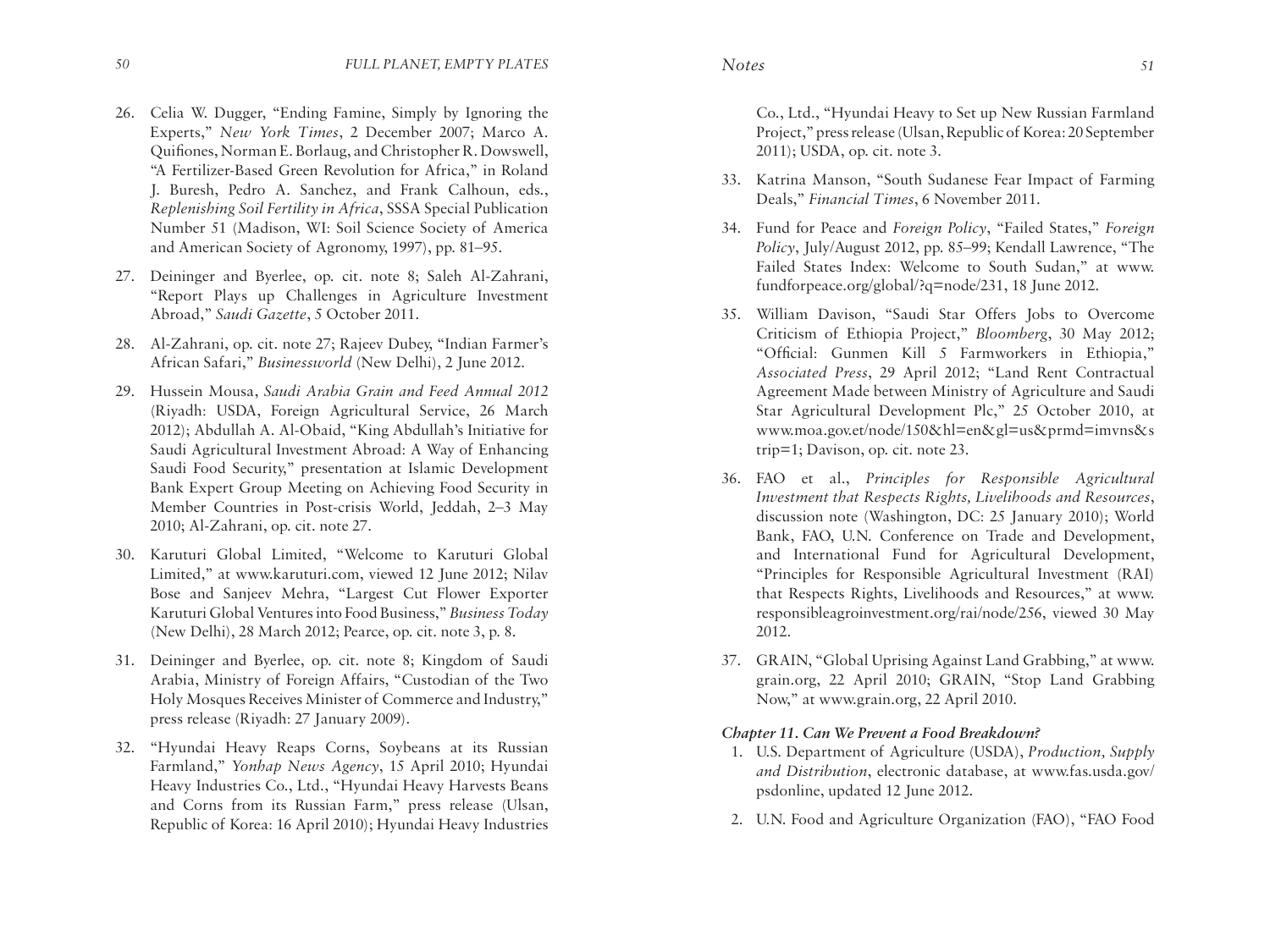Price Index," at www.fao.org/worldfoodsituation/wfs-home/ foodpricesindex/en, updated 5 July 2012; food expenditures from USDA, "Table 7: Food Expenditures by Families and Individuals as a Share of Disposable Personal Income," at www.ers.usda.gov/briefing/cpifoodandexpenditures/data/ Expenditures tables/table7.htm, updated 13 July 2011; International Food Policy Research Institute (IFPRI), "Food Price Crisis and Financial Crisis Present Double Threat for Poor People," press release (Washington, DC: 1 December 2008); Joachim von Braun, *Food and Financial Crises: Implications for Agriculture and the Poor* (Washington, DC: IFPRI, 2008), p. 5; GlobeScan Inc., "Multi-country Nutrition Poll 2011 Topline Report," as commissioned by Save the Children (London: 17 February 2012), p. 11.

- 3. Population Reference Bureau, *2011 World Population Data Sheet* (Washington, DC: 2011); International Monetary Fund, *World Economic Outlook Database*, at www.imf.org/ external/pubs/ft/weo/2012/01/weodata/index.aspx, updated April 2012.
- 4. Jeffrey D. Sachs and Commission on Macroeconomics and Health, *Macroeconomics and Health: Investing in Health for Economic Development* (Geneva: World Health Organization, 2001); Gene Sperling, "Toward Universal Education," *Foreign Affairs*, September/October 2001, pp. 7–13; Jeffrey D. Sachs, *The End of Poverty: Economic Possibilities for Our Time* (New York: Penguin Group, 2005); George McGovern, *The Third Freedom: Ending Hunger in Our Time* (New York: Simon & Schuster, 2001), chapter 1.
- 5. GlobeScan Inc., op. cit. note 2, p. 12.
- 6. Meat consumption data from USDA, op. cit. note 1; Janet Larsen, "Peak Meat: U.S. Meat Consumption Falling," *Data Highlight* (Washington, DC: Earth Policy Institute, 7 March 2012).
- 7. Michael B. McElroy, "Time to Electrify: Reducing Our Dependence on Imported Oil—While Addressing the

Threat of Climate Change," *Harvard Magazine* (July/ August 2011), pp. 36–39; U.S. Department of Energy (DOE), Energy Information Administration (EIA), "U.S. All Grades All Formulations Retail Gasoline Prices," at www.eia.gov/ petroleum/data.cfm#prices, viewed 6 June 2012.

- 8. For a detailed explanation of the climate stabilization goal, see Lester R. Brown, *Plan B 4.0: Mobilizing to Save Civilization* (New York: W. W. Norton & Company, 2009), available at www.earth-policy.org/books/pb4, as well as the book's supporting datasets at www.earth-policy.org/books/ pb4/pb4\_data.
- 9. Nicholas Stern, *The Stern Review on the Economics of Climate Change* (London: HM Treasury, 2006); Alison Benjamin, "Stern: Climate Change a 'Market Failure,'" (London) *Guardian*, 29 November 2007.
- 10. Information on fossil fuel subsidies from International Energy Agency (IEA), *World Energy Outlook 2011* (Paris: 2011), pp. 507–40.
- 11. Germany wind and Europe solar from REN21, *Renewables 2012 Global Status Report* (Paris: 2012), pp. 47, 59; Denmark from European Wind Energy Association, *Wind in Power: 2011 European Statistics* (Brussels: February 2012), p. 11, and from Danish Wind Industry Association, "The Danish Market," at www.windpower.org/en/knowledge/statistics/ the danish market.html, viewed 18 June 2012; states from American Wind Energy Association, "Top 10 for 2011: Wind Power Achieves Many Milestones," *Wind Energy Weekly*, vol. 29, no. 1465 (6 January 2012), pp. 6–9; Kenya geothermal calculated from Ruggero Bertani, "Geothermal Power Generation in the World 2005–2010 Update Report," *Geothermics*, vol. 41 (January 2012); Indonesia's goal from Hillary Brenhouse, "Indonesia Seeks to Tap its Huge Geothermal Reserves," *New York Times*, 26 July 2010; with percent of electricity calculated using a 90 percent capacity factor typical of new geothermal plants and consumption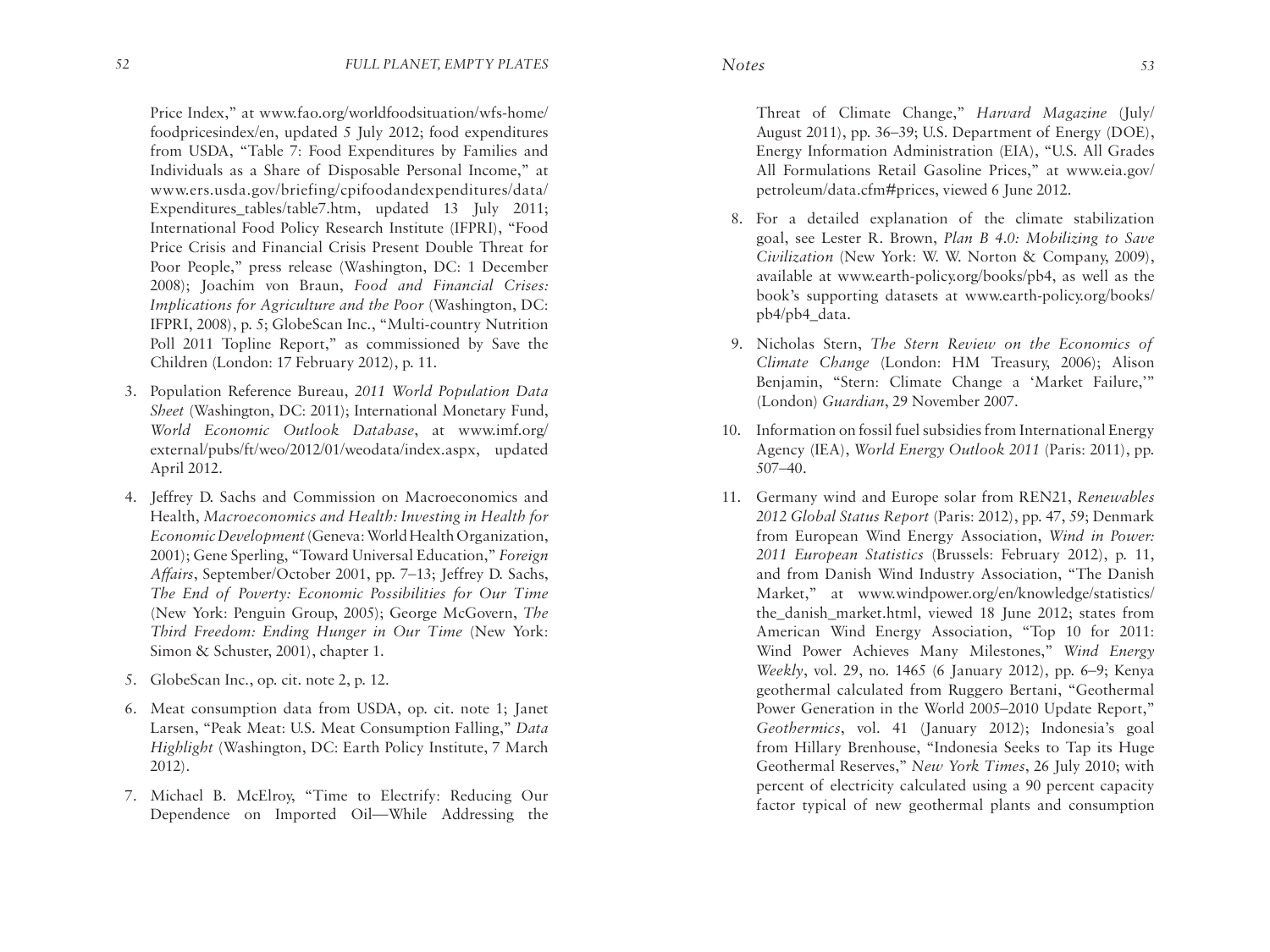from IEA, *Countries Beyond the OECD*, electronic database, at www.iea.org/stats/index.asp, viewed 20 June 2012.

- 12. IEA, *Transport, Energy, and CO<sub>2</sub>: Moving Toward Sustainability* (Paris: 2009), p. 232; size of U.S. motor vehicle fleet based on Polk Company data cited in National Automobile Dealers Association, *NADA DATA 2012* (McLean, VA: 2012); U.S. automotive fuel from DOE, EIA, "U.S. Product Supplied of Finished Motor Gasoline (Thousand Barrels)," at eia.gov/petroleum/data.cfm, updated 28 June 2012; gasoline consumption compiled from IEA, *IEA Oil Information Statistics*, electronic database, at stats.oecd. org, retrieved 16 September 2011, with conversion factors from IEA, *Oil Information 2011* (Paris: 2011), p. I.31.
- 13. USDA, op. cit. note 1.
- 14. I. A. Shiklomanov, "Assessment of Water Resources and Water Availability in the World," *Report for the Comprehensive Assessment of the Freshwater Resources of the World* (St. Petersburg, Russia: State Hydrological Institute, 1998), cited in Peter H. Gleick, *The World's Water 2000–2001* (Washington, DC: Island Press, 2000), p. 53; Peter H. Gleick, *The World's Water Volume 7* (Washington, DC: Island Press, 2012), p. 4; FAO, *Crops and Drops* (Rome: 2002), p. 17; Sandra Postel, *Last Oasis*, rev. ed. (New York: W.W. Norton & Company, 1997), pp. 101–104, 106.
- 15. Cynthia Guven and Sherif Ibrahim, *Egypt Grain and Feed Annual 2009* (Cairo: USDA, Foreign Agricultural Service, March 2009); "Rice Cropped for Water," *China Daily*, 9 January 2002; "Output of Major Farm Products," in National Bureau of Statistics of China, *China Statistical Yearbook* (Beijing: China Statistics Press, various years), at www.stats.gov.cn/english.
- 16. PUB, Singapore's National Water Agency, "Water Tariff," at www.pub.gov.sg/general/Pages/WaterTariff.aspx, updated 27 February 2012, U.N. Population Division, *World Population Prospects: The 2010 Revision*, electronic database, at esa.un.org/unpd/wpp, updated 3 May 2011.

- 17. Postel, op. cit. note 14, pp. 166–67.
- 18. Laurie J. Schmidt, "From the Dust Bowl to the Sahel," *NASA Earth Observatory*, 18 May 2001; Reggie Royston, "China's Dust Storms Raise Fears of Impending Catastrophe," *National Geographic News,* 1 June 2001.
- 19. "The Great North American Dust Bowl: A Cautionary Tale," in Secretariat of the U.N. Convention to Combat Desertification, *Global Alarm: Dust and Sandstorms from the World's Drylands* (Bangkok: 2002), pp. 77–121; Douglas Helms, *History of the Natural Resources Conservation Service* (Washington, DC: Natural Resources Conservation Service, 31 May 2001).
- 20. Theodor Friedrich, Rolf Derpsch, and Amir Kassam, "Global Overview of the Spread of Conservation Agriculture," *Field Actions Science Reports*, in press.
- 21. Conservation Technology Information Center, "National Crop Residue Management Survey," *Crop Residue Management*, electronic database, at www.ctic.org/CRM/crm\_search, viewed 18 June 2012; FAO, "Conservation Agriculture," *AQUASTAT*, electronic database, at www.fao.org/nr/water/ aquastat/data/query/index.html?lang=en, updated 9 December 2011; Friedrich, Derpsch, and Kassam, op. cit. note 20.
- 22. Historical stock minimum in Brian Wright, *International Grain Reserves and Other Instruments to Address Volatility in Grain Markets,* Working Paper presented at the World Grain Forum 2009, St. Petersburg, Russia, 6–7 June 2009, p. 22.
- 23. To read more about this mobilization, see Lester R. Brown, *World on the Edge* (New York: W. W. Norton & Company, 2011), available on-line at www.earth-policy.org/books/wote, with supporting datasets at www.earth-policy.org/books/ wote/wote\_data.
- 24. Franklin Roosevelt, "State of the Union Address," 6 January 1942, at www.ibiblio.org/pha/7-2-188/188-35.html; Harold